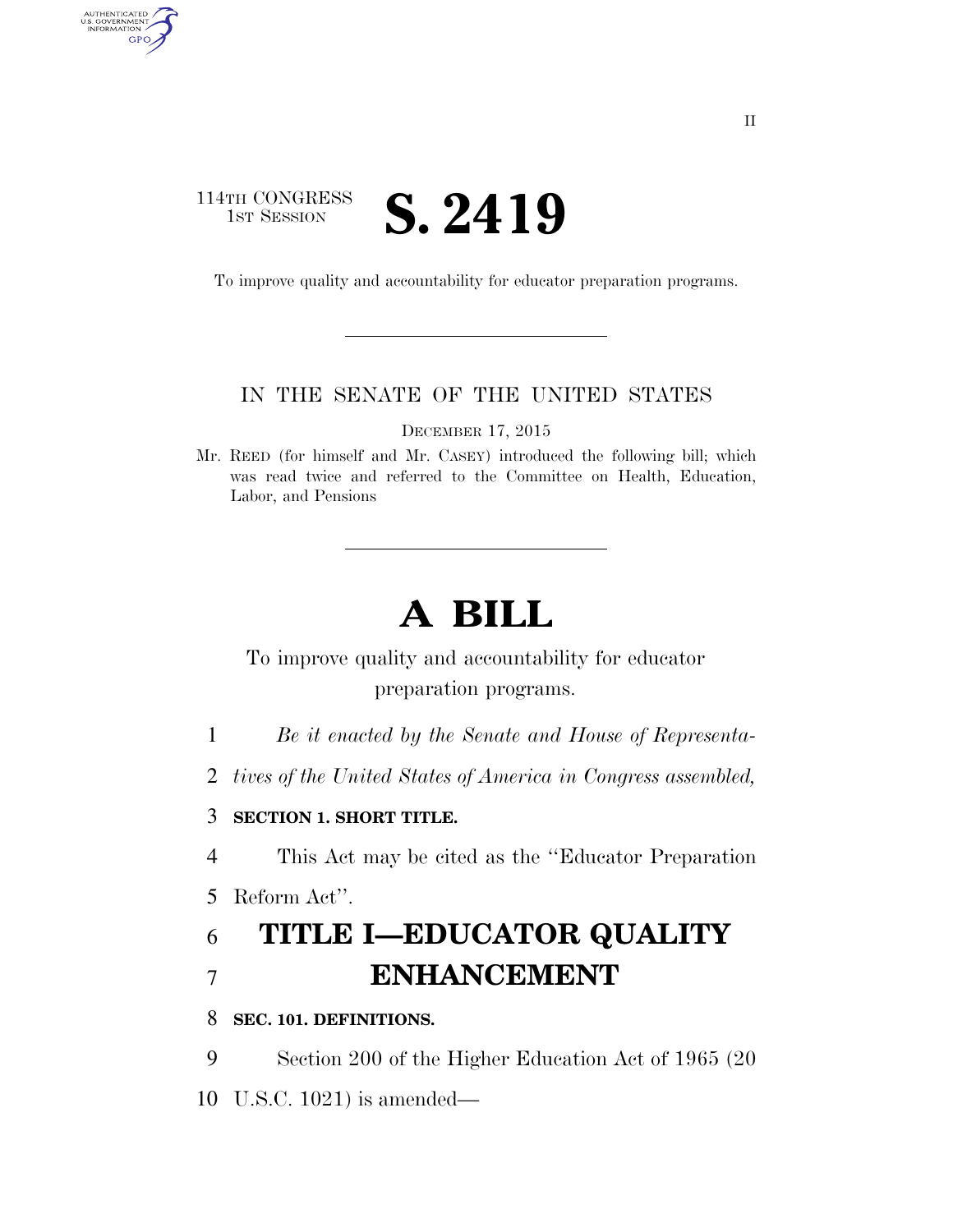| $\mathbf{1}$   | $(1)$ by striking paragraph $(22)$ ;                                  |
|----------------|-----------------------------------------------------------------------|
| $\overline{c}$ | $(2)$ by redesignating paragraphs $(6)$ , $(7)$ , $(8)$ ,             |
| 3              | $(9), (10), (11), (12), (14), (15), (16), (17), (18),$                |
| $\overline{4}$ | $(19)$ , $(20)$ , $(21)$ , and $(23)$ , as paragraphs $(7)$ , $(8)$ , |
| 5              | $(10), (11), (12), (13), (14), (15), (16), (17), (18),$               |
| 6              | $(19)$ , $(21)$ , $(23)$ , $(24)$ , and $(28)$ , respectively;        |
| 7              | $(3)$ by inserting after paragraph $(5)$ the fol-                     |
| 8              | lowing:                                                               |
| 9              | "(6) EDUCATOR.—The term 'educator' means a                            |
| 10             | teacher, principal, specialized instructional support                 |
| 11             | personnel, or other staff member who provides or di-                  |
| 12             | rectly supports instruction, such as a school librar-                 |
| 13             | ian, counselor, or paraprofessional.";                                |
| 14             | $(4)$ by inserting after paragraph $(8)$ , as redesig-                |
| 15             | nated by paragraph $(2)$ , the following:                             |
| 16             | "(9) EVIDENCE OF STUDENT LEARNING.—The                                |
| 17             | term 'evidence of student learning' means multiple                    |
| 18             | measures of student learning that shall include the                   |
| 19             | following:                                                            |
| 20             | $\lq\lq$ (A) Valid and reliable student assessment                    |
| 21             | data, which may include data—                                         |
| 22             | $``(i)$ based on—                                                     |
| 23             | $\lq\lq$ student learning gains<br>on                                 |
| 24             | student academic assessments<br>State                                 |
| 25             | under section $1111(b)(2)$ of the Ele-                                |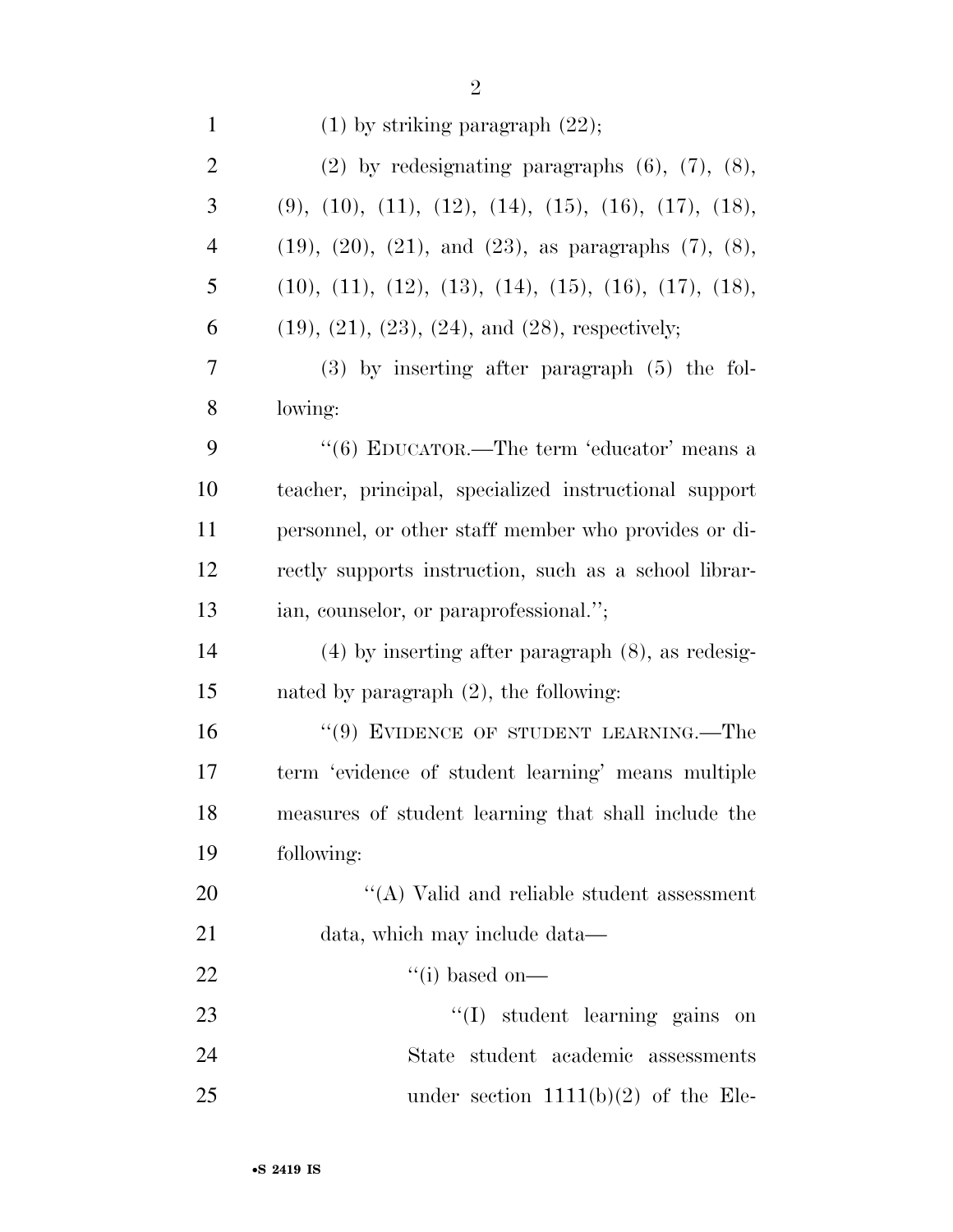| $\mathbf{1}$   | mentary and Secondary Education                |
|----------------|------------------------------------------------|
| $\overline{2}$ | Act of 1965; or                                |
| 3              | "(II) student academic achieve-                |
| $\overline{4}$ | ment assessments used at the na-               |
| 5              | tional, State, or school district levels,      |
| 6              | where available and appropriate for            |
| 7              | the curriculum and students taught;            |
| 8              | "(ii) from classroom-based formative           |
| 9              | assessments;                                   |
| 10             | "(iii) from classroom-based summative          |
| 11             | assessments; and                               |
| 12             | "(iv) from objective performance-              |
| 13             | based assessments.                             |
| 14             | "(B) Not less than 1 of the following addi-    |
| 15             | tional measures:                               |
| 16             | "(i) Student work, including measures          |
| 17             | of performance criteria and evidence of        |
| 18             | student growth.                                |
| 19             | "(ii) Teacher-generated information            |
| 20             | about student goals and growth.                |
| 21             | $\lq\lq$ (iii) Parental feedback about student |
| 22             | goals and growth.                              |
| 23             | "(iv) Student feedback about learning          |
| 24             | and teaching supports.                         |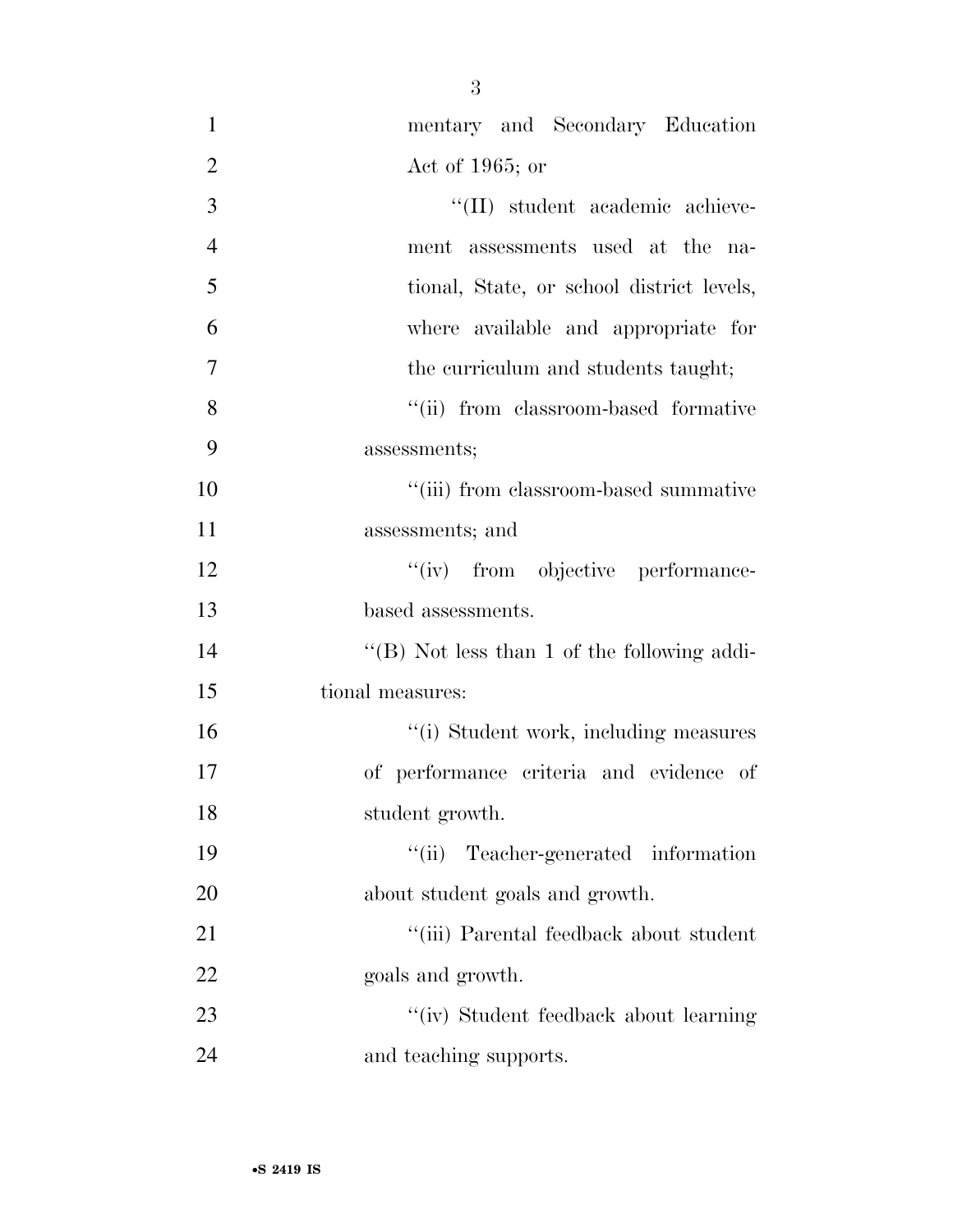| $\mathbf{1}$   | $\lq\lq$ (v) Assessments of affective engage-        |
|----------------|------------------------------------------------------|
| $\overline{2}$ | ment and self-efficacy.                              |
| 3              | "(vi) Other appropriate measures as                  |
| $\overline{4}$ | determined by the State.";                           |
| 5              | $(5)$ by striking paragraph $(12)$ , as redesignated |
| 6              | by paragraph $(2)$ , and inserting the following:    |
| 7              | "(12) HIGH-NEED LOCAL EDUCATIONAL AGEN-              |
| 8              | CY.—The term 'high-need local educational agency'    |
| 9              | means a local educational agency—                    |
| 10             | "(A)(i) that serves not fewer than $10,000$          |
| 11             | low-income children;                                 |
| 12             | "(ii) for which not less than 20 percent of          |
| 13             | the children served by the agency are low-in-        |
| 14             | come children;                                       |
| 15             | "(iii) that meets the eligibility require-           |
| 16             | ments for funding under the Small, Rural             |
| 17             | School Achievement Program under section             |
| 18             | 5211(b) of the Elementary and Secondary Edu-         |
| 19             | cation Act of 1965 or the Rural and Low-In-          |
| 20             | come School Program under section $6221(b)$ of       |
| 21             | such Act; or                                         |
| 22             | "(iv) that has a percentage of low-income"           |
| 23             | children that is in the highest quartile among       |
| 24             | such agencies in the State; and                      |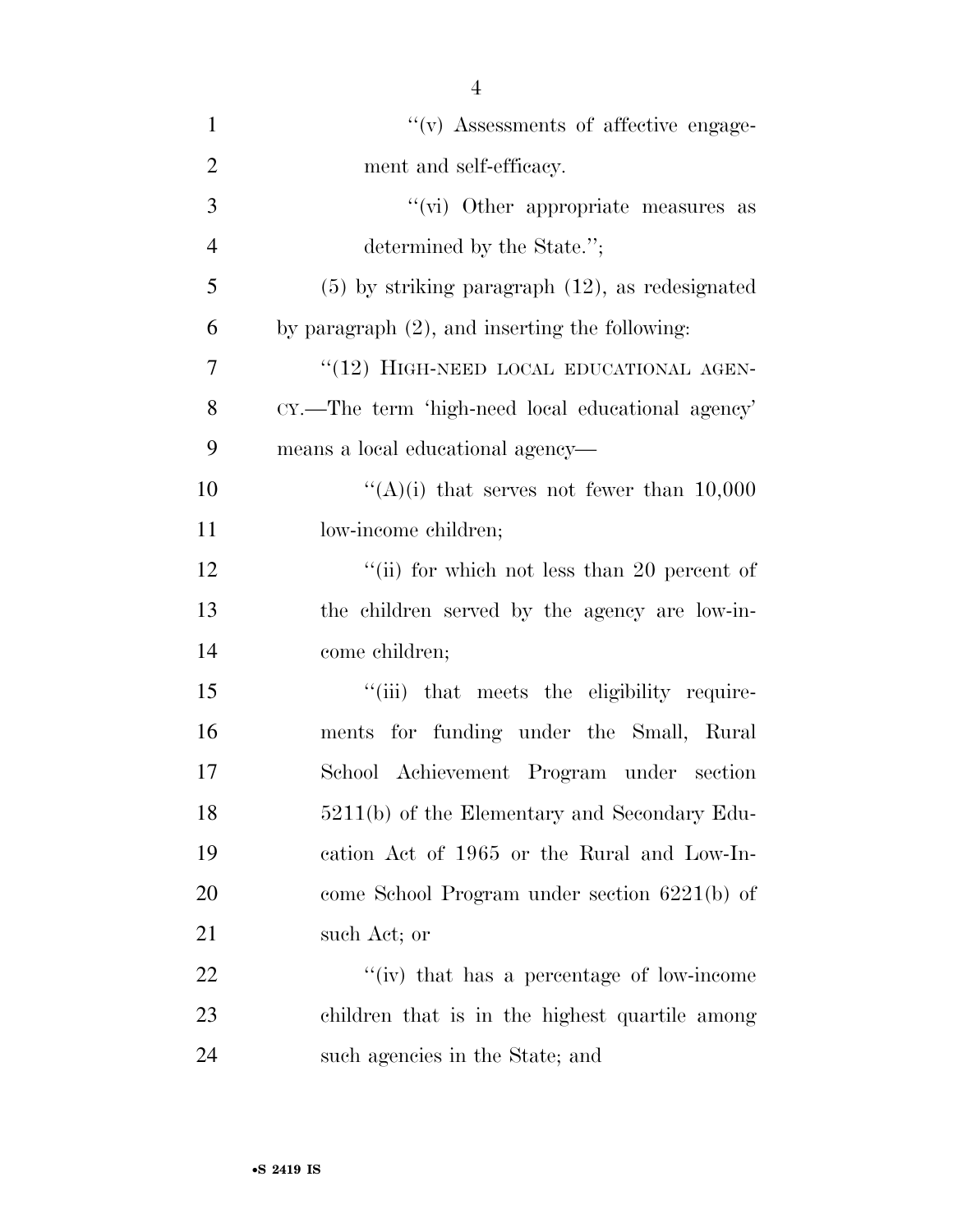| $\mathbf{1}$   | $\lq\lq (B)(i)$ for which 1 or more schools served     |
|----------------|--------------------------------------------------------|
| $\overline{2}$ | by the agency is persistently low achieving; or        |
| 3              | "(ii) for which 1 or more schools served by            |
| $\overline{4}$ | the agency has a high teacher turnover rate.";         |
| 5              | $(6)$ by striking paragraph $(15)$ , as redesignated   |
| 6              | by paragraph $(2)$ , and inserting the following:      |
| $\tau$         | "(15) INDUCTION PROGRAM.—The term 'induc-              |
| 8              | tion program' means a formalized program for new       |
| 9              | teachers and principals during not less than the first |
| 10             | 2 years of teaching or leading a school that is de-    |
| 11             | signed to provide support for, improve the profes-     |
| 12             | sional performance of, and advance the retention of    |
| 13             | beginning teachers and principals. Such program        |
| 14             | shall promote effective teaching and leadership skills |
| 15             | and shall include the following components:            |
| 16             | $\lq\lq$ High-quality mentoring.                       |
| 17             | "(B) Periodic, structured time for collabo-            |
| 18             | ration and classroom observation opportunities         |
| 19             | with teachers in the same department or field,         |
| 20             | including mentor teachers, as well as time for         |
| 21             | information-sharing among teachers, principals,        |
| 22             | administrators, other appropriate educators,           |
| 23             | and participating faculty in the partner institu-      |
| 24             | tion.                                                  |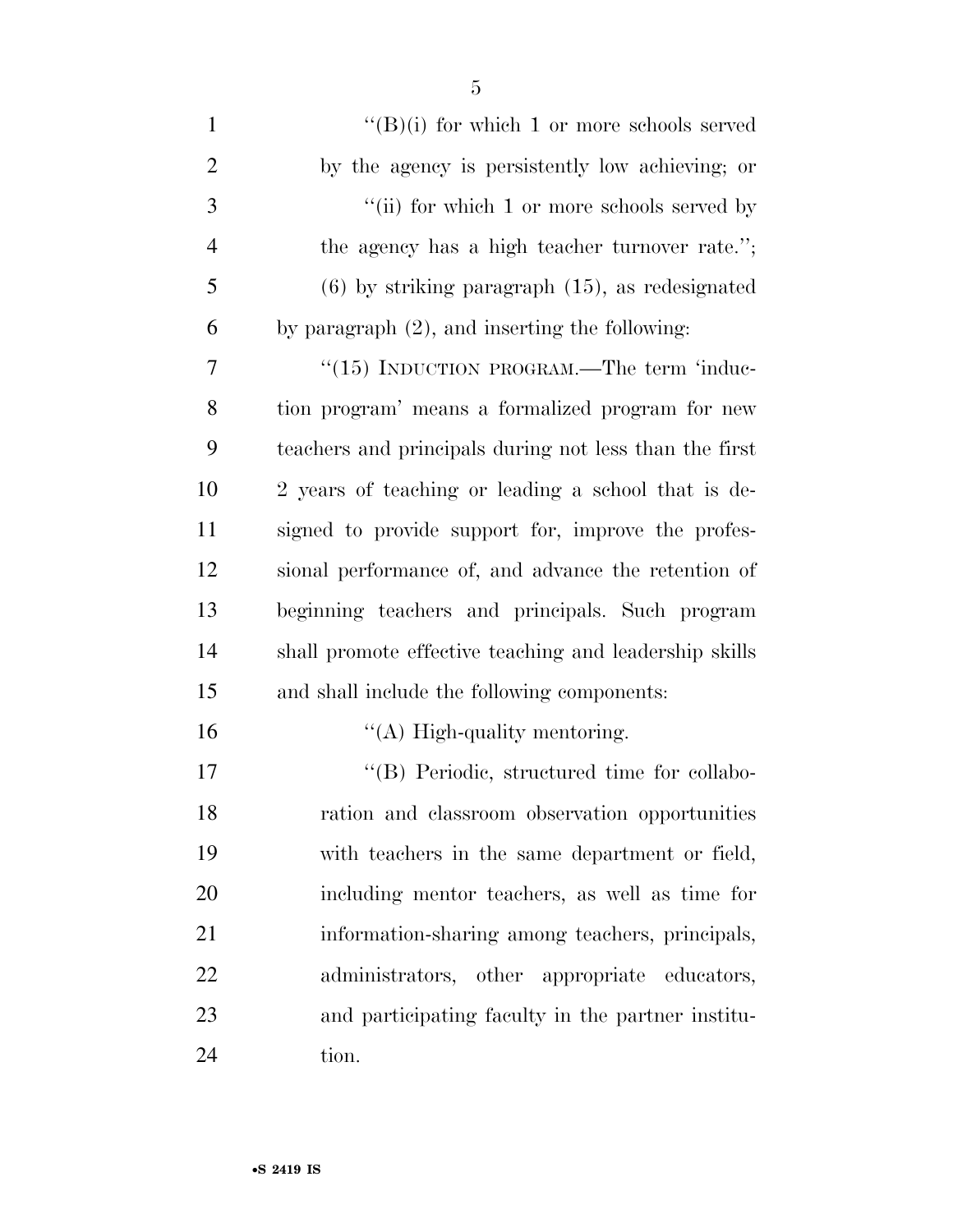| $\mathbf{1}$   | "(C) The application of empirically based          |
|----------------|----------------------------------------------------|
| $\overline{2}$ | practice and scientifically valid research on in-  |
| 3              | structional practices.                             |
| $\overline{4}$ | "(D) Opportunities for new teachers and            |
| 5              | principals to draw directly on the expertise of    |
| 6              | mentors, faculty, local educational agency per-    |
| 7              | sonnel, and researchers to support the integra-    |
| 8              | tion of empirically based practice and scientif-   |
| 9              | ically valid research with practice.               |
| 10             | $\lq\lq$ (E) The development of skills in instruc- |
| 11             | tional and behavioral interventions derived from   |
| 12             | empirically based practice, and where applica-     |
| 13             | ble, scientifically valid research.                |
| 14             | " $(F)$ Faculty who-                               |
| 15             | "(i) model the integration of research             |
| 16             | and practice in the classroom;                     |
| 17             | "(ii) assist new teachers and prin-                |
| 18             | cipals with the effective use and integra-         |
| 19             | tion of technology in instruction; and             |
| 20             | "(iii) demonstrate the content knowl-              |
| 21             | edge and pedagogical skills necessary to be        |
| 22             | effective in advancing student achievement.        |
| 23             | "(G) Interdisciplinary collaboration among         |
| 24             | exemplary teachers, principals, faculty,<br>re-    |
| 25             | searchers, other educators, and other staff who    |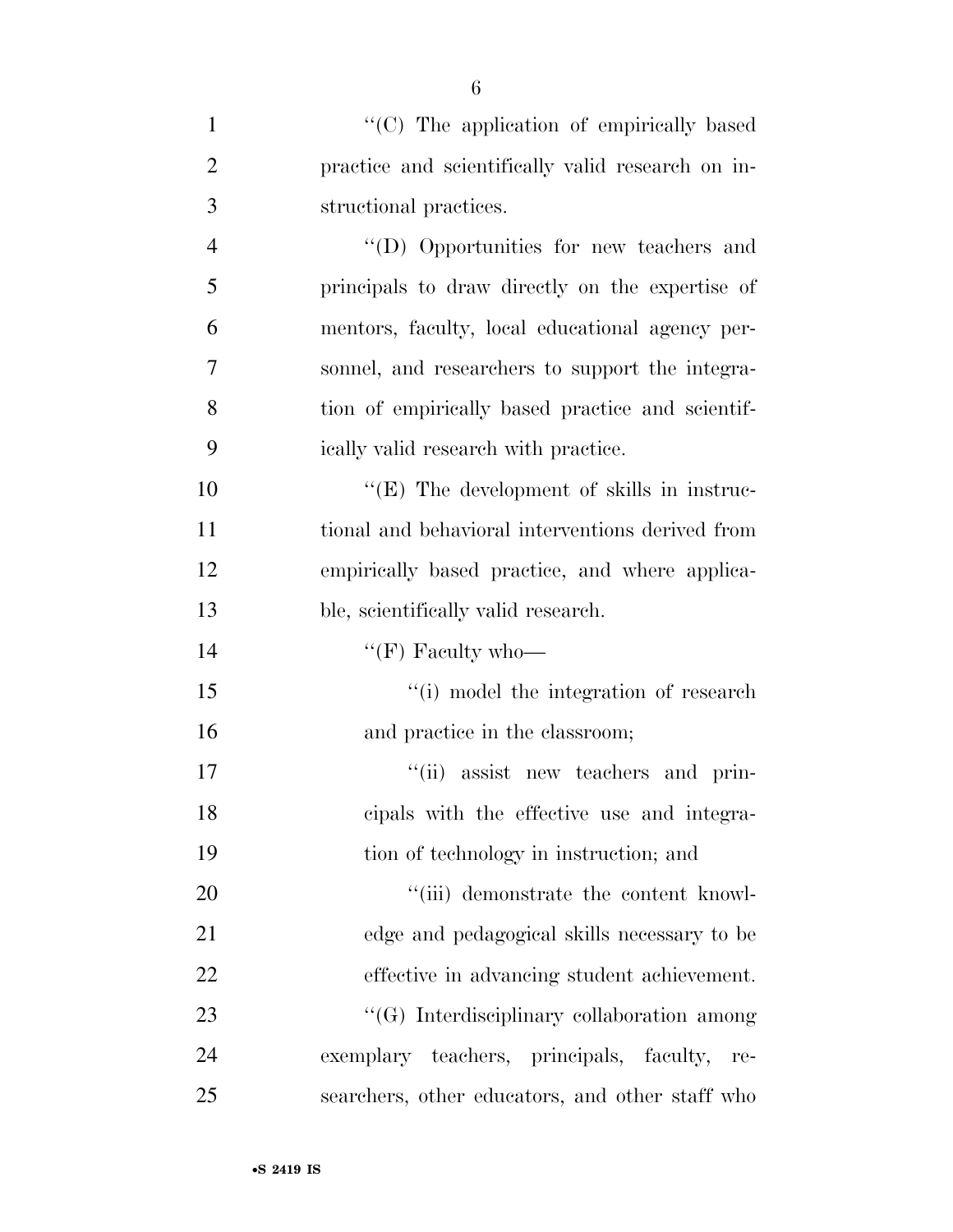|                | $\overline{7}$                                   |
|----------------|--------------------------------------------------|
| $\mathbf{1}$   | prepare new teachers and principals with re-     |
| $\overline{2}$ | spect to the learning process and the assess-    |
| 3              | ment of learning.                                |
| $\overline{4}$ | $H(H)$ Assistance with the understanding of      |
| 5              | data, particularly student achievement data,     |
| 6              | and the application of such data in classroom    |
| $\overline{7}$ | instruction.                                     |
| 8              | "(I) Regular, structured observation and         |
| 9              | evaluation of new teachers by multiple eval-     |
| 10             | uators, using valid and reliable measures of     |
| 11             | teaching and leadership skills.                  |
| 12             | "(J) The development of skills in improv-        |
| 13             | ing the school culture and climate related to    |
| 14             | school leadership and the role of the principal, |
| 15             | including to-                                    |
| 16             | $"(i)$ nurture teacher and staff develop-        |
| 17             | ment to strengthen classroom practice;           |
| 18             | "(ii) build and sustain a culture of             |
| 19             | learning among adults and children;              |
| 20             | "(iii) strengthen communications and             |
| 21             | relationships with parents, caregivers, and      |
| 22             | community stakeholders;                          |
| 23             | "(iv) facilitate the sharing of knowl-           |
| 24             | edge, insight, and best practices in the         |
| 25             | community served by the school, preschool        |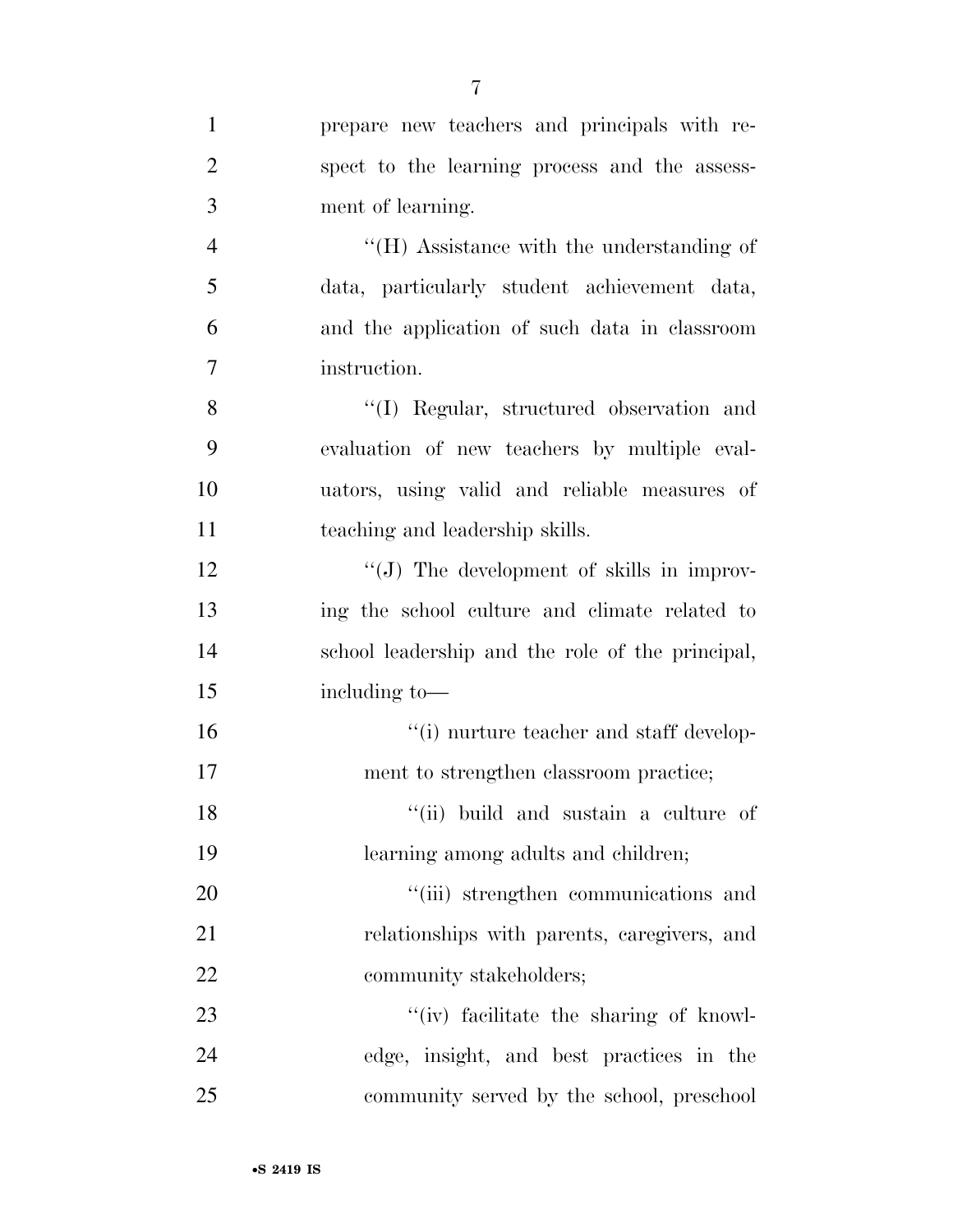| $\mathbf{1}$   | program, or early childhood education pro-            |
|----------------|-------------------------------------------------------|
| $\overline{2}$ | gram; and                                             |
| 3              | $\lq\lq$ build relationships and commu-               |
| $\overline{4}$ | nicate effectively with State and local edu-          |
| 5              | cational agency officials.";                          |
| 6              | $(7)$ by inserting after paragraph $(19)$ , as redes- |
| 7              | ignated by paragraph $(2)$ , the following:           |
| 8              | "(20) PROFESSION READY.—The term 'profes-             |
| 9              | sion ready'-                                          |
| 10             | $\lq\lq$ when used with respect to a principal,       |
| 11             | means a principal who-                                |
| 12             | "(i) has an advanced degree, or other                 |
| 13             | appropriate credential;                               |
| 14             | "(ii) has completed a principal prepa-                |
| 15             | ration process and is fully certified and li-         |
| 16             | censed by the State in which the principal            |
| 17             | is employed;                                          |
| 18             | "(iii) has demonstrated instructional                 |
| 19             | leadership, including the ability to collect,         |
| 20             | analyze, and utilize data on evidence of              |
| 21             | student learning and evidence of classroom            |
| 22             | practice;                                             |
| 23             | "(iv) has demonstrated proficiency in                 |
| 24             | professionally recognized leadership stand-           |
| 25             | ards, such as through—                                |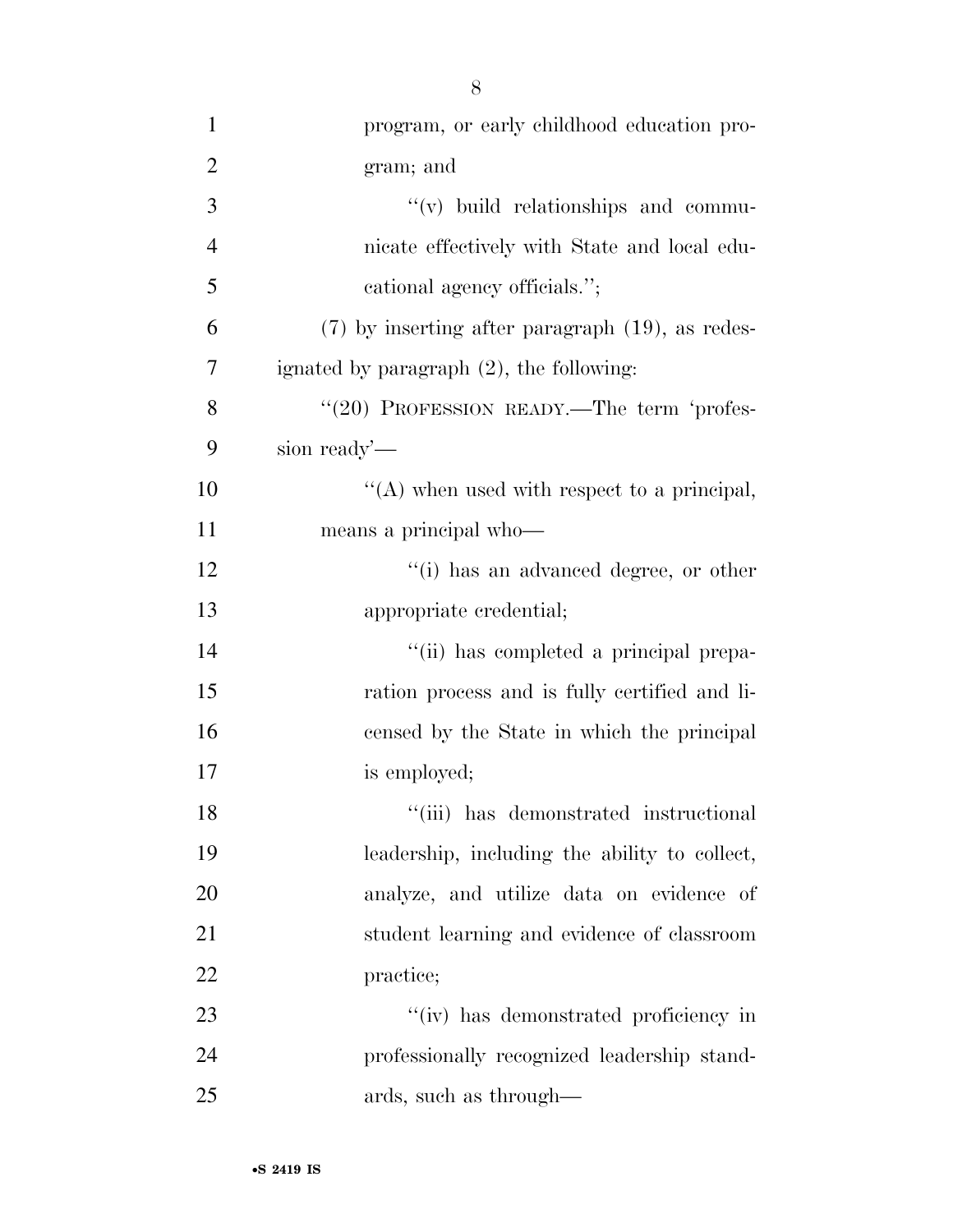| $\mathbf{1}$   | $\lq\lq$ (I) a performance assessment;      |
|----------------|---------------------------------------------|
| $\overline{2}$ | "(II) completion of a residency             |
| 3              | program; or                                 |
| $\overline{4}$ | "(III) other measures of leader-            |
| 5              | ship, as determined by the State; and       |
| 6              | "(v) has demonstrated the ability to        |
| 7              | work with students who are culturally and   |
| 8              | linguistically diverse;                     |
| 9              | "(B) when used with respect to a teacher,   |
| 10             | means a teacher who-                        |
| 11             | "(i) has completed a teacher prepara-       |
| 12             | tion program and is fully certified and li- |
| 13             | censed to teach by the State in which the   |
| 14             | teacher teaches;                            |
| 15             | "(ii) has demonstrated content knowl-       |
| 16             | edge in the subject or subjects the teacher |
| 17             | teaches;                                    |
| 18             | "(iii) has demonstrated the ability to      |
| 19             | work with students who are culturally and   |
| 20             | linguistically diverse; and                 |
| 21             | "(iv) has demonstrated teaching skills,     |
| 22             | such as through—                            |
| 23             | $\lq\lq$ a teacher performance as-          |
| 24             | sessment; or                                |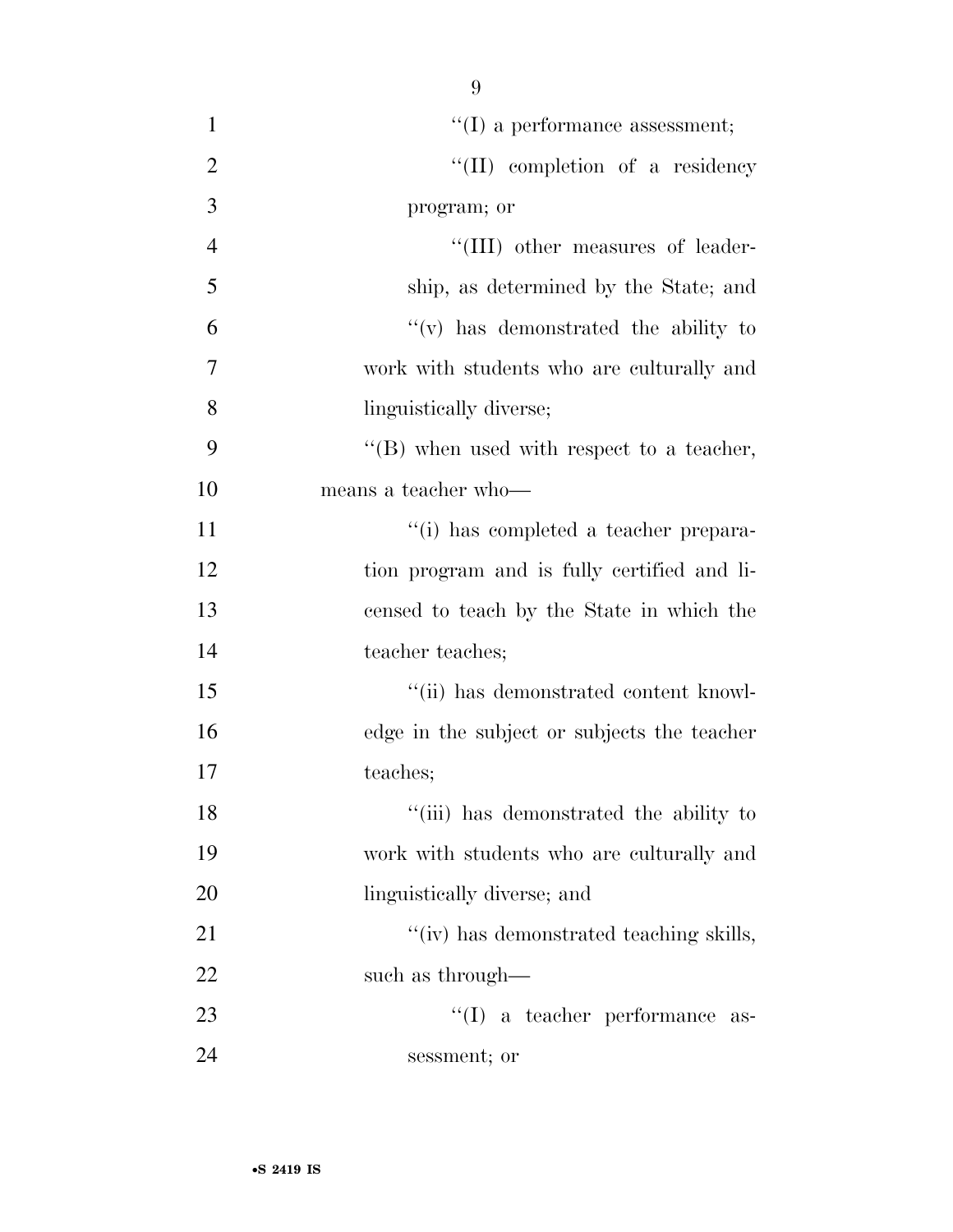| $\mathbf{1}$   | "(II) other measures of teaching                              |
|----------------|---------------------------------------------------------------|
| $\overline{2}$ | skills, as determined by the State; and                       |
| 3              | $\lq\lq$ <sup>*</sup> (C) when used with respect to any other |
| $\overline{4}$ | educator not described in subparagraph $(A)$ or               |
| 5              | (B), means an educator who has completed an                   |
| 6              | appropriate preparation program and is fully                  |
| 7              | certified or licensed by the State in which the               |
| 8              | educator is employed.";                                       |
| 9              | $(8)$ by inserting after paragraph $(21)$ , as redes-         |
| 10             | ignated by paragraph $(2)$ , the following:                   |
| 11             | "(22) RESIDENCY PROGRAM.—The term 'resi-                      |
| 12             | dency program' means a school-based educator prep-            |
| 13             | aration program in which a prospective teacher,               |
| 14             | principal, or other educator—                                 |
| 15             | "(A) for 1 academic year, works alongside                     |
| 16             | a mentor teacher, principal, or other educator                |
| 17             | who is the educator of record;                                |
| 18             | "(B) receives concurrent instruction during                   |
| 19             | the year described in subparagraph (A) from                   |
| 20             | the partner institution, which courses may be                 |
| 21             | taught by local educational agency personnel or               |
| 22             | residency program faculty, in-                                |
| 23             | "(i) the teaching of the content area                         |
| 24             | in which the teacher will become certified                    |
| 25             | or licensed;                                                  |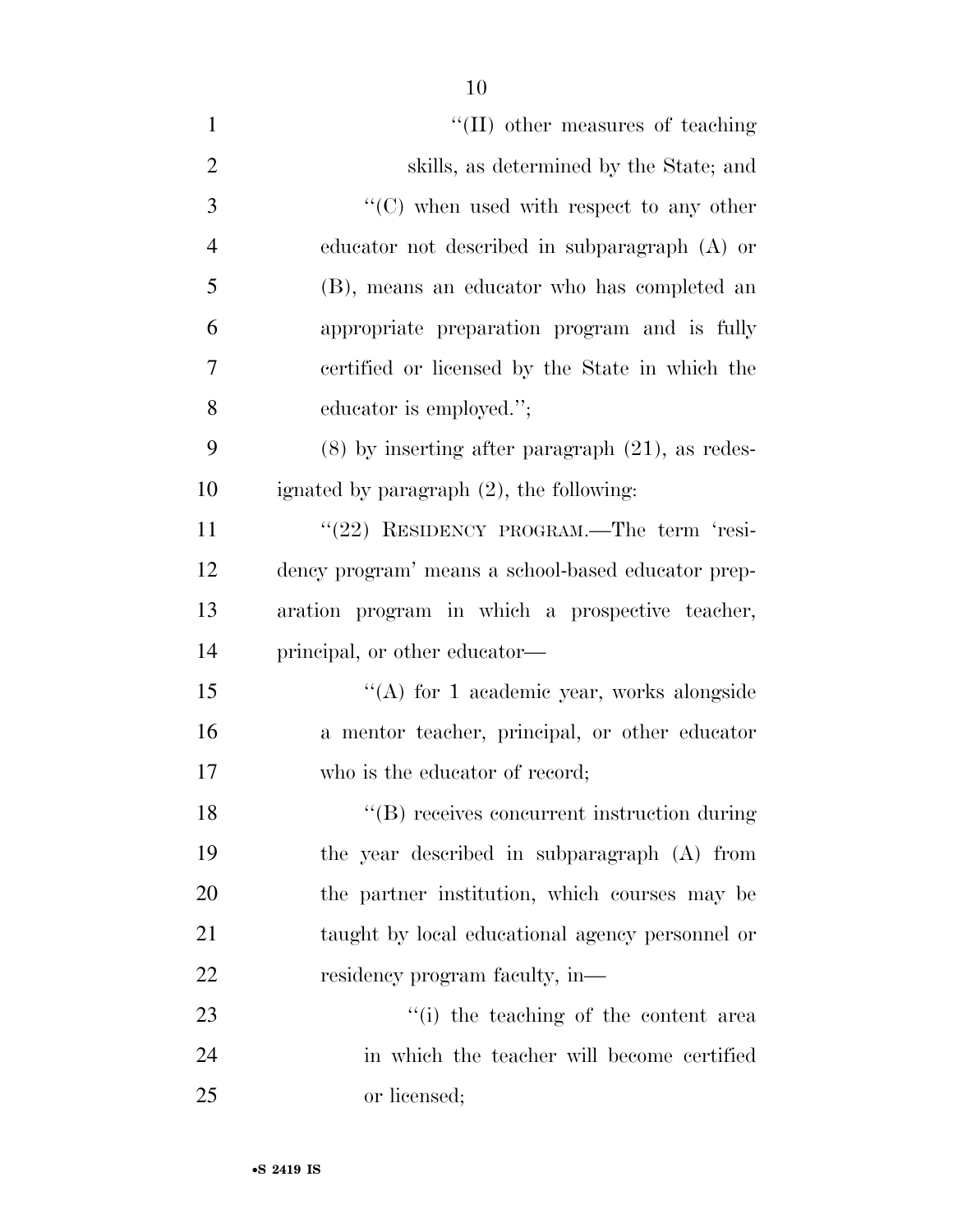| $\mathbf{1}$   | "(ii) pedagogical practices; and                      |
|----------------|-------------------------------------------------------|
| $\overline{2}$ | "(iii) leadership, management, organi-                |
| 3              | zational, and instructional skills necessary          |
| $\overline{4}$ | to serve as a principal;                              |
| 5              | $\lq\lq$ (C) acquires effective teaching or leader-   |
| 6              | ship skills; and                                      |
| 7              | $\lq\lq$ (D) prior to completion of the program,      |
| 8              | earns a master's degree or other appropriate          |
| 9              | advanced credential, attains full State teacher       |
| 10             | or leader certification or licensure, and becomes     |
| 11             | profession ready (if applicable)."; and               |
| 12             | $(9)$ by inserting after paragraph $(24)$ , as redes- |
| 13             | ignated by paragraph $(2)$ , the following:           |
| 14             | $``(25)$ TEACHER PERFORMANCE ASSESSMENT.—             |
| 15             | The term 'teacher performance assessment' means       |
| 16             | an assessment used to measure teacher performance     |
| 17             | that is approved by the State and is—                 |
| 18             | "(A) based on professional teaching stand-            |
| 19             | ards;                                                 |
| 20             | $\lq\lq$ (B) used to measure the effectiveness of     |
| 21             | a teacher's—                                          |
| 22             | "(i) curriculum planning;                             |
| 23             | "(ii) instruction of students, including              |
| 24             | appropriate plans and modifications<br>for            |
| 25             | students who are limited English proficient           |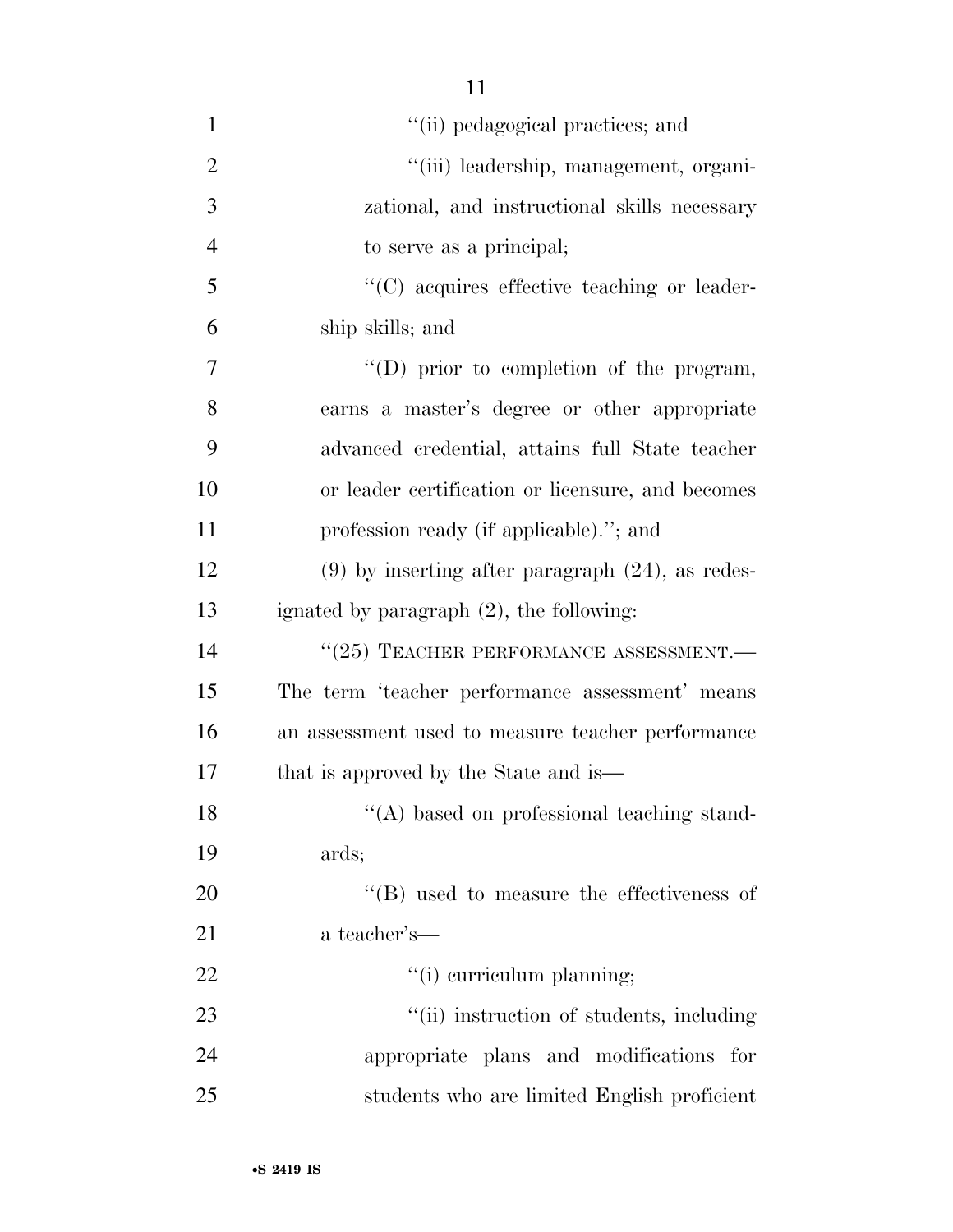| $\mathbf{1}$   | and students who are children with disabil-            |
|----------------|--------------------------------------------------------|
| $\overline{2}$ | ities;                                                 |
| 3              | "(iii) assessment of students, includ-                 |
| $\overline{4}$ | ing analysis of evidence of student learn-             |
| 5              | ing; and                                               |
| 6              | "(iv) ability to advance student learn-                |
| 7              | ing;                                                   |
| 8              | "(C) validated based on professional as-               |
| 9              | sessment standards;                                    |
| 10             | "(D) reliably scored by trained evaluators,            |
| 11             | with appropriate oversight of the process to en-       |
| 12             | sure consistency; and                                  |
| 13             | "(E) used to support continuous improve-               |
| 14             | ment of educator practice.                             |
| 15             | "(26) TEACHER PREPARATION ENTITY.—The                  |
| 16             | term 'teacher preparation entity' means an institu-    |
| 17             | tion of higher education, a nonprofit organization,    |
| 18             | for-profit organization, or other organization that is |
| 19             | approved by the State to prepare teachers to be ef-    |
| 20             | fective in the classroom.                              |
| 21             | "(27) TEACHER PREPARATION PROGRAM.—The                 |
| 22             | term 'teacher preparation program' means a pro-        |
| 23             | gram offered by a teacher preparation entity that      |
| 24             | leads to a specific State teacher certification.".     |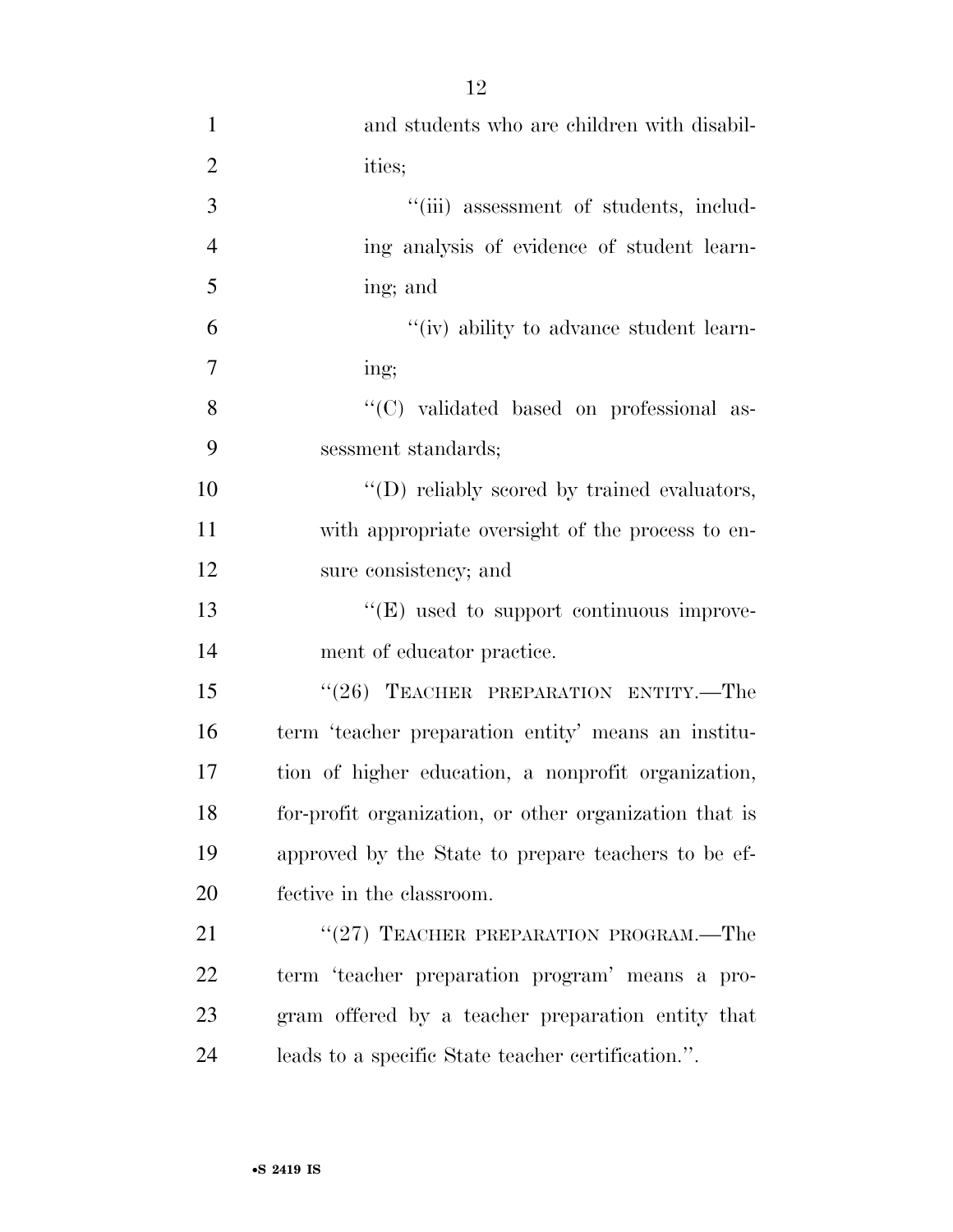**SEC. 102. EDUCATOR QUALITY ENHANCEMENT.**  Section 201 of the Higher Education Act of 1965 (20 U.S.C. 1022) is amended— (1) in paragraph (2), by inserting '', principals, and other educators'' after ''teachers'' each place the term appears; (2) in paragraph (3), by striking ''and'' after the semicolon; (3) by striking paragraph (4) and inserting the following:  $\frac{4}{4}$  recruit profession ready individuals, includ- ing minorities and individuals from other occupa- tions, as teachers, principals, and other educators; and''; and (4) by adding at the end the following: ''(5) meet the staffing needs of high-need local educational agencies and high-need schools through close partnerships with educator preparation pro- grams within institutions of higher education.''. **SEC. 103. PARTNERSHIP GRANTS.**  Section 202 of the Higher Education Act of 1965 (20 U.S.C. 1022a) is amended— 23 (1) in subsection  $(b)$ — (A) in paragraph (1), by inserting ''other 25 educators," after "principals,";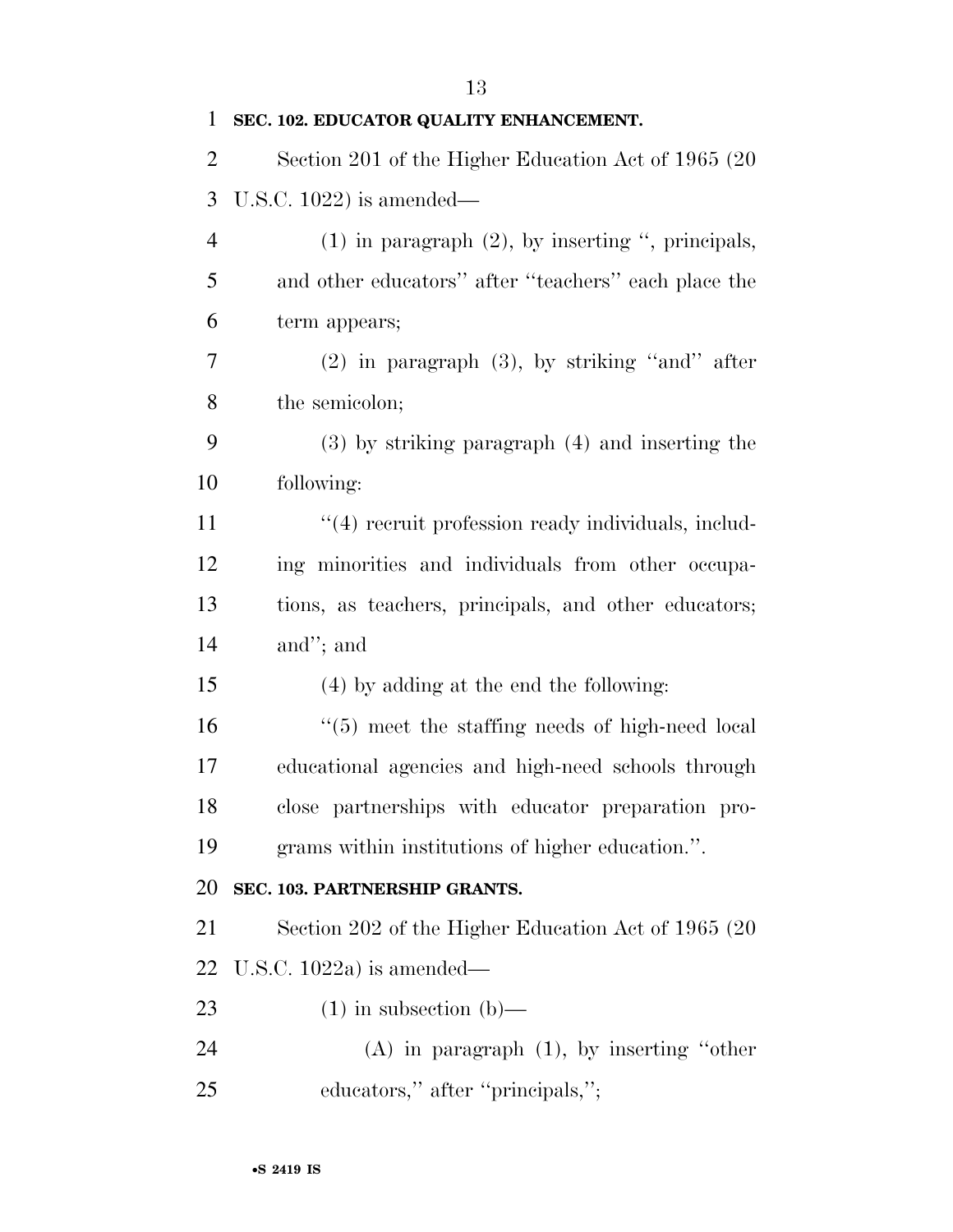| $\mathbf{1}$   | $(B)$ by striking paragraph $(2)$ and insert-       |
|----------------|-----------------------------------------------------|
| $\overline{2}$ | ing the following:                                  |
| 3              | $\lq(2)$ a description of the extent to which the   |
| $\overline{4}$ | program to be carried out with grant funds, as de-  |
| 5              | scribed in subsection (c), will prepare prospective |
| 6              | and new educators with strong teaching, leadership, |
| 7              | and other professional skills necessary to increase |
| 8              | learning and academic achievement;";                |
| 9              | $(C)$ in paragraph $(3)$ , by inserting ", prin-    |
| 10             | cipals, and other educators" after "teachers";      |
| 11             | (D) in paragraph $(4)$ —                            |
| 12             | $(i)$ in subparagraph $(A)$ , by inserting          |
| 13             | ", principal, and other educator" after             |
| 14             | "teacher"; and                                      |
| 15             | (ii) in subparagraph (B), by striking               |
| 16             | "teacher" and inserting "educator";                 |
| 17             | $(E)$ in paragraph $(6)$ —                          |
| 18             | (i) by striking subparagraph $(F)$ and              |
| 19             | inserting the following:                            |
| 20             | " $(F)$ how the partnership will prepare edu-       |
| 21             | cators to teach and work with students with         |
| 22             | disabilities, including training related to early   |
| 23             | identification of students with disabilities and    |
| 24             | participation as a member of individualized edu-    |
| 25             | cation program teams, as defined in section         |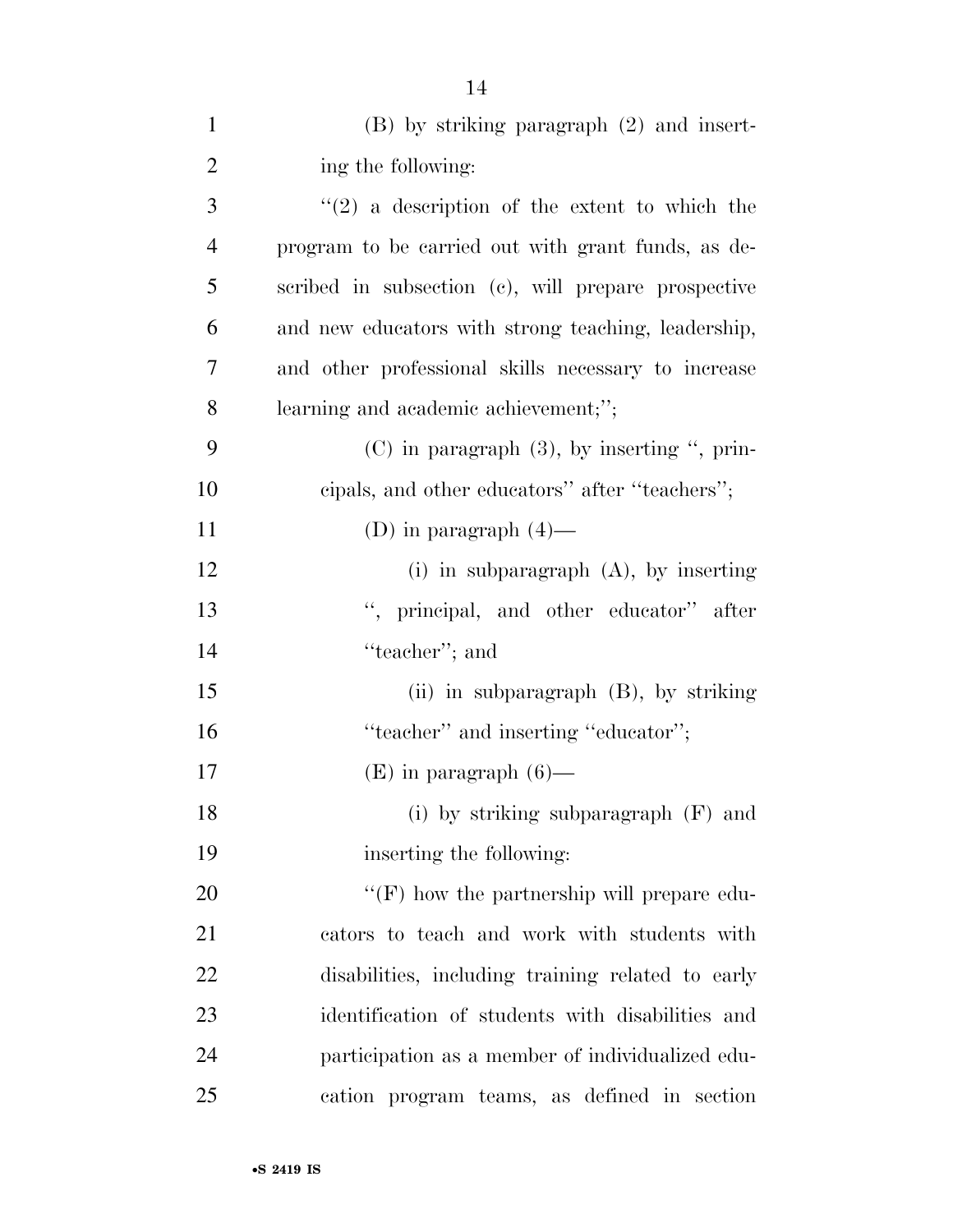| $\mathbf{1}$   | $614(d)(1)(B)$ of the Individuals with Disabil-     |
|----------------|-----------------------------------------------------|
| $\overline{2}$ | ities Education Act;";                              |
| 3              | (ii) by striking subparagraph $(G)$ and             |
| $\overline{4}$ | inserting the following:                            |
| 5              | $\lq\lq(G)$ how the partnership will prepare edu-   |
| 6              | cators to teach and work with students who are      |
| 7              | limited English proficient;";                       |
| 8              | (iii) by striking subparagraph (H) and              |
| 9              | inserting the following:                            |
| 10             | $\lq\lq (H)$ how faculty at the partner institution |
| 11             | will work, during the term of the grant, with       |
| 12             | mentor educators in the classrooms and admin-       |
| 13             | istrators of high-need schools served by the        |
| 14             | high-need local educational agency in the part-     |
| 15             | nership to-                                         |
| 16             | "(i) provide high-quality professional              |
| 17             | development activities to strengthen the            |
| 18             | content knowledge and teaching skills of            |
| 19             | elementary school and secondary school              |
| 20             | teachers and other educators, including             |
| 21             | multi-tiered systems of support and uni-            |
| 22             | versal design for learning;                         |
| 23             | "(ii) train other classroom teachers,               |
| 24             | principals, school librarians, and other edu-       |
| 25             | cators to implement literacy programs that          |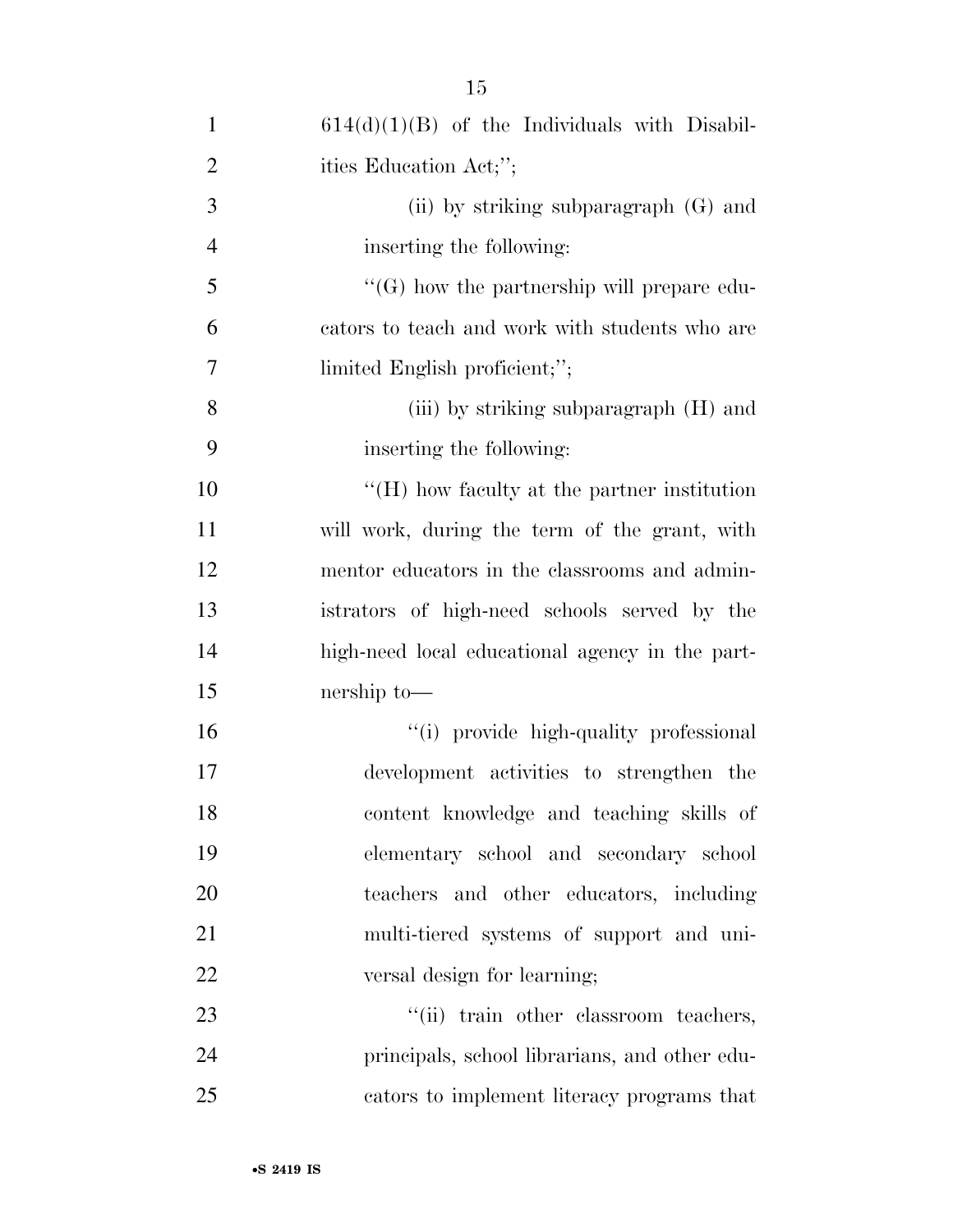| $\mathbf{1}$   | incorporate the essential components of                 |
|----------------|---------------------------------------------------------|
| $\overline{2}$ | reading and writing instruction; and                    |
| $\mathfrak{Z}$ | "(iii) provide high-quality professional                |
| $\overline{4}$ | development activities to strengthen the in-            |
| 5              | structional and leadership skills of elemen-            |
| 6              | tary school and secondary school principals             |
| 7              | and district superintendents, if the partner            |
| 8              | institution has a principal preparation pro-            |
| 9              | gram;                                                   |
| 10             | $(iv)$ in subparagraph $(I)$ , by striking              |
| 11             | "teaching" and inserting "educator"; and                |
| 12             | $(v)$ in subparagraph $(K)$ , by striking               |
| 13             | "teachers" and inserting "educators"; and               |
| 14             | $(F)$ by striking paragraph $(7)$ and insert-           |
| 15             | ing the following:                                      |
| 16             | $\lq(7)$ with respect to the induction program re-      |
| 17             | quired as part of the activities carried out under this |
| 18             | section-                                                |
| 19             | $\lq\lq$ (A) a description of how the schools and       |
| 20             | departments within the institution of higher            |
| 21             | education that are part of the induction pro-           |
| 22             | gram will effectively prepare educators, includ-        |
| 23             | ing providing content expertise and expertise in        |
| 24             | teaching and leadership, as appropriate;                |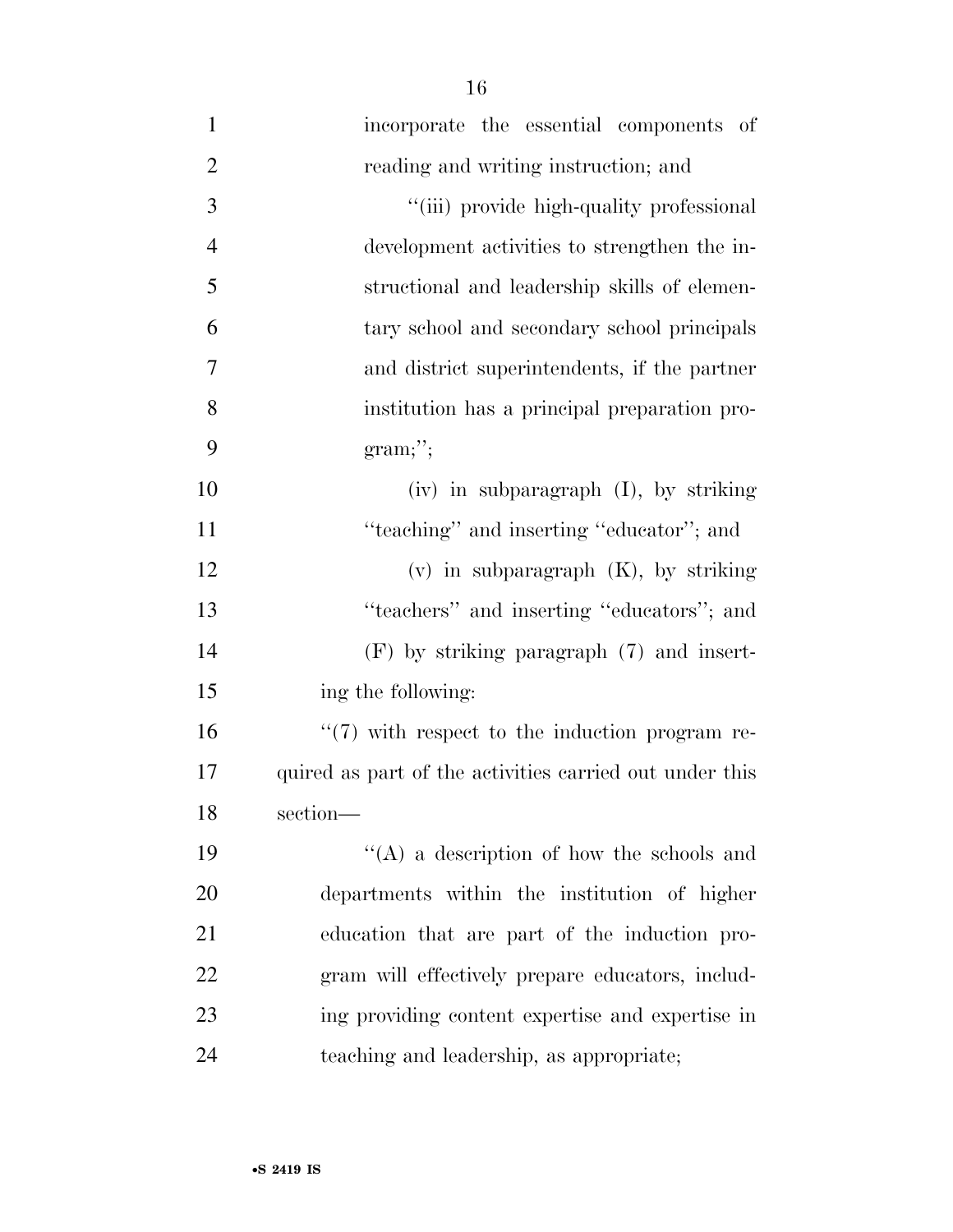1 ''(B) a description of the eligible partner- ship's capacity to use empirically based practice and scientifically valid research on teaching and learning;

 ''(C) a description of how the educator preparation program will design and implement an induction program to support all new edu- cators who are prepared by the educator prepa- ration program in the partnership and who are employed in the high-need local educational agency in the partnership, and, to the extent practicable, all new educators who teach in such high-need local educational agency; and

 ''(D) a description of how higher education faculty involved in the induction program will be able to substantially participate in an early childhood education program or an elementary school or secondary school classroom setting, as applicable.'';

 (2) by striking subsection (c) and inserting the following:

22 "(c) USE OF GRANT FUNDS.—An eligible partner-ship that receives a grant under this section—

24  $\frac{u(1)}{2}$  shall use grant funds to carry out a pro-gram for the pre-baccalaureate or post-baccalaureate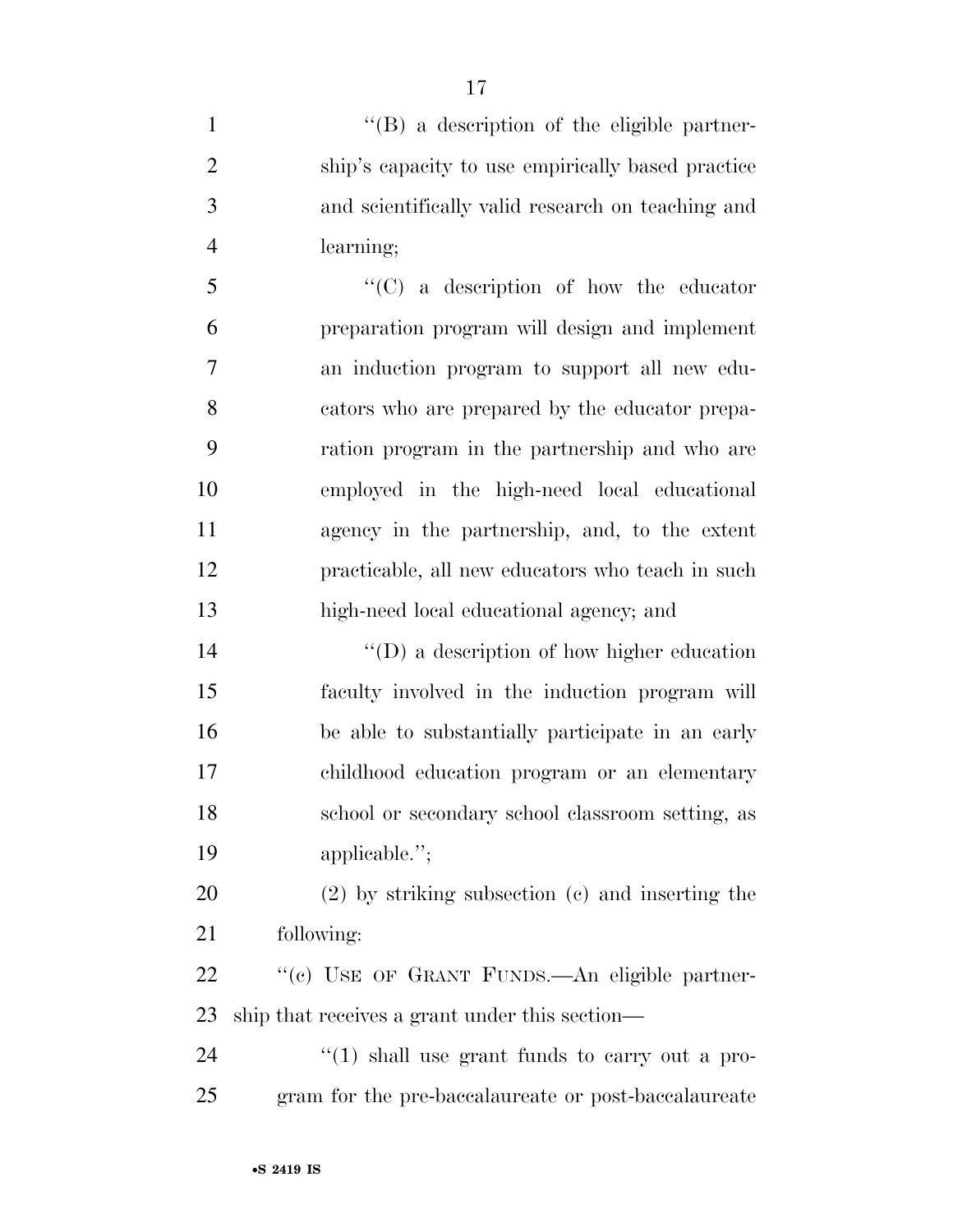| $\mathbf{1}$   | preparation of teachers under subsection (d), a           |
|----------------|-----------------------------------------------------------|
| $\overline{2}$ | teaching or principal residency program under sub-        |
| 3              | section (e), or a combination of such programs; and       |
| $\overline{4}$ | $\cdot\cdot(2)$ may use funds to carry out other educator |
| 5              | development programs under subsection (f), based          |
| 6              | upon the results of the needs assessment in sub-          |
| $\overline{7}$ | section $(b)(1)$ .";                                      |
| 8              | (3) by striking subsection (e) and inserting the          |
| 9              | following:                                                |
| 10             | "(e) PARTNERSHIP GRANTS FOR THE ESTABLISH-                |
| 11             | MENT OF TEACHING AND PRINCIPAL RESIDENCY PRO-             |
| 12             | GRAMS.-                                                   |
| 13             | "(1) IN GENERAL.—An eligible partnership re-              |
| 14             | ceiving a grant to carry out an effective teaching or     |
| 15             | principal residency program shall carry out a pro-        |
| 16             | gram that includes the following activities:              |
| 17             | "(A) FOR TEACHING RESIDENCY<br>PRO-                       |
| 18             | GRAMS.—An eligible partnership carrying out a             |
| 19             | teaching residency program shall carry out both           |
| <b>20</b>      | of the following activities:                              |
| 21             | "(i) Supporting a teaching residency                      |
| 22             | program described in paragraph (2) for                    |
| 23             | high-need schools and in high-need sub-                   |
| 24             | jects and areas, as determined by the                     |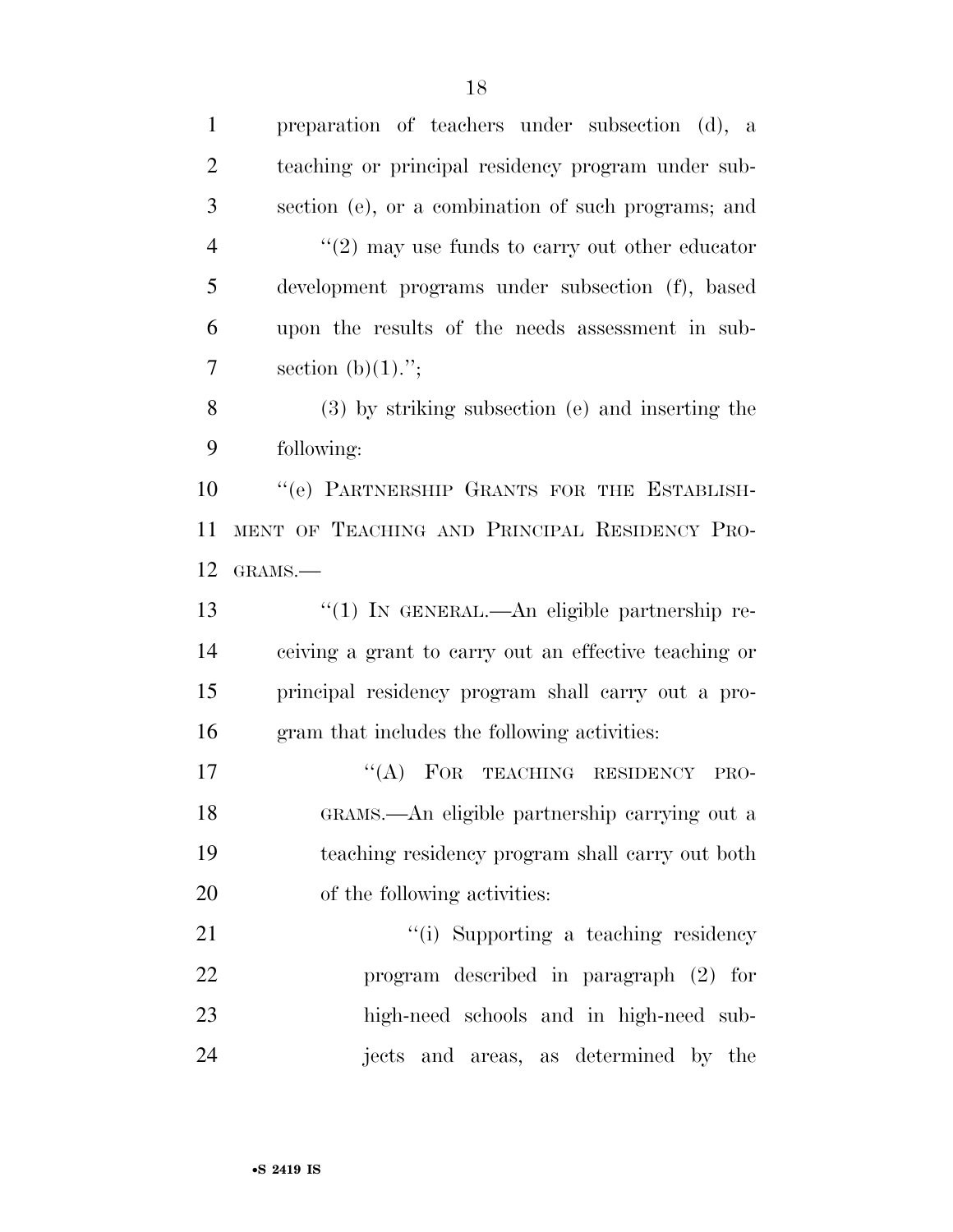- needs of the high-need local educational 2 agency in the partnership.
- 3  $\frac{1}{1}$  Placing graduates of the teach- ing residency program in cohorts that fa- cilitate professional collaboration, both among graduates of the residency program and between such graduates and mentor teachers in the receiving school.

9 "(B) FOR PRINCIPAL RESIDENCY PRO- GRAMS.—An eligible partnership carrying out a principal residency program shall support a program described in paragraph (3) for high- need schools, as determined by the needs of the high-need local educational agency in the part-nership.

#### 16 "(2) TEACHER RESIDENCY PROGRAMS.—

17 "(A) ESTABLISHMENT AND DESIGN.—A teaching residency program under this para- graph shall be a program based upon models of successful teaching residencies that serves as a mechanism to prepare teachers for success in high-need schools in the eligible partnership and shall be designed to include the following char-acteristics of successful programs: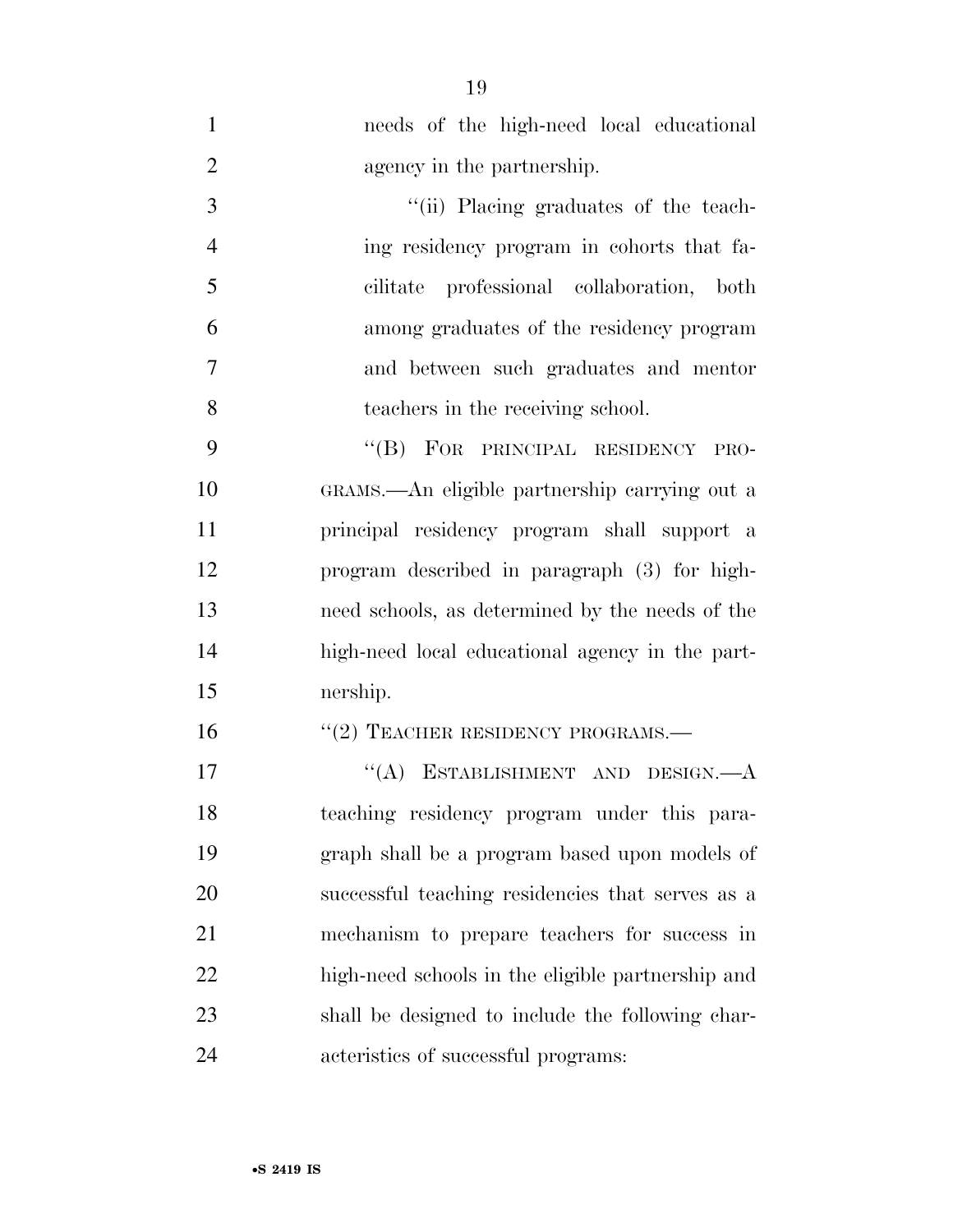| $\mathbf{1}$   | "(i) The integration of pedagogy,           |
|----------------|---------------------------------------------|
| $\overline{2}$ | classroom practice and teacher mentoring.   |
| 3              | "(ii) The exposure to principles of         |
| $\overline{4}$ | child development as well as understanding  |
| 5              | and applying principles of learning and be- |
| 6              | havior.                                     |
| 7              | "(iii) Engagement of teaching resi-         |
| 8              | dents in rigorous graduate-level coursework |
| 9              | to earn a master's degree while under-      |
| 10             | taking a guided teaching apprenticeship.    |
| 11             | "(iv) Experience and learning oppor-        |
| 12             | tunities alongside a trained and experi-    |
| 13             | enced mentor teacher—                       |
| 14             | $\lq\lq$ whose teaching shall com-          |
| 15             | plement the residency program so that       |
| 16             | school-based clinical practice is tightly   |
| 17             | aligned with coursework;                    |
| 18             | "(II) who shall have extra re-              |
| 19             | sponsibilities as a teacher leader of       |
| 20             | the teaching residency program, as a        |
| 21             | mentor for residents, and as a teacher      |
| 22             | coach during the induction program          |
| 23             | for new teachers, and for establishing,     |
| 24             | within the program, a learning com-         |
| 25             | munity in which all individuals are ex-     |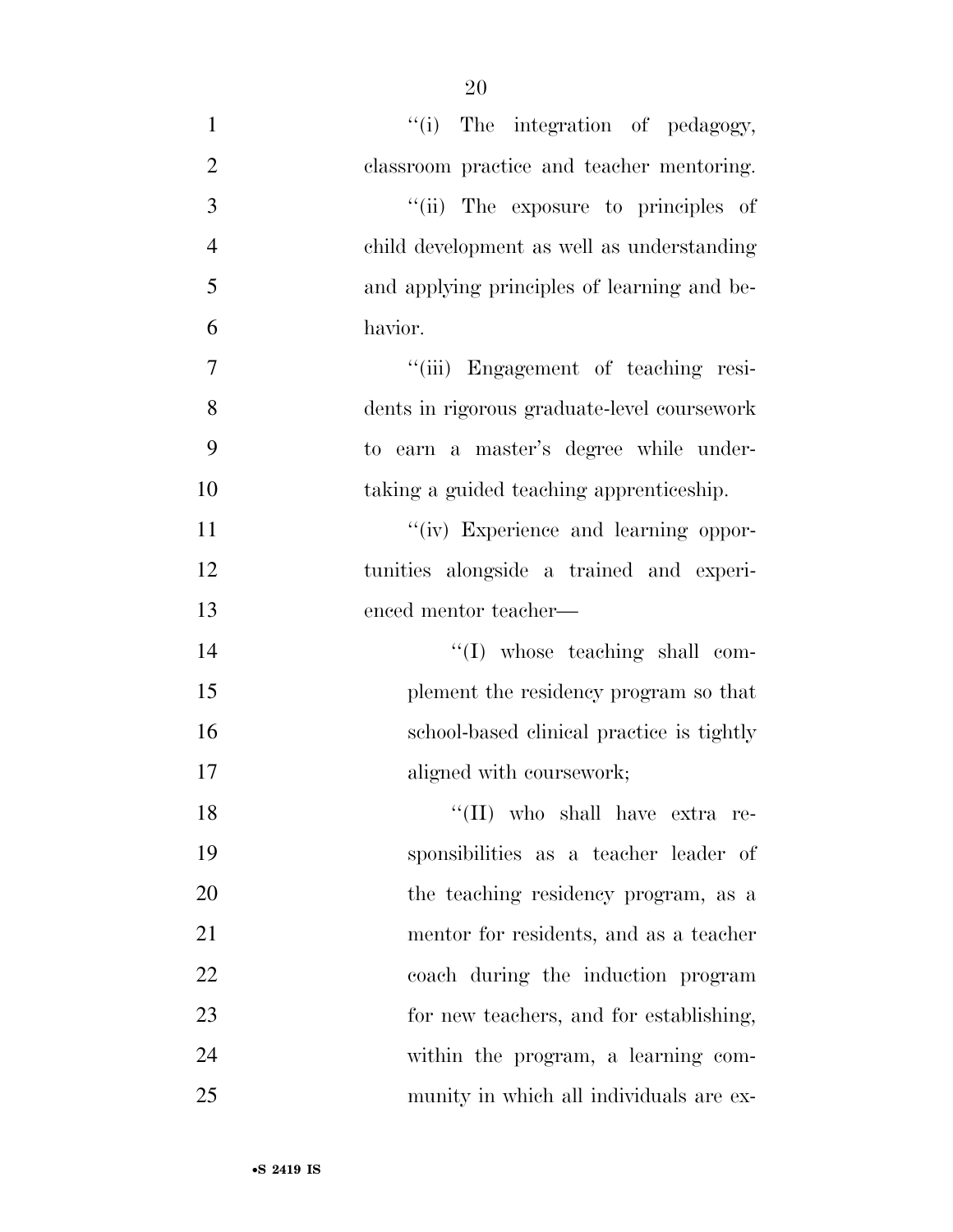| $\mathbf{1}$   | pected to continually improve their ca-    |
|----------------|--------------------------------------------|
| $\overline{2}$ | pacity to advance student learning;        |
| 3              | and                                        |
| $\overline{4}$ | "(III) who may be relieved from            |
| 5              | teaching duties or may be offered a        |
| 6              | stipend as a result of such additional     |
| 7              | responsibilities.                          |
| 8              | "(v) The establishment of clear cri-       |
| 9              | teria for the selection of mentor teachers |
| 10             | based on the appropriate subject area      |
| 11             | knowledge and measures of teacher effec-   |
| 12             | tiveness, which shall be based on, but not |
| 13             | limited to, observations of the following: |
| 14             | "(I) Planning and preparation,             |
| 15             | including demonstrated knowledge of        |
| 16             | content, pedagogy, and assessment,         |
| 17             | including the use of formative,            |
| 18             | summative, and diagnostic assess-          |
| 19             | ments to improve student learning.         |
| 20             | "(II) Appropriate instruction              |
| 21             | that engages all students.                 |
| 22             | Collaboration with col-<br>``(III)         |
| 23             | leagues to improve instruction.            |
| 24             | "(IV) Analysis of evidence of stu-         |
| 25             | dent learning.                             |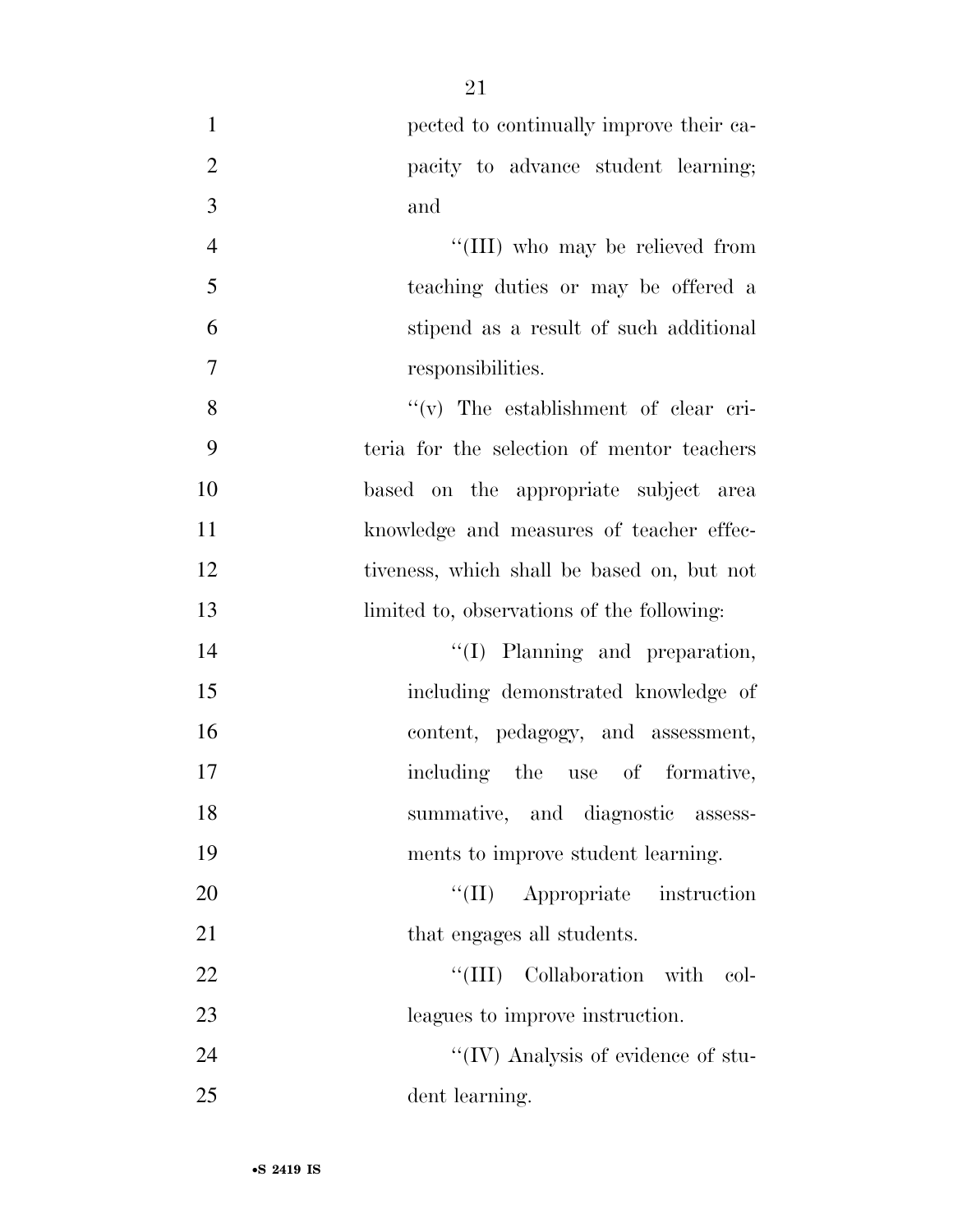1 ''(vi) The development of admissions goals and priorities—  $\frac{1}{2}$  that are aligned with the hiring objectives of the local edu- cational agency partnering with the program, as well as the instructional initiatives and curriculum of such agency to hire qualified graduates from the teaching residency program; and  $\text{``(II)}$  which may include consider- ation of applicants who reflect the communities in which they will teach as well as consideration of individuals from underrepresented populations in 16 the teaching profession.  $"$ (vii) Support for residents once such residents are hired as the teachers of record, through an induction program, pro- fessional development, and networking op- portunities to support the residents 22 through not less than the residents' first 2 years of teaching.

24 "(B) SELECTION OF INDIVIDUALS AS 25 TEACHER RESIDENTS.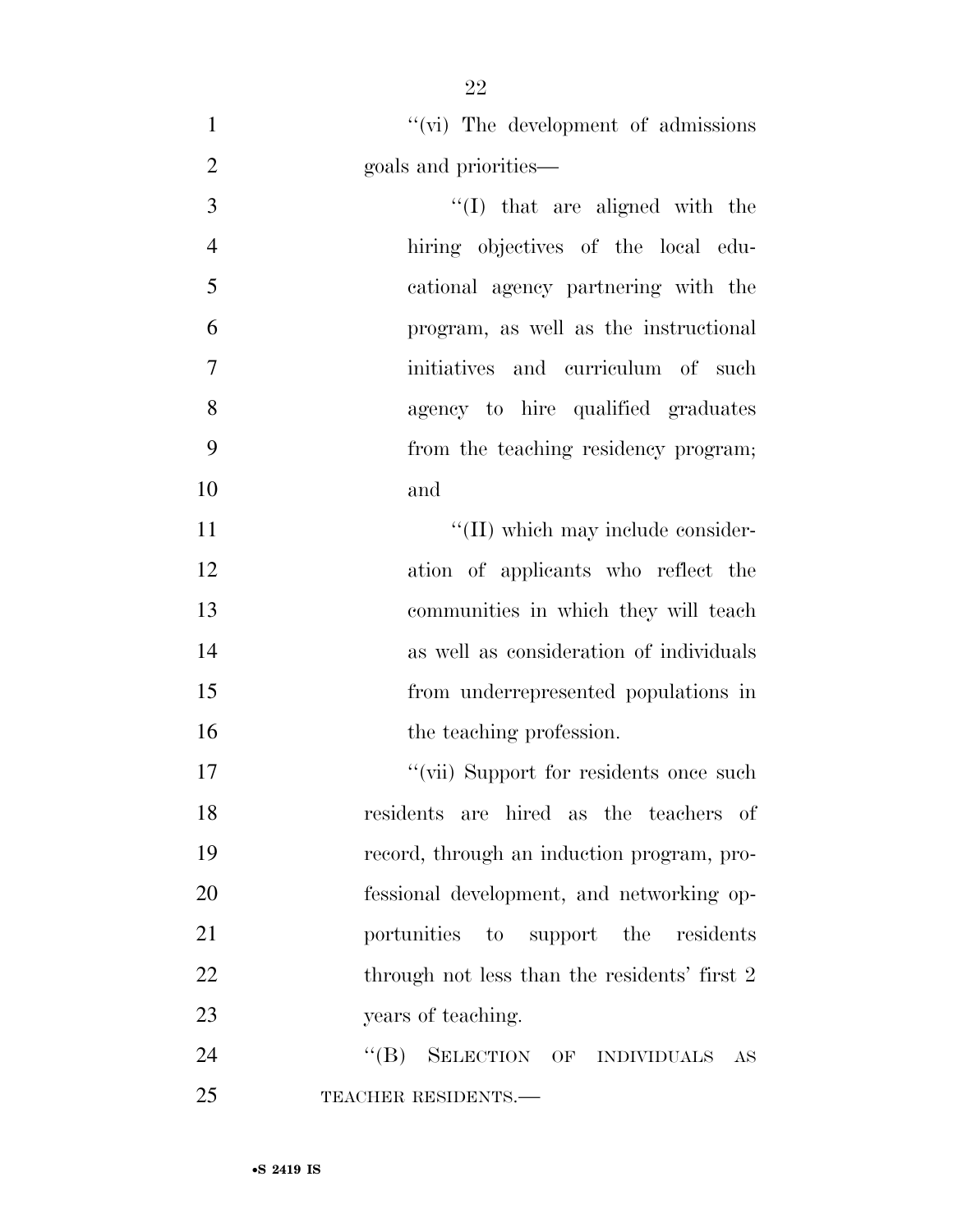| $\mathbf{1}$   | "(i) ELIGIBLE INDIVIDUAL.—In order            |
|----------------|-----------------------------------------------|
| $\overline{2}$ | to be eligible to be a teacher resident in a  |
| 3              | teacher residency program under this para-    |
| $\overline{4}$ | graph, an individual shall—                   |
| 5              | "(I) be a recent graduate of a $4-$           |
| 6              | year institution of higher education or       |
| 7              | a mid-career professional possessing          |
| 8              | strong content knowledge of a record          |
| 9              | of professional accomplishment; and           |
| 10             | $``(II)$ submit an application to             |
| 11             | the residency program.                        |
| 12             | "(ii) SELECTION CRITERIA.—An eligi-           |
| 13             | ble partnership carrying out a teaching       |
| 14             | residency program under this subsection       |
| 15             | shall establish criteria for the selection of |
| 16             | eligible individuals to participate in the    |
| 17             | teaching residency program based on the       |
| 18             | following characteristics:                    |
| 19             | "(I) Strong content knowledge or              |
| 20             | record of accomplishment in the field         |
| 21             | or subject area to be taught.                 |
| 22             | "(II) Strong verbal and written               |
| 23             | communication skills, which may be            |
| 24             | demonstrated by performance on ap-            |
| 25             | propriate assessments.                        |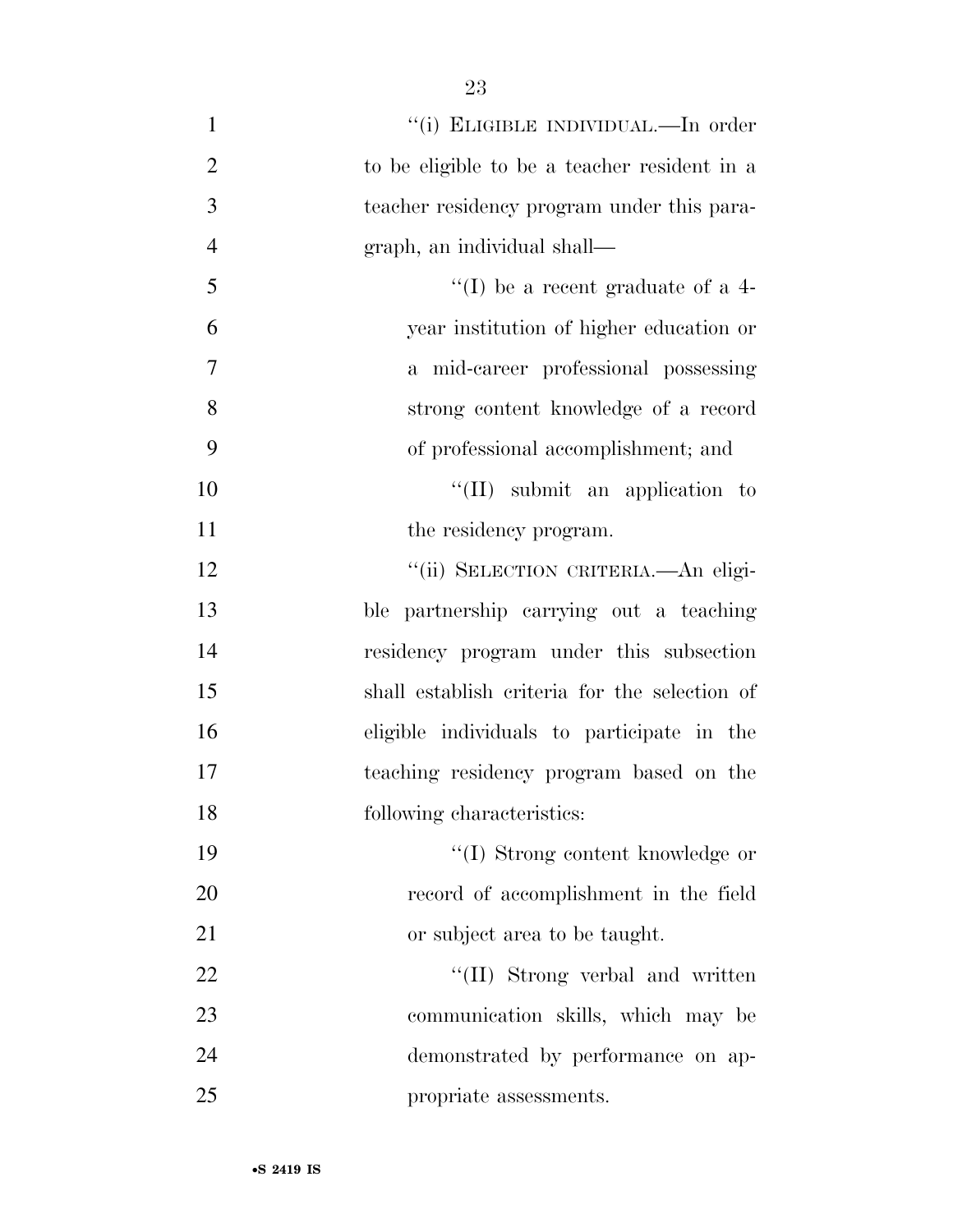| $\mathbf{1}$   | "(III) Other attributes linked to                 |
|----------------|---------------------------------------------------|
| $\overline{2}$ | effective teaching, which may be de-              |
| 3              | termined by interviews or performance             |
| $\overline{4}$ | assessments, as specified by the eligi-           |
| 5              | ble partnership.                                  |
| 6              | "(3) PRINCIPAL RESIDENCY PROGRAMS.-               |
| 7              | "(A) ESTABLISHMENT AND DESIGN.— $A$               |
| 8              | principal residency program under this para-      |
| 9              | graph shall be a program based upon models of     |
| 10             | successful principal residencies that serve as a  |
| 11             | mechanism to prepare principals for success in    |
| 12             | high-need schools in the eligible partnership and |
| 13             | shall be designed to include the following char-  |
| 14             | acteristics of successful programs:               |
| 15             | "(i) Engagement of principal resi-                |
| 16             | dents in rigorous graduate-level coursework       |
| 17             | to earn an appropriate advanced credential        |
| 18             | while undertaking a guided principal ap-          |
| 19             | prenticeship.                                     |
| 20             | "(ii) Experience and learning opportu-            |
| 21             | nities alongside a trained and experienced        |
| 22             | mentor principal—                                 |
| 23             | "(I) whose mentoring shall be                     |
| 24             | based on standards of effective men-              |
| 25             | toring practice and shall complement              |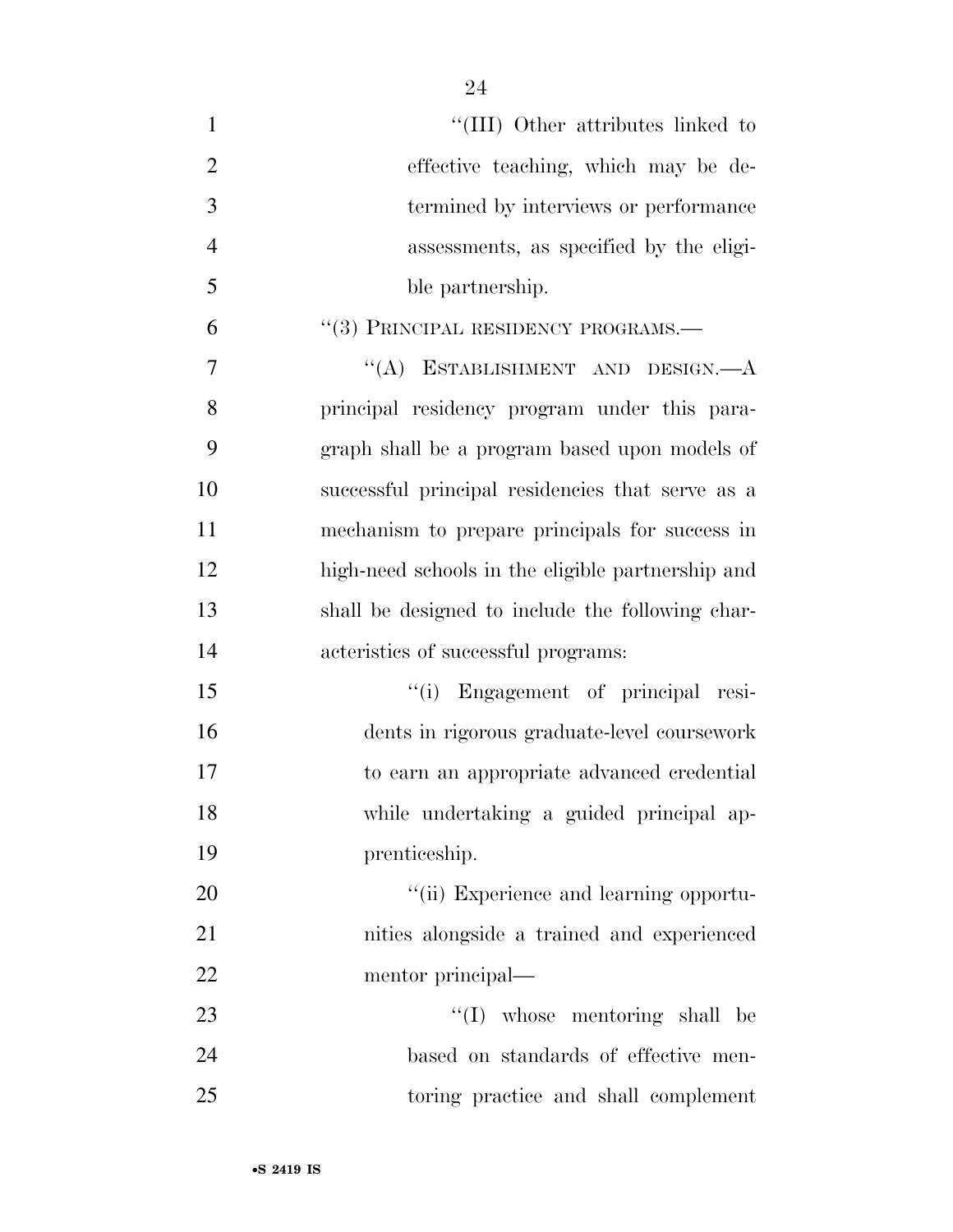| $\mathbf{1}$   | the residence program so that school-         |
|----------------|-----------------------------------------------|
| $\overline{2}$ | based clinical practice is tightly            |
| 3              | aligned with coursework; and                  |
| $\overline{4}$ | "(II) who may be relieved from                |
| 5              | some portion of principal duties or           |
| 6              | may be offered a stipend as a result          |
| $\overline{7}$ | of such additional responsibilities.          |
| 8              | "(iii) The establishment of clear cri-        |
| 9              | teria for the selection of mentor principals, |
| 10             | which may be based on observations of the     |
| 11             | following:                                    |
| 12             | $\lq\lq$ (I) Demonstrating awareness of,      |
| 13             | having experience with, the<br>and            |
| 14             | knowledge, skills, and attitudes to-          |
| 15             | "(aa) establish and maintain                  |
| 16             | a professional learning commu-                |
| 17             | nity that effectively extracts in-            |
| 18             | formation from data to improve                |
| 19             | the school culture and personalize            |
| 20             | instruction for all students to re-           |
| 21             | sult in improved student achieve-             |
| 22             | ment;                                         |
| 23             | "(bb) create and maintain a                   |
| 24             | learning culture within the school            |
| 25             | that provides a climate conducive             |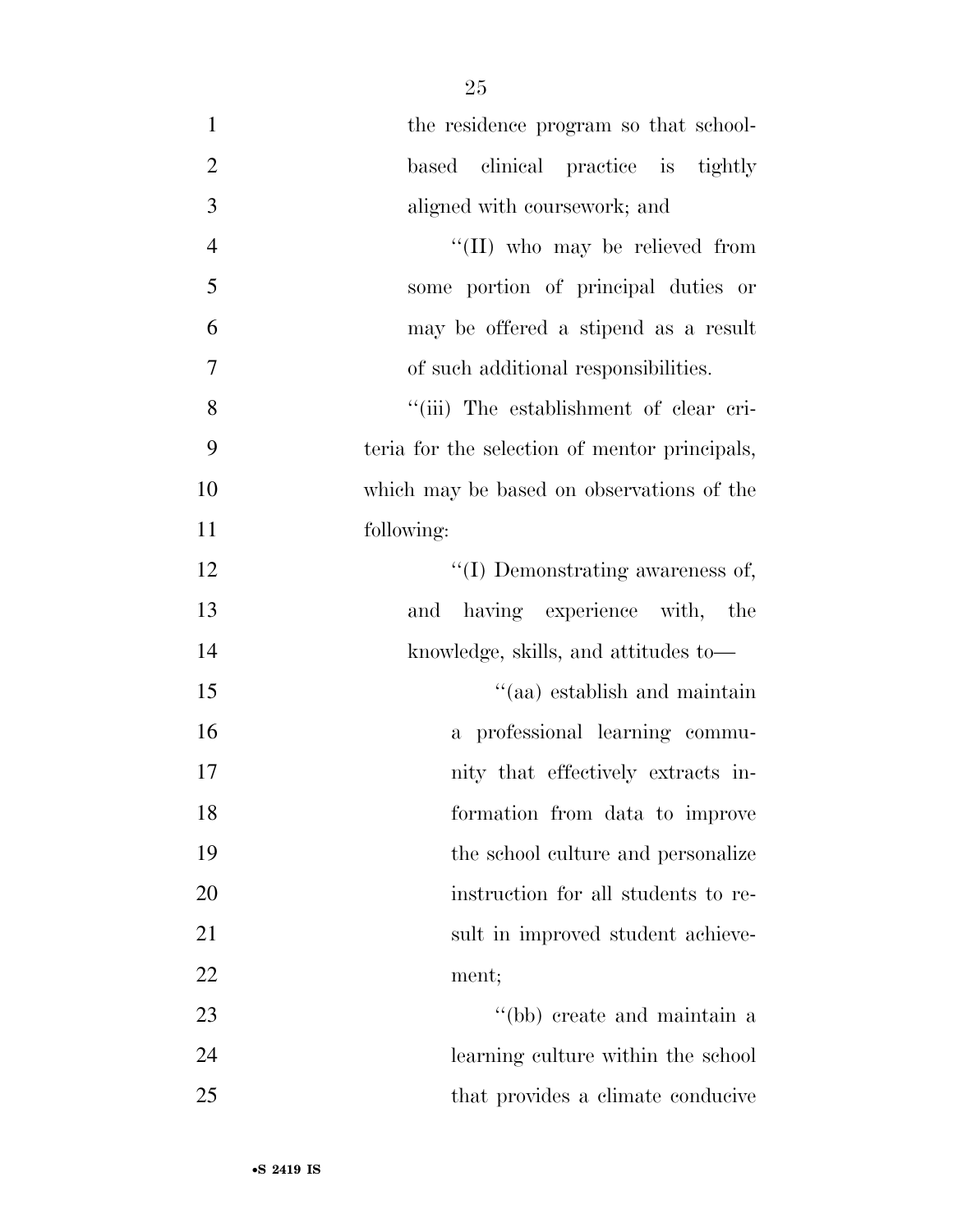| $\mathbf{1}$   | to the development of all mem-      |
|----------------|-------------------------------------|
| $\overline{2}$ | bers of the school community, in-   |
| 3              | cluding one of continuous learn-    |
| $\overline{4}$ | ing for adults tied to student      |
| 5              | learning and other school goals;    |
| 6              | "(cc) engage in continuous          |
| 7              | professional development, uti-      |
| 8              | lizing a combination of academic    |
| 9              | study, developmental simulation     |
| 10             | exercises, self-reflection, mentor- |
| 11             | ship, and internship;               |
| 12             | "(dd) understand youth de-          |
| 13             | velopment appropriate to the age    |
| 14             | level served by the school, and     |
| 15             | use this knowledge to set high ex-  |
| 16             | pectations and standards for the    |
| 17             | academic, social, emotional, and    |
| 18             | physical development of all stu-    |
| 19             | dents; and                          |
| 20             | "(ee) actively engage the           |
| 21             | community to create shared re-      |
| 22             | sponsibility for student academic   |
| 23             | performance and successful de-      |
| 24             | velopment.                          |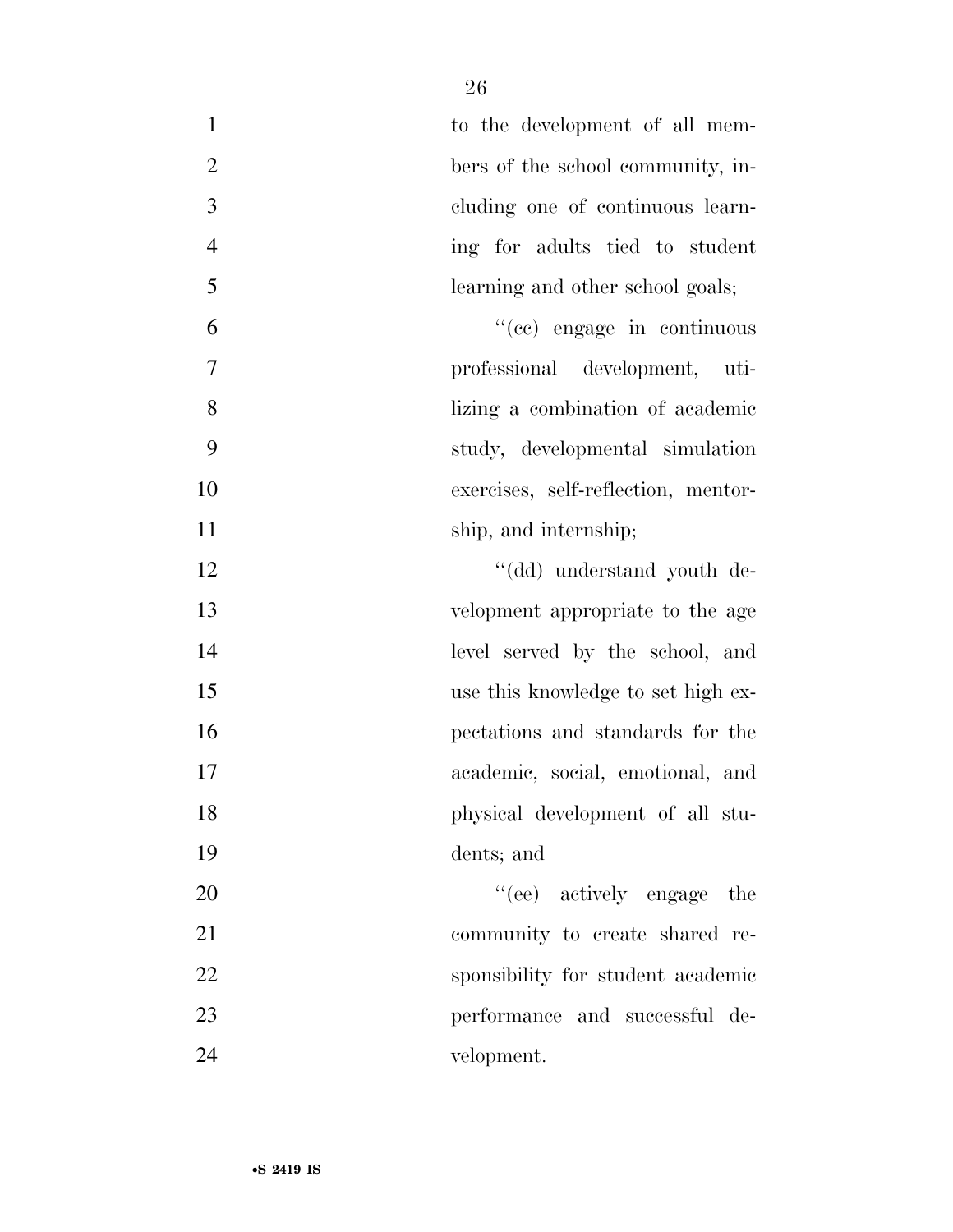| $\mathbf{1}$   | "(II) Planning and articulating a       |
|----------------|-----------------------------------------|
| $\overline{2}$ | shared and coherent schoolwide direc-   |
| 3              | tion and policy for achieving high      |
| $\overline{4}$ | standards of student performance.       |
| 5              | "(III) Identifying and imple-           |
| 6              | menting the activities and rigorous     |
| $\overline{7}$ | curriculum necessary for achieving      |
| 8              | such standards of student perform-      |
| 9              | ance.                                   |
| 10             | "(IV) Supporting a culture of           |
| 11             | learning, collaboration, and profes-    |
| 12             | sional behavior and ensuring quality    |
| 13             | measures of instructional practice.     |
| 14             | "(V) Communicating and engag-           |
| 15             | ing parents, families, and other exter- |
| 16             | nal communities.                        |
| 17             | "(VI) Collecting, analyzing, and        |
| 18             | utilizing data and other evidence of    |
| 19             | student learning and evidence of class- |
| 20             | room practice to guide decisions and    |
| 21             | actions for continuous improvement      |
| 22             | and to ensure performance account-      |
| 23             | ability.                                |
| 24             | "(iv) The development of admissions"    |
| 25             | goals and priorities—                   |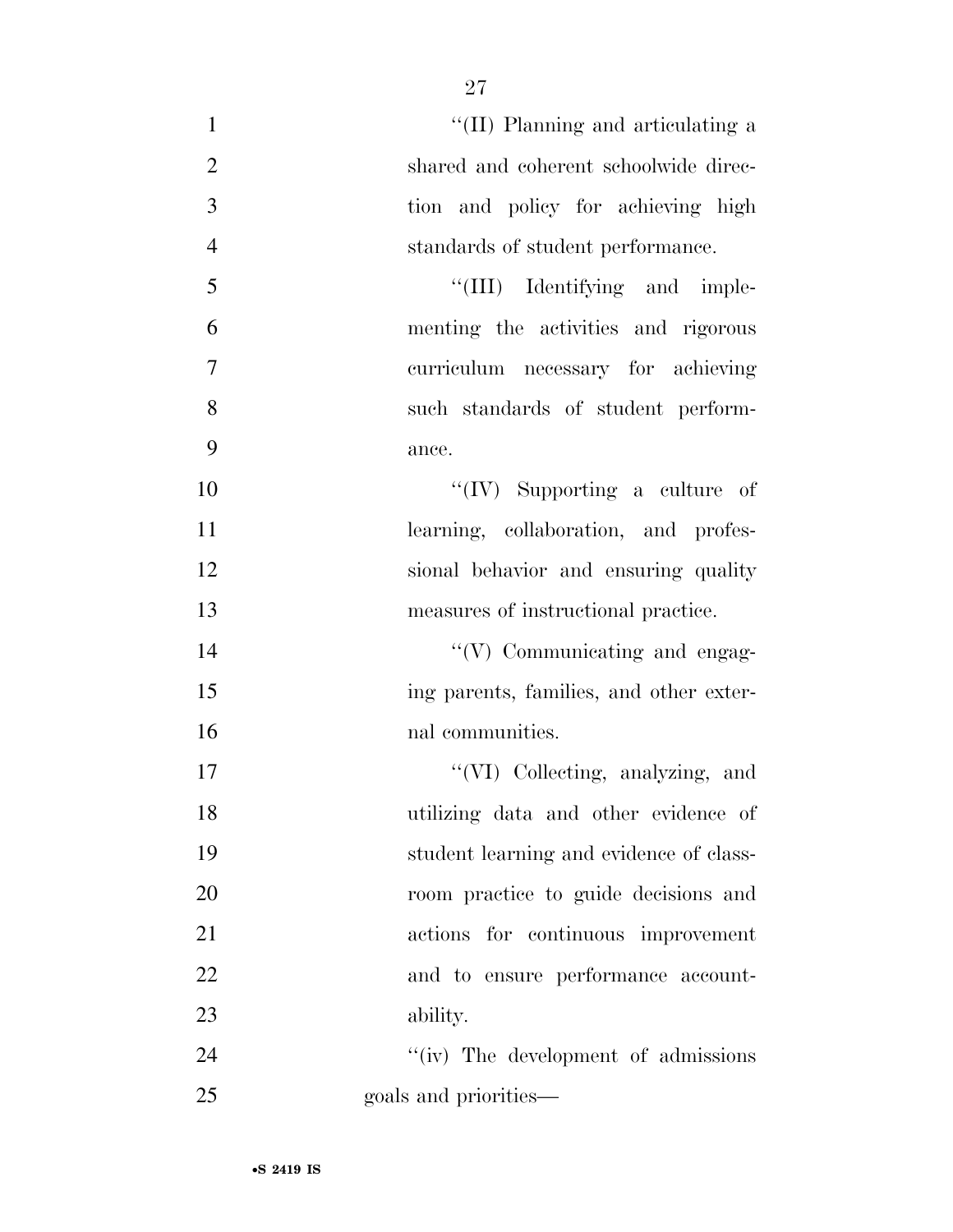| $\mathbf{1}$   | $\lq\lq$ that are aligned with the          |
|----------------|---------------------------------------------|
| $\mathfrak{2}$ | hiring objectives of the local edu-         |
| 3              | cational agency partnering with the         |
| $\overline{4}$ | program, as well as the instructional       |
| 5              | initiatives and curriculum of such          |
| 6              | agency to hire qualified graduates          |
| $\overline{7}$ | from the principal residency program;       |
| 8              | and                                         |
| 9              | "(II) which may include consider-           |
| 10             | ation of applicants who reflect the         |
| 11             | communities in which they will serve        |
| 12             | as well as consideration of individuals     |
| 13             | from underrepresented populations in        |
| 14             | school leadership positions.                |
| 15             | "(v) Support for residents once such        |
| 16             | residents are hired as principals, through  |
| 17             | an induction program, professional devel-   |
| 18             | opment to support the knowledge and skills  |
| 19             | of the principal in a continuum of learning |
| 20             | and content expertise in developmentally    |
| 21             | appropriate or age-appropriate educational  |
| 22             | practices, and networking opportunities to  |
| 23             | support the residents through not less than |
| 24             | the residents' first 2 years of serving as  |
| 25             | principal of a school.                      |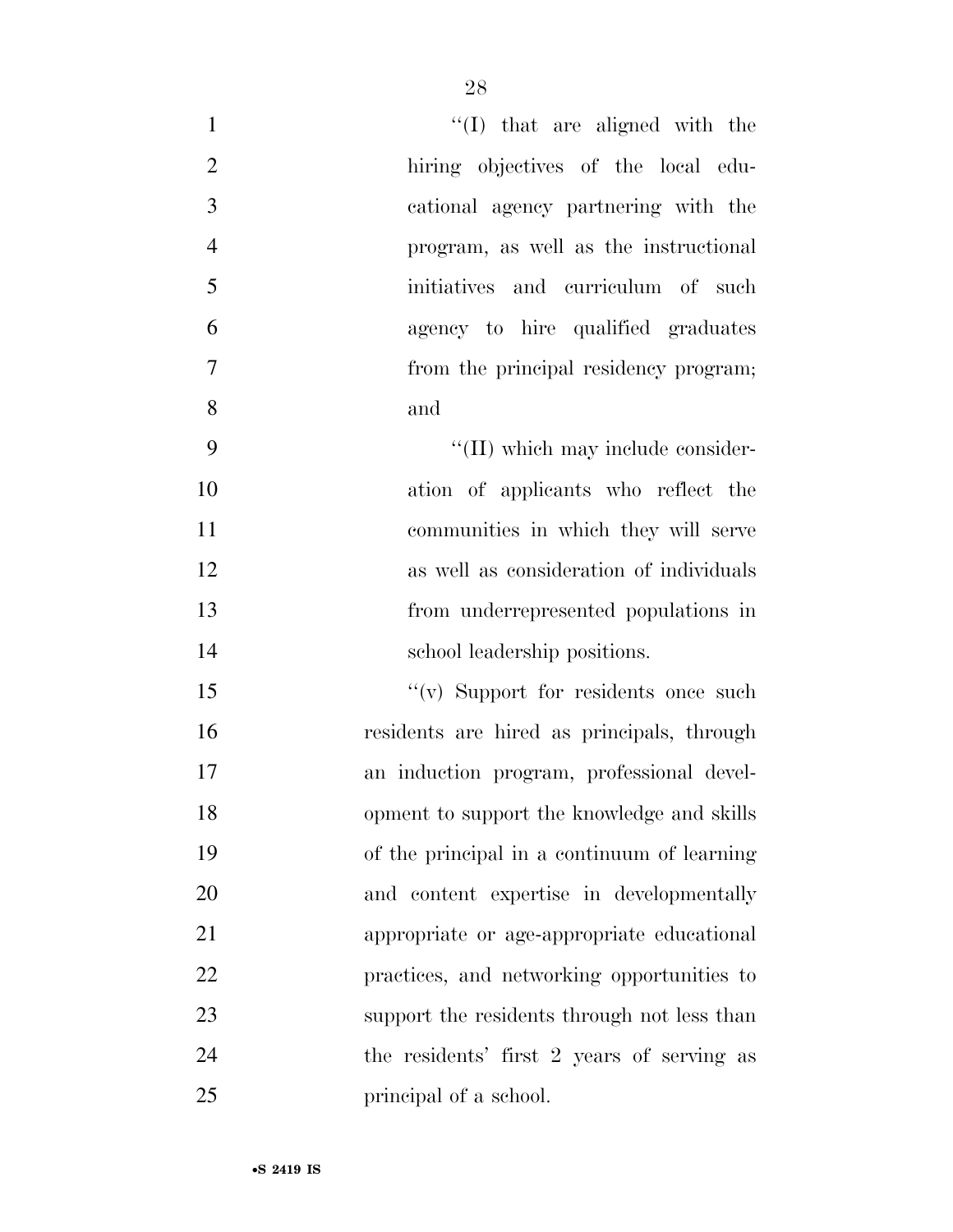| $\mathbf{1}$     | "(B) SELECTION OF INDIVIDUALS AS              |
|------------------|-----------------------------------------------|
| $\overline{2}$   | PRINCIPAL RESIDENTS.                          |
| 3                | "(i) ELIGIBLE INDIVIDUAL.—In order            |
| $\overline{4}$   | to be eligible to be a principal resident in  |
| 5                | a principal residency program under this      |
| 6                | paragraph, an individual shall—               |
| $\boldsymbol{7}$ | "(I) have prior prekindergarten               |
| 8                | through grade 12 teaching experience;         |
| 9                | $\lq\lq$ (II) have experience as an effec-    |
| 10               | tive leader, manager, and written and         |
| 11               | oral communicator; and                        |
| 12               | "(III) submit an application to               |
| 13               | the residency program.                        |
| 14               | "(ii) SELECTION CRITERIA.—An eligi-           |
| 15               | ble partnership carrying out a principal      |
| 16               | residency program under this subsection       |
| 17               | shall establish criteria for the selection of |
| 18               | eligible individuals to participate in the    |
| 19               | principal residency program based on the      |
| 20               | following characteristics:                    |
| 21               | "(I) Strong instructional leader-             |
| 22               | ship skills in an elementary school or        |
| 23               | secondary school setting.                     |
| 24               | "(II) Strong verbal and written               |
| 25               | communication skills, which may be            |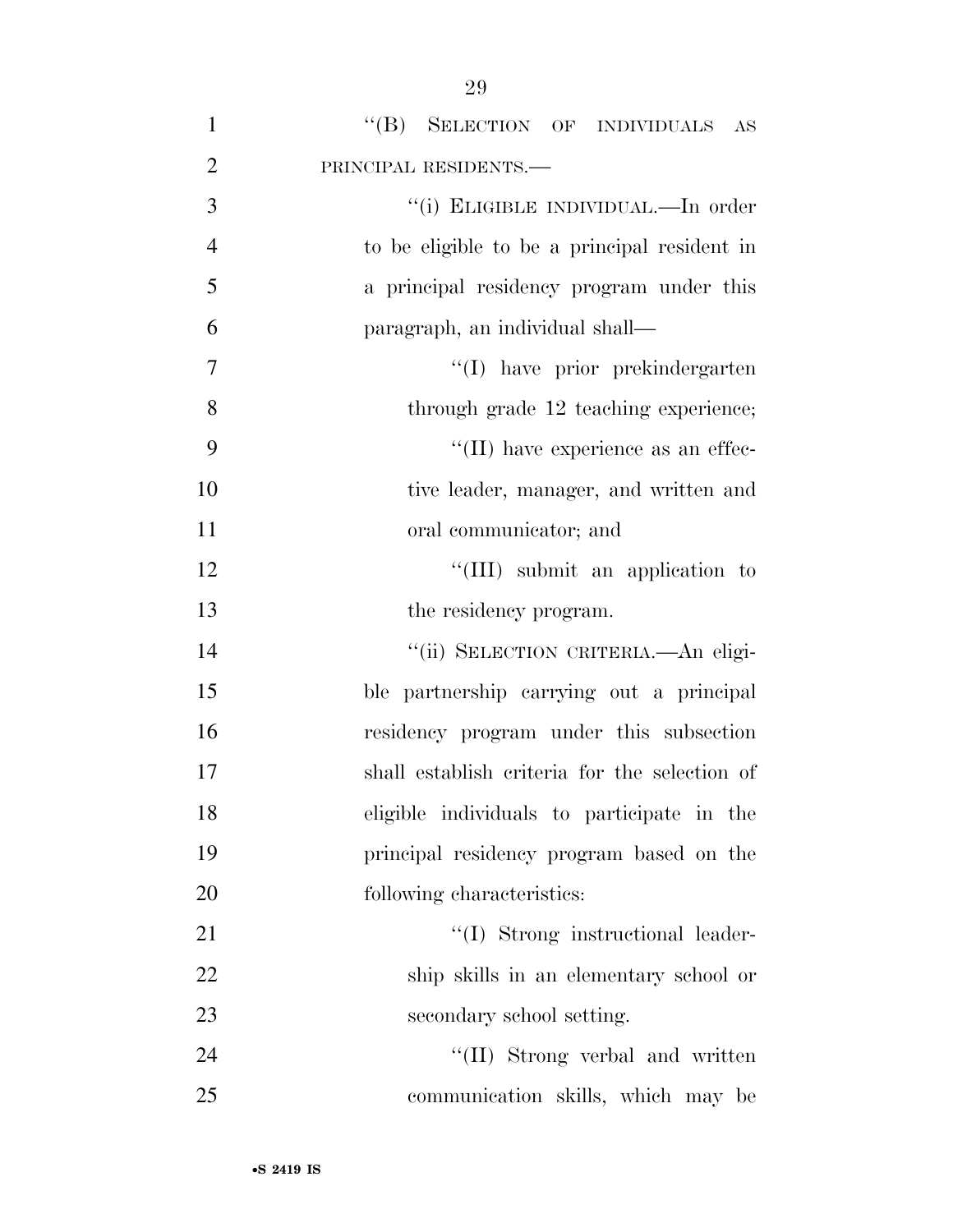| $\mathbf{1}$   | demonstrated by performance on ap-               |
|----------------|--------------------------------------------------|
| $\overline{2}$ | propriate assessments.                           |
| 3              | "(III) Other attributes linked to                |
| $\overline{4}$ | effective leadership, such as sound              |
| 5              | judgment, organizational capacity, col-          |
| 6              | laboration, and openness to contin-              |
| 7              | uous learning, which may be deter-               |
| 8              | mined by interviews or performance               |
| 9              | assessment, as specified by the eligible         |
| 10             | partnership.                                     |
| 11             | "(4) STIPENDS OR SALARIES; APPLICATIONS;         |
| 12             | AGREEMENTS; REPAYMENTS.                          |
| 13             | "(A) STIPENDS OR SALARIES.—A teaching            |
| 14             | or principal residency program under this sub-   |
| 15             | section-                                         |
| 16             | "(i) shall provide a 1-year living sti-          |
| 17             | pend or salary to teaching or principal          |
| 18             | residents during the 1-year teaching or          |
| 19             | principal residency program; and                 |
| 20             | "(ii) may provide a stipend to a men-            |
| 21             | tor teacher or mentor principal.                 |
| 22             | "(B) APPLICATIONS FOR STIPENDS<br>OR             |
| 23             | SALARIES.—Each teacher or principal residency    |
| 24             | candidate desiring a stipend or salary during    |
| 25             | the period of residency shall submit an applica- |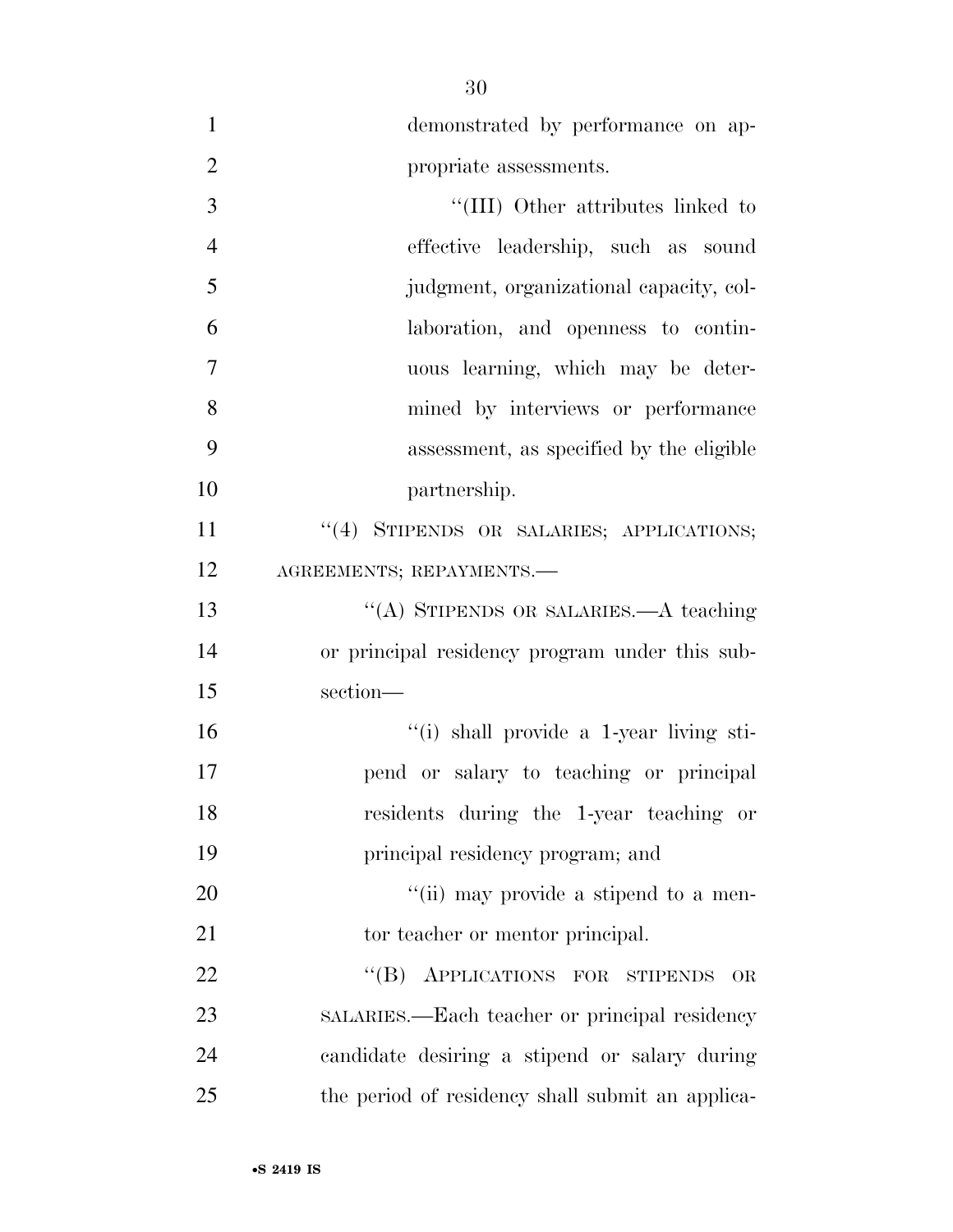| $\mathbf{1}$   | tion to the eligible partnership at such time,  |
|----------------|-------------------------------------------------|
| $\overline{2}$ | and containing such information and assur-      |
| 3              | ances, as the eligible partnership may require. |
| $\overline{4}$ | "(C) AGREEMENTS TO SERVE.-Each ap-              |
| 5              | plication submitted under subparagraph (B)      |
| 6              | shall contain or be accompanied by an agree-    |
| $\tau$         | ment that the applicant will—                   |
| 8              | "(i) serve as a full-time teacher or            |
| 9              | principal for a total of not less than 3 aca-   |
| 10             | demic years immediately after successfully      |
| 11             | completing the 1-year teaching or principal     |
| 12             | residency program;                              |
| 13             | "(ii) fulfill the requirement under             |
| 14             | clause $(i)$ —                                  |
| 15             | "(I) by teaching or serving as a                |
| 16             | principal in a high-need school served          |
| 17             | by the high-need local educational              |
| 18             | agency in the eligible partnership and,         |
| 19             | if a teacher, teaching a subject or             |
| 20             | area that is designated as high-need            |
| 21             | by the partnership; or                          |
| 22             | $\lq\lq$ (II) if there is no appropriate        |
| 23             | position available in a high-need               |
| 24             | school served by the high-need local            |
| 25             | educational agency in the eligible              |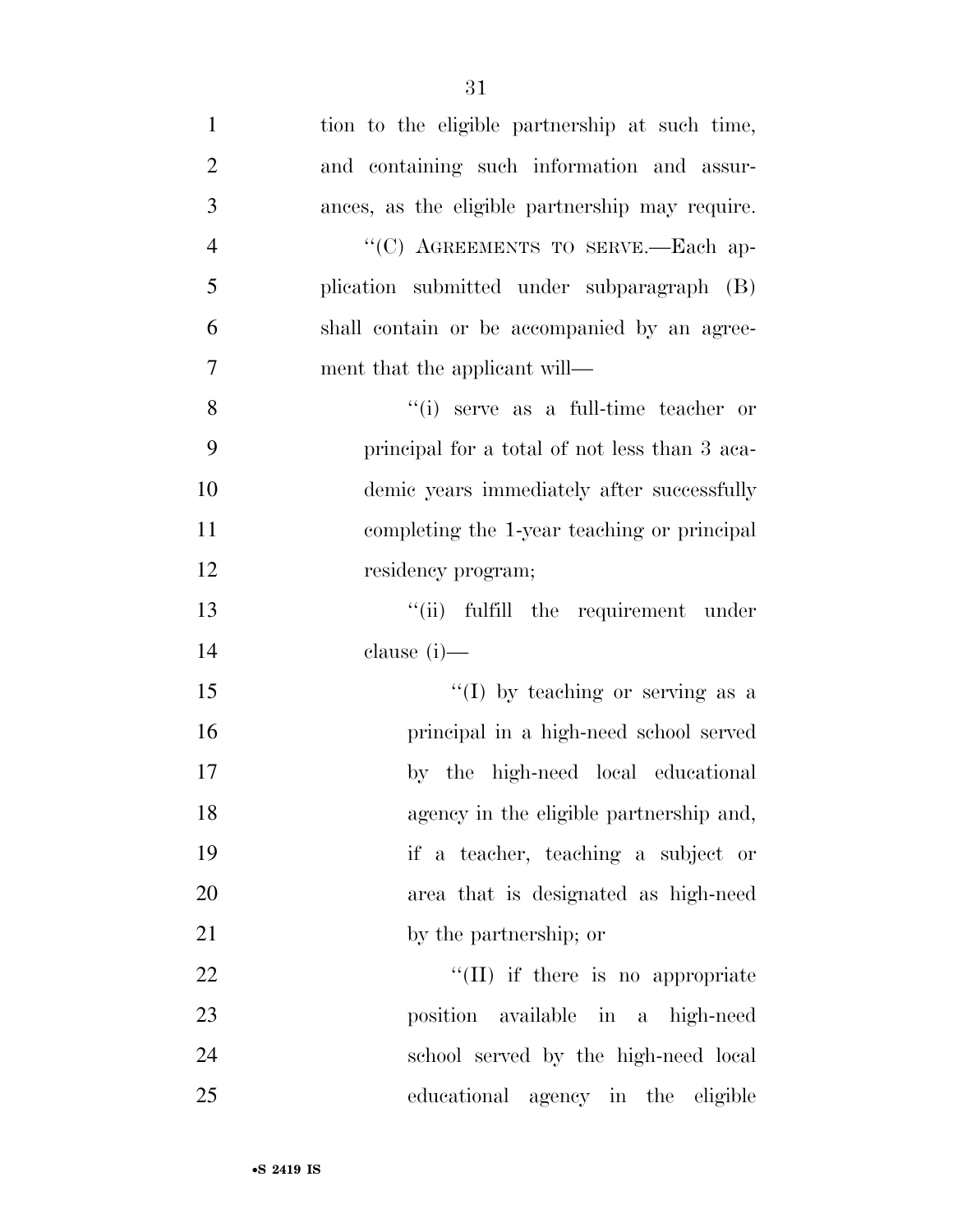| $\mathbf{1}$   | partnership, by teaching or serving as        |
|----------------|-----------------------------------------------|
| $\overline{2}$ | a principal in any other high-need            |
| 3              | school;                                       |
| $\overline{4}$ | "(iii) provide to the eligible partner-       |
| 5              | ship a certificate, from the chief adminis-   |
| 6              | trative officer of the local educational      |
| $\overline{7}$ | agency in which the resident is employed,     |
| 8              | of the employment required under clauses      |
| 9              | (i) and (ii) at the beginning of, and upon    |
| 10             | completion of, each year or partial year of   |
| 11             | service;                                      |
| 12             | "(iv) for teacher residents, meet the         |
| 13             | requirements to be a profession ready         |
| 14             | teacher; and                                  |
| 15             | $f'(v)$ comply with the requirements set      |
| 16             | by the eligible partnership under subpara-    |
| 17             | $graph$ (D) if the applicant is unable or un- |
| 18             | willing to complete the service obligation    |
| 19             | required by this subparagraph.                |
| 20             | $\lq\lq$ (D) REPAYMENTS.—                     |
| 21             | "(i) IN GENERAL.—An eligible part-            |
| 22             | nership carrying out a teaching or prin-      |
| 23             | cipal residency program under this sub-       |
| 24             | section shall require a recipient of a sti-   |

pend or salary under subparagraph (A)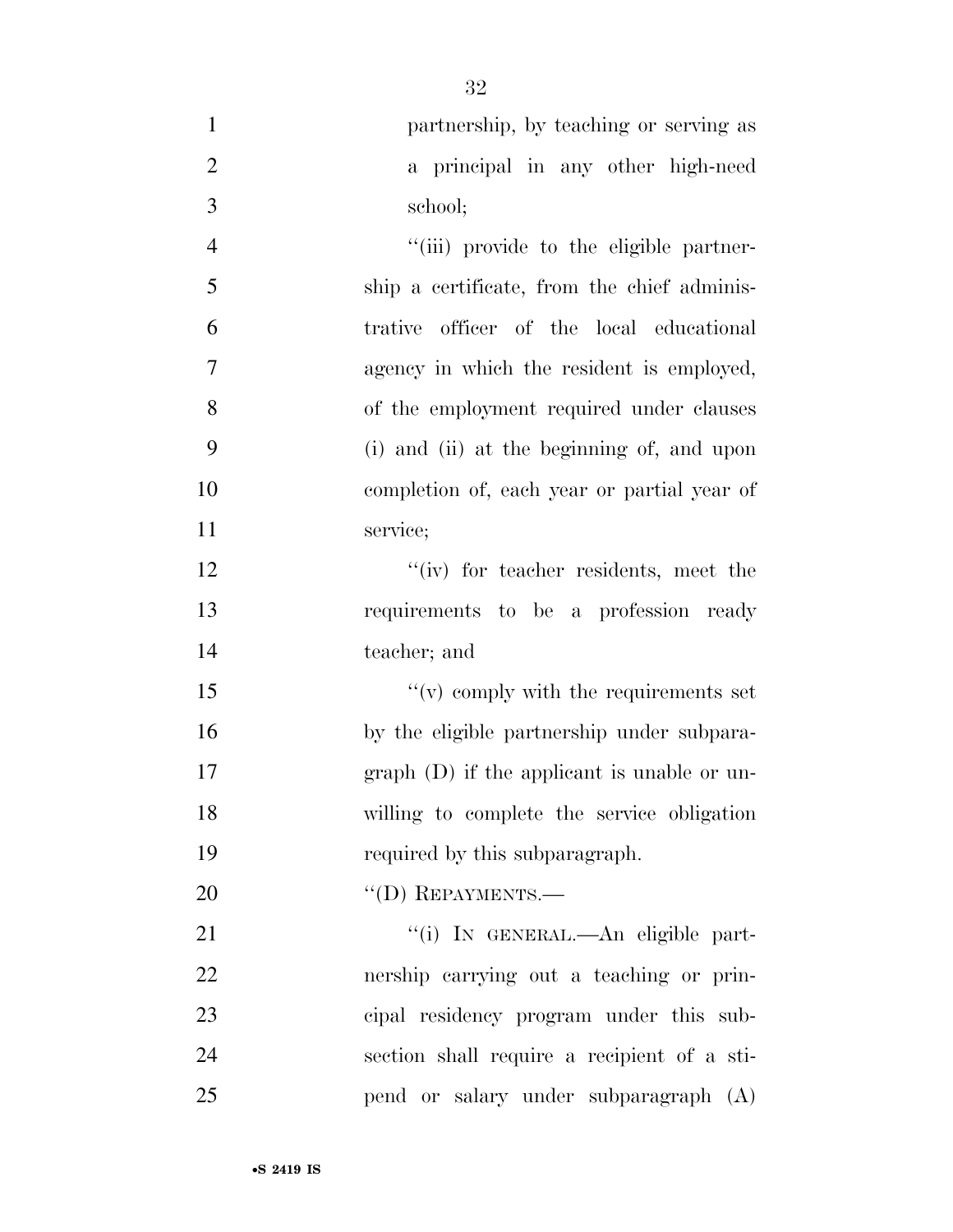| $\mathbf{1}$     | who does not complete, or who notifies the     |
|------------------|------------------------------------------------|
| $\overline{2}$   | partnership that the recipient intends not     |
| $\mathfrak{Z}$   | to complete, the service obligation required   |
| $\overline{4}$   | by subparagraph $(C)$ to repay such stipend    |
| 5                | or salary to the eligible partnership, to-     |
| 6                | gether with interest, at a rate specified by   |
| $\boldsymbol{7}$ | the partnership in the agreement, and in       |
| 8                | accordance with such other terms and con-      |
| 9                | ditions specified by the eligible partnership, |
| 10               | as necessary.                                  |
| 11               | "(ii) OTHER TERMS AND<br>CONDI-                |
| 12               | TIONS.—Any other terms and conditions          |
| 13               | specified by the eligible partnership may      |
| 14               | include reasonable provisions for prorate      |
| 15               | repayment of the stipend or salary de-         |
| 16               | scribed in subparagraph $(A)$ or for deferral  |
| 17               | of a teaching resident's service obligation    |
| 18               | required by subparagraph (C), on grounds       |
| 19               | of health, incapacitation, inability to secure |
| 20               | employment in a school served by the eligi-    |
| 21               | ble partnership, being called to active duty   |
| 22               | in the Armed Forces of the United States,      |
| 23               | or other extraordinary circumstances.          |
| 24               | "(iii) USE OF REPAYMENTS.—An eli-              |
| 25               | gible partnership shall use any repayment      |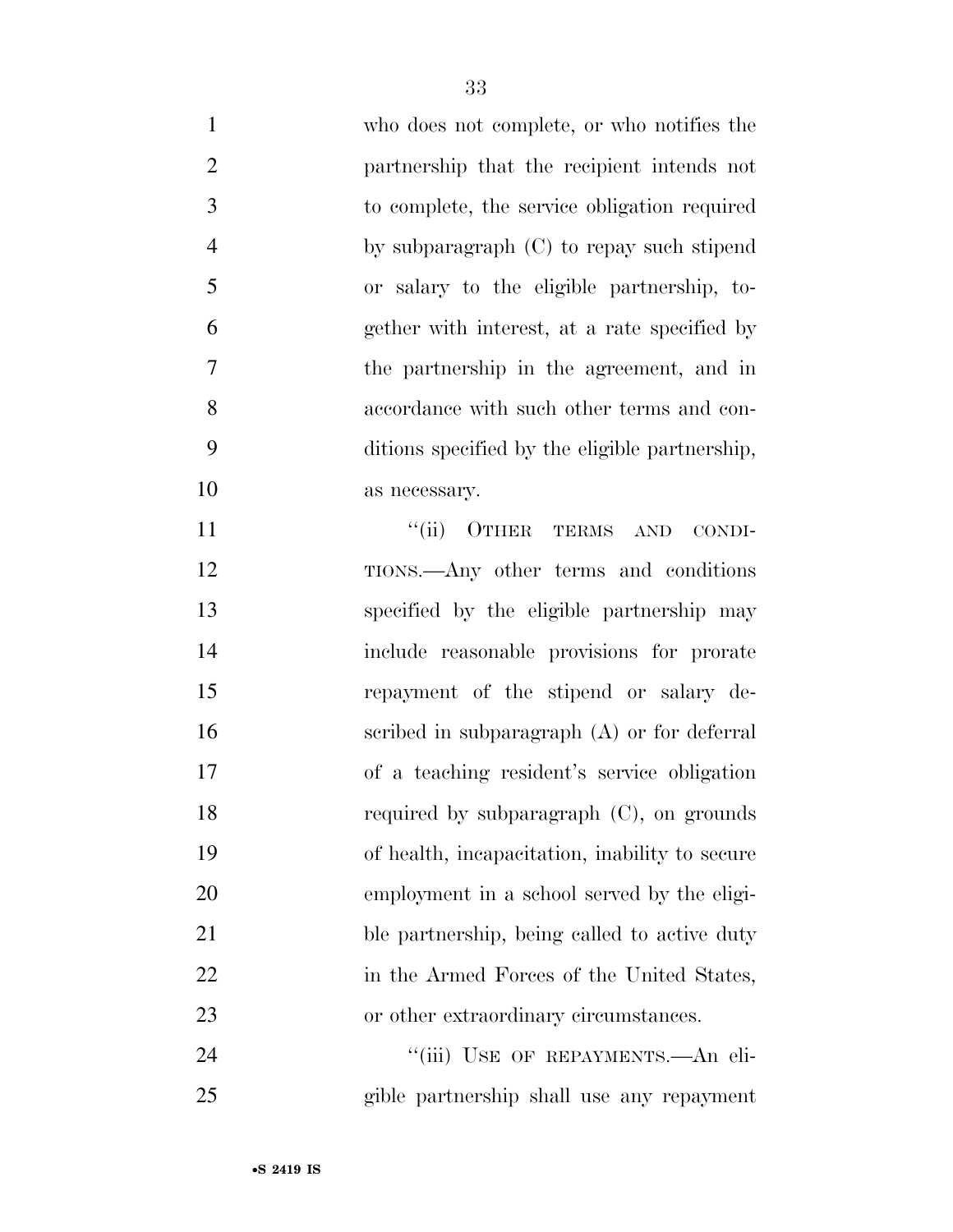| $\mathbf{1}$   | received under this subparagraph to carry                  |
|----------------|------------------------------------------------------------|
| $\overline{2}$ | out additional activities that are consistent              |
| 3              | with the purposes of this section.";                       |
| $\overline{4}$ | (4) by striking subsection (f) and inserting the           |
| 5              | following:                                                 |
| 6              | "(f) PARTNERSHIP GRANTS FOR EDUCATOR DEVEL-                |
| 7              | OPMENT.—An eligible partnership that receives a grant      |
| 8              | under this section may carry out effective educator devel- |
| 9              | opment programs for other educators besides teachers and   |
| 10             | principals based on the needs identified in subsection     |
| 11             | $(b)(1)$ that may include the following activities:        |
| 12             | $\lq(1)$ Implementing curriculum changes that im-          |
| 13             | prove, evaluate, and assess how well prospective and       |
| 14             | new educators develop instructional skills.                |
| 15             | $"(2)$ Preparing educators to use empirically              |
| 16             | based practice and scientifically valid research,          |
| 17             | where applicable.                                          |
| 18             | "(3) Providing pre-service clinical experience.            |
| 19             | $\lq(4)$ Creating induction programs for new edu-          |
| 20             | cators.                                                    |
| 21             | "(5) Aligning recruitment and admissions goals             |
| 22             | and priorities with the hiring objectives of the high-     |
| 23             | need local educational agency in the eligible partner-     |
| 24             | ship.                                                      |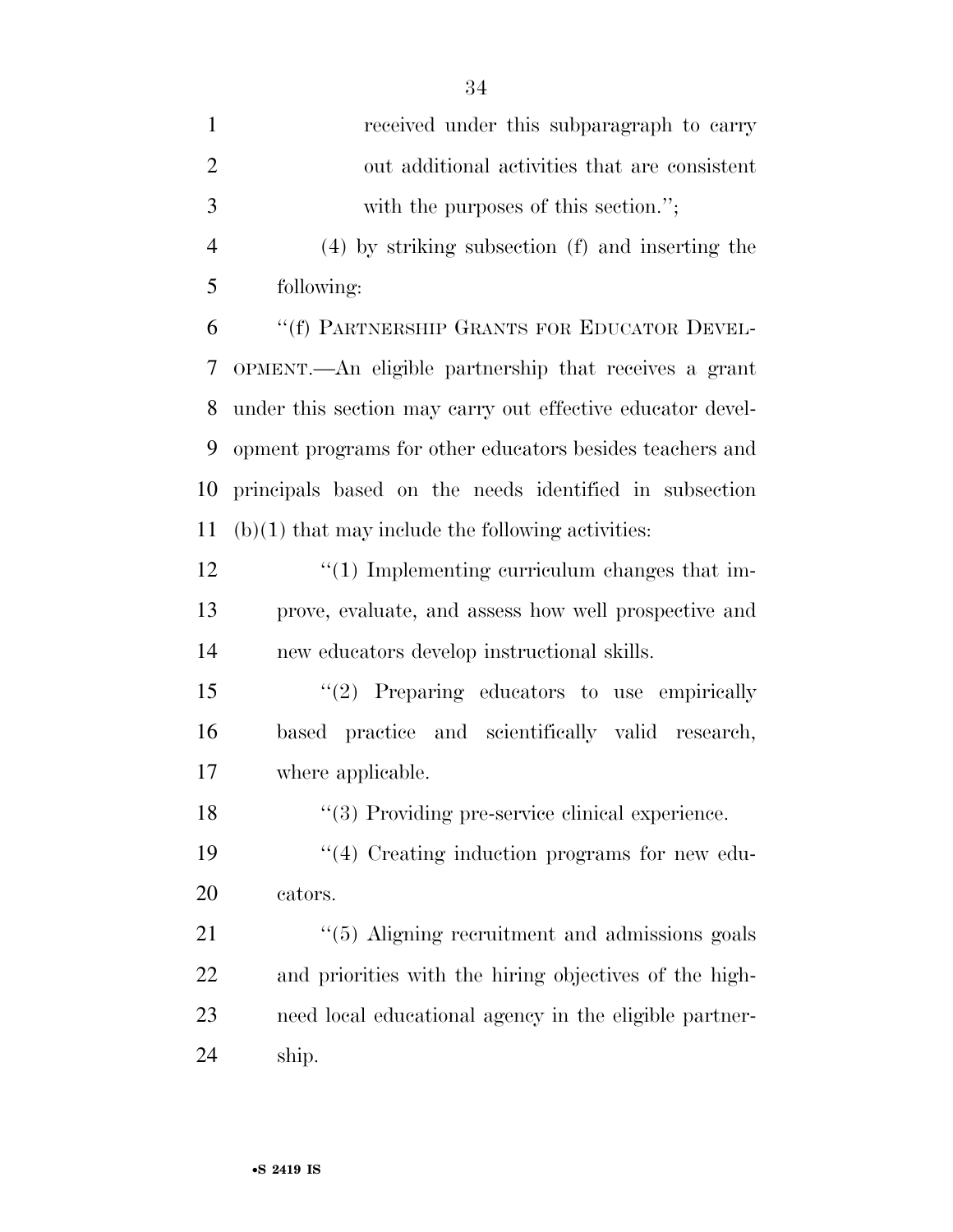| $\mathbf{1}$   | $\cdot$ (6) Professional development and training for         |
|----------------|---------------------------------------------------------------|
| $\overline{2}$ | mentor teachers and principals."; and                         |
| 3              | $(5)$ by adding at the end the following:                     |
| 4              | "(1) CONTINUATION OF AWARDS.—Notwithstanding                  |
| 5 <sup>5</sup> | any other provision of law, from funds appropriated to        |
| 6              | carry out this part, the Secretary shall continue to fund     |
|                | 7 any multiyear grant awarded under this part (as such pro-   |
|                | 8 visions were in effect on the day before the date of enact- |
| 9              | ment of the Educator Preparation Reform Act), for the         |
|                | 10 duration of such multiyear grant in accordance with its    |
|                | 11 terms.".                                                   |

#### **SEC. 104. ADMINISTRATIVE PROVISIONS.**

 Section 203 of the Higher Education Act of 1965 (20 U.S.C. 1022b) is amended—

 (1) in subsection (a), by striking paragraph (2) and inserting the following:

 ''(2) NUMBER OF AWARDS.—An eligible part- nership may not receive more than 1 grant during a 5-year period, except such partnership may receive an additional grant during such period if such grant is used to establish a teacher or principal residency program if such residency program was not estab- lished with the prior grant. Nothing in this title shall be construed to prohibit an individual member, that can demonstrate need, of an eligible partnership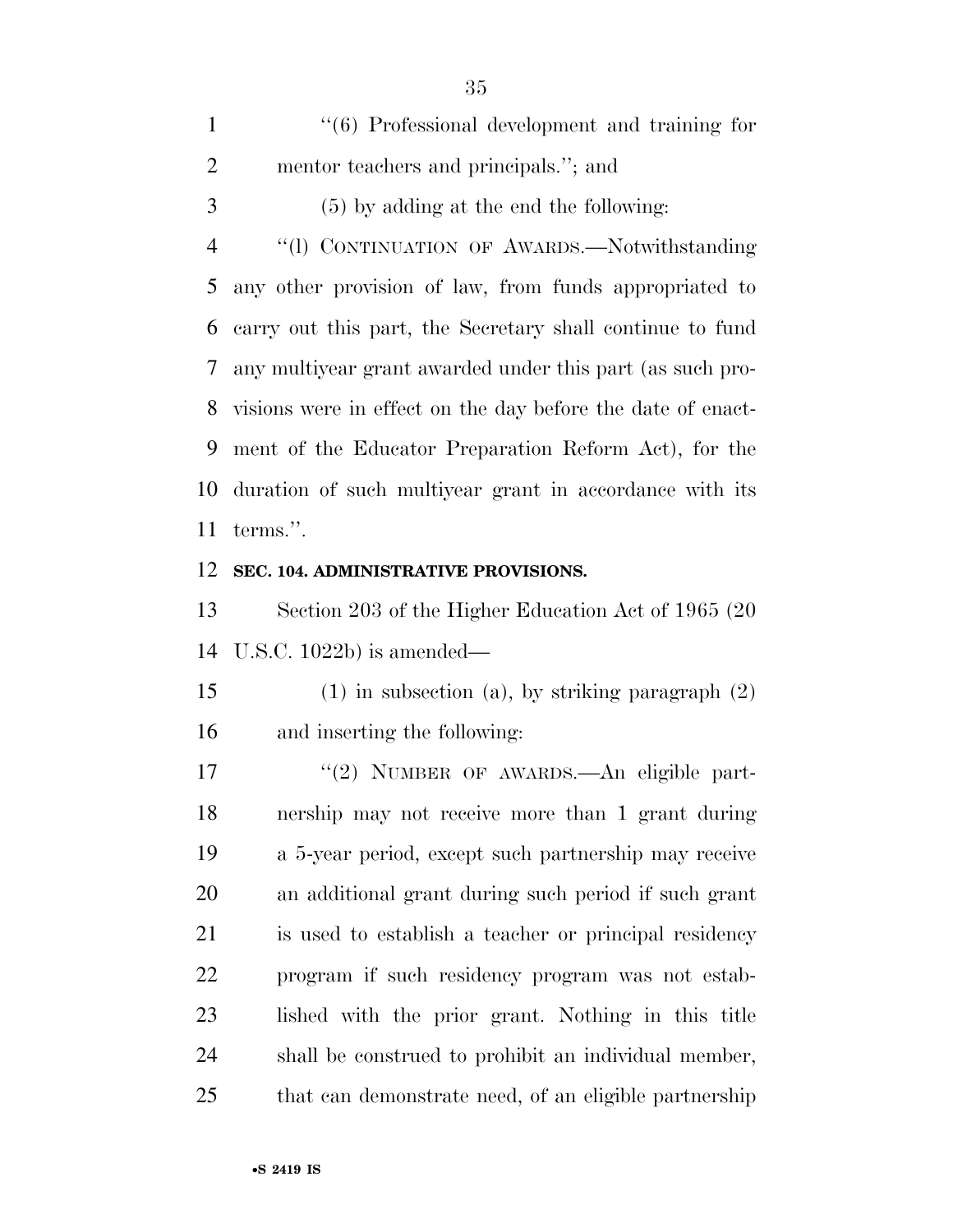that receives a grant under this title from entering into another eligible partnership consisting of new members and receiving a grant with such other eligi- ble partnership before the 5-year period described in the preceding sentence applicable to the eligible partnership with which the individual member has first partnered has expired.''; and 8 (2) in subsection (b)(2)(A), by striking "teacher preparation program'' and inserting ''teacher edu- cation program or educator development program''. **SEC. 105. ACCOUNTABILITY AND EVALUATION.**  Section 204(a) of the Higher Education Act of 1965 13 (20 U.S.C.  $1022c(a)$ ) is amended to read as follows: ''(a) ELIGIBLE PARTNERSHIP EVALUATION.—Each eligible partnership submitting an application for a grant under this part shall establish, and include in such appli- cation, an evaluation plan that includes strong and meas- urable performance objectives. The plan shall include ob- jectives and measures for—  $\frac{1}{20}$  (1) achievement for all prospective and new educators as measured by the eligible partnership;  $\frac{1}{2}$   $\frac{1}{2}$  educator retention in the first 3 years;

23 ''(3) pass rates and scaled scores for initial State certification or licensure of teachers or pass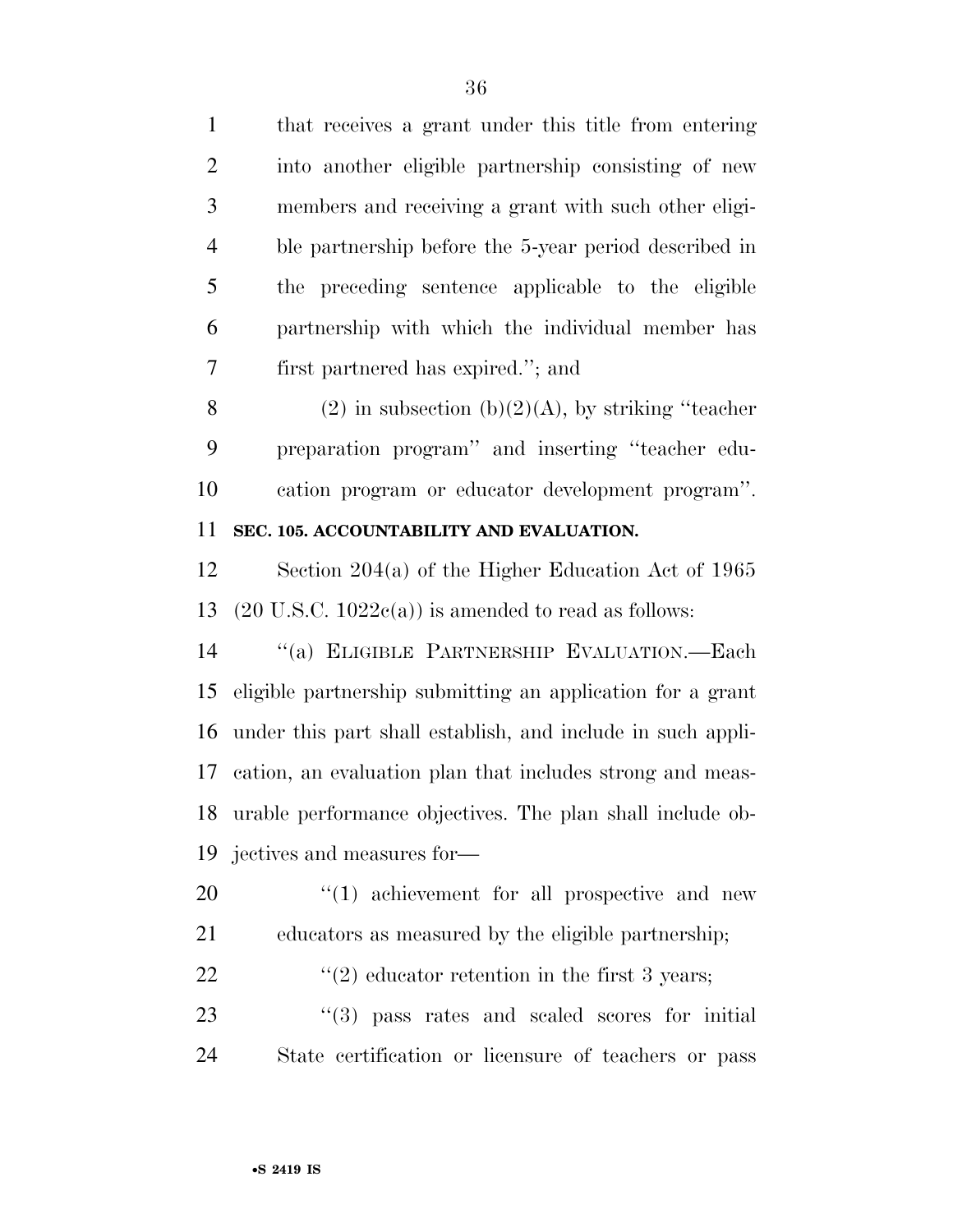| $\mathbf{1}$   | rates and average scores on valid and reliable teach-  |
|----------------|--------------------------------------------------------|
| $\overline{2}$ | er performance assessments; and                        |
| 3              | $\lq(4)(A)$ the percentage of profession ready         |
| $\overline{4}$ | teachers, principals, and other educators hired by     |
| 5              | the high-need local educational agency participating   |
| 6              | in the eligible partnership;                           |
| 7              | $\lq\lq$ the percentage of profession ready teach-     |
| 8              | ers, principals, and other educators hired by the      |
| 9              | high-need local educational agency who are members     |
| 10             | of underrepresented groups;                            |
| 11             | "(C) the percentage of profession ready teach-         |
| 12             | ers hired by the high-need local educational agency    |
| 13             | who teach high-need academic subject areas (such as    |
| 14             | reading, mathematics, science, and foreign language,   |
| 15             | including less commonly taught languages and crit-     |
| 16             | ical foreign languages);                               |
| 17             | $\lq\lq$ the percentage of profession ready teach-     |
| 18             | ers hired by the high-need local educational agency    |
| 19             | who teach in high-need areas (including special edu-   |
| 20             | cation, bilingual education, language instruction edu- |
| 21             | cational programs for limited English proficient stu-  |
| 22             | dents, and early childhood education);                 |
| 23             | $\lq\lq$ (E) the percentage of profession ready teach- |
| 24             | ers and other educators hired by the high-need local   |
| 25             | educational agency who teach in high-need schools,     |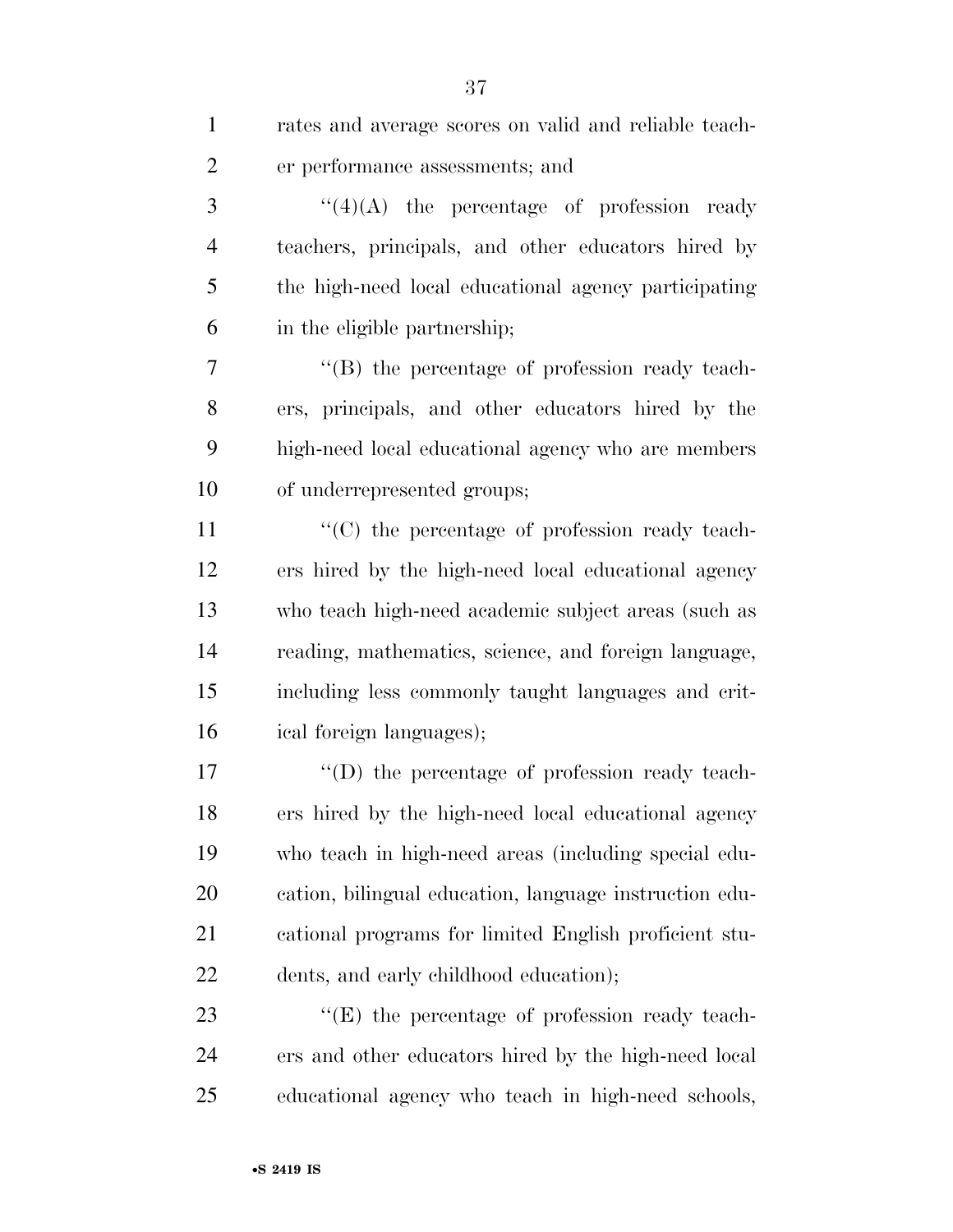| $\mathbf{1}$   | disaggregated by the elementary school and sec-        |
|----------------|--------------------------------------------------------|
| $\overline{2}$ | ondary school levels;                                  |
| 3              | $\lq\lq(F)$ as applicable, the percentage of early     |
| $\overline{4}$ | childhood education program classes in the geo-        |
| 5              | graphic area served by the eligible partnership        |
| 6              | taught by early childhood educators who are highly     |
| $\overline{7}$ | competent; and                                         |
| 8              | $\lq\lq(G)$ as applicable, the percentage of educators |
| 9              | trained to-                                            |
| 10             | "(i) integrate technology effectively into             |
| 11             | curricula and instruction, including technology        |
| 12             | consistent with the principles of universal de-        |
| 13             | sign for learning; and                                 |
| 14             | "(ii) use technology effectively to collect,           |
| 15             | manage, and analyze data to improve teaching           |
| 16             | and learning for the purpose of improving stu-         |
| 17             | dent learning outcomes.".                              |
| 18             | SEC. 106. ACCOUNTABILITY FOR PROGRAMS THAT PRE-        |
| 19             | PARE TEACHERS.                                         |
| 20             | Section 205 of the Higher Education Act of 1965 (20)   |
| 21             | U.S.C. $1022d$ ) is amended—                           |
| 22             | $(1)$ in subsection $(a)$ —                            |
| 23             | (A) by striking the subsection heading and             |
| 24             | inserting "TEACHER PREPARATION<br><b>ENTITY</b>        |
| 25             | REPORT CARDS"; and                                     |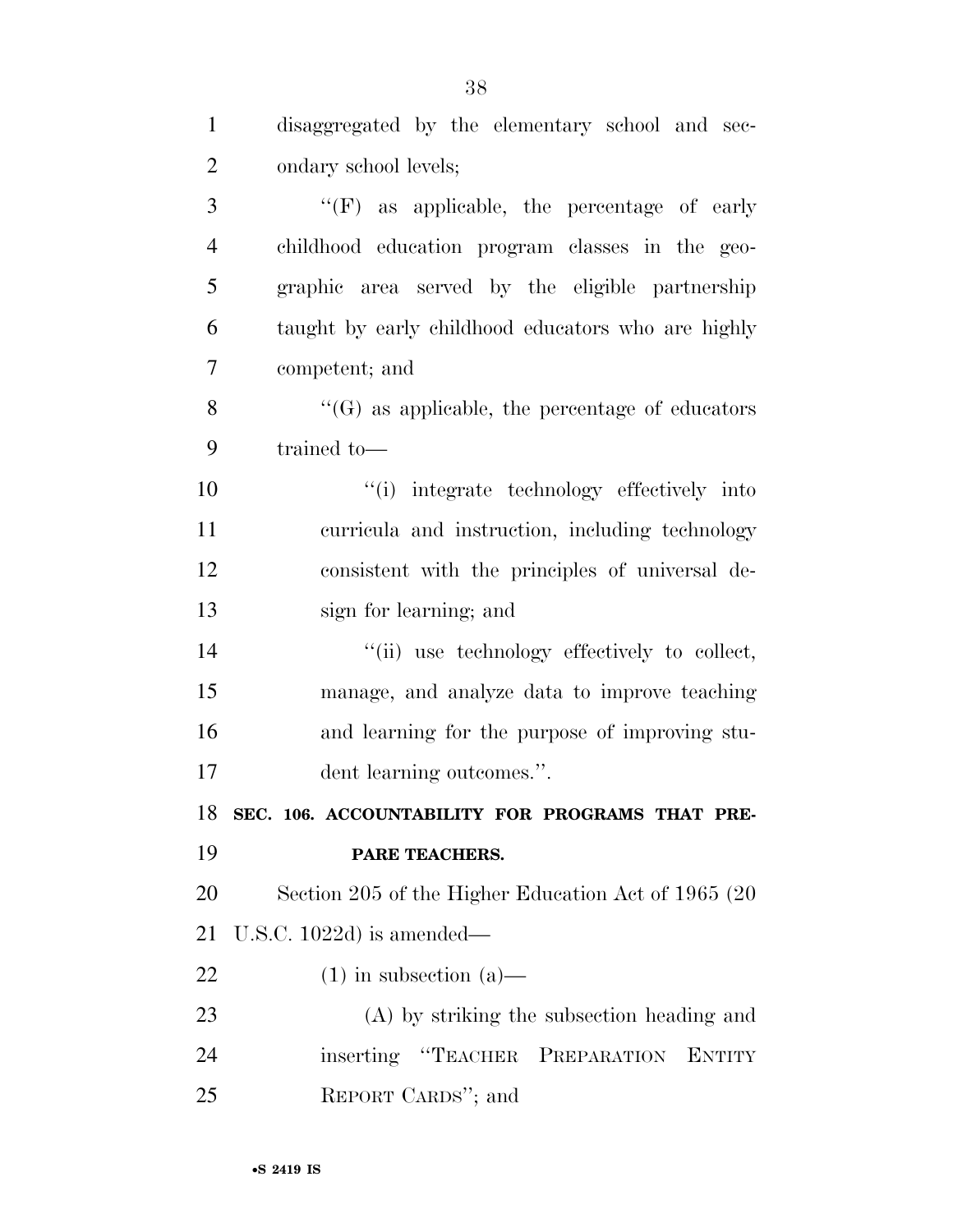(B) by striking paragraph (1) and insert-2 ing the following:

 ''(1) REPORT CARD.—Each teacher preparation entity approved to operate teacher preparation pro- grams in the State and that receives or enrolls stu- dents receiving Federal assistance shall report annu- ally to the State and the general public, in a uniform and comprehensible manner that conforms with the definitions and methods established by the Sec-retary, the following:

11 "(A) PASS RATES AND SCALED SCORES.— For the most recent year for which the informa- tion is available for each teacher preparation program offered by the teacher preparation en-15 tity the following:

 $"$ (i) Except as provided in clause (ii), for those students who took the assess- ments used for teacher certification or li- censure by the State in which the entity is located and are enrolled in the teacher preparation program or, and for those who have taken such assessments and have completed the teacher preparation program during the two-year period preceding such year, for each of such assessments—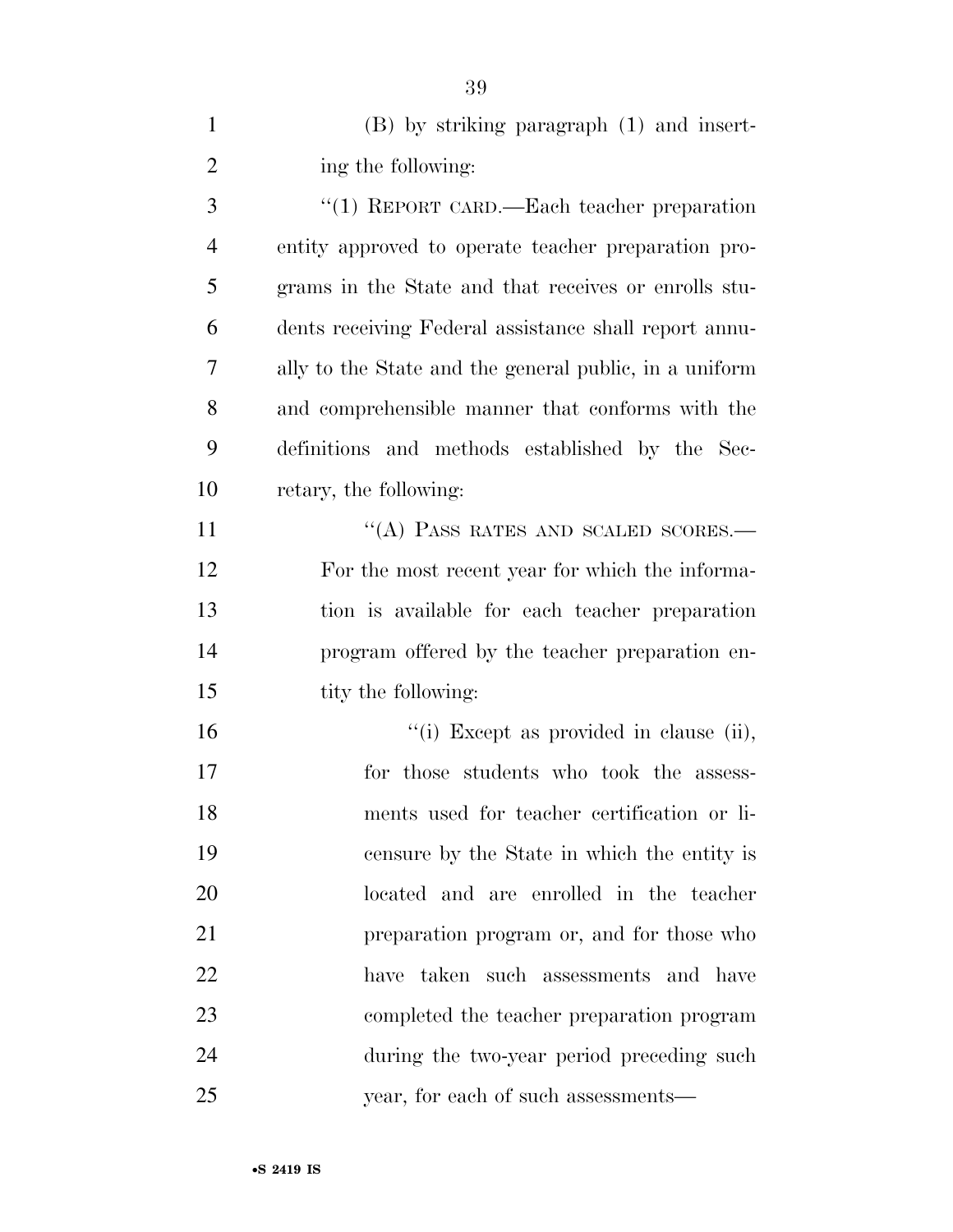| 1              | $\lq\lq$ (I) the percentage of all stu-      |
|----------------|----------------------------------------------|
| $\overline{2}$ | dents who passed such assessment;            |
| $\mathfrak{Z}$ | $\lq\lq$ (II) the percentage of students     |
| $\overline{4}$ | who have taken such assessment who           |
| 5              | enrolled in and completed the teacher        |
| 6              | preparation program; and                     |
| 7              | "(III) the average scaled score              |
| 8              | for all students who took such assess-       |
| 9              | ment.                                        |
| 10             | "(ii) In the case of an entity that re-      |
| 11             | quires a valid and reliable teacher perform- |
| 12             | ance assessment in order to complete the     |
| 13             | preparation program, the entity may sub-     |
| 14             | mit in lieu of the information described in  |
| 15             | clause (i) the pass rate and average score   |
| 16             | of students taking the teacher performance   |
| 17             | assessment.                                  |
| 18             | "(B) ENTITY INFORMATION.—A descrip-          |
| 19             | tion of the following:                       |
| 20             | "(i) The median grade point average          |
| 21             | and range of grade point averages for ad-    |
| 22             | mitted students.                             |
| 23             | "(ii) The number of students in the          |
| 24             | entity (disaggregated by race, ethnicity,    |
| 25             | and gender).                                 |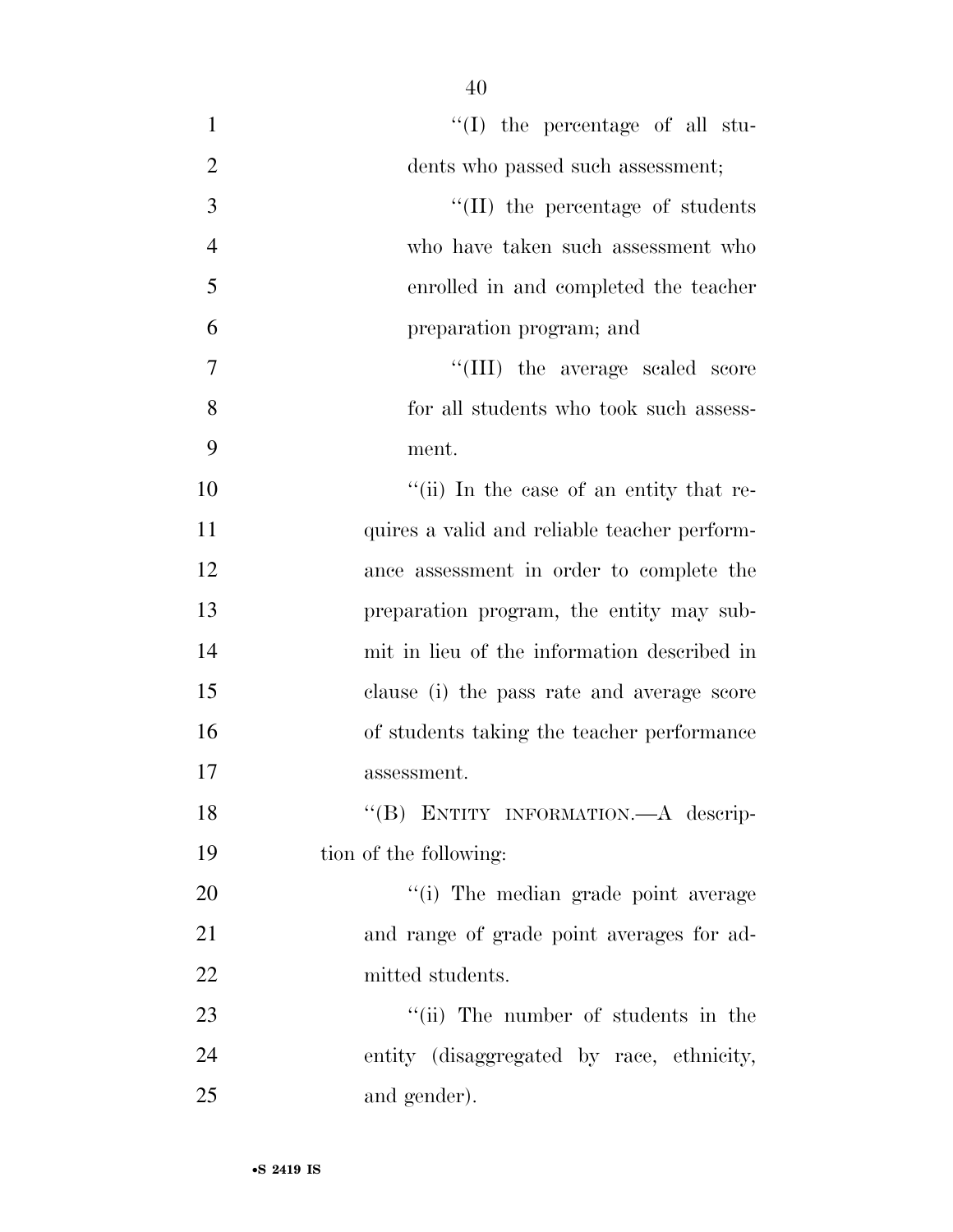| $\mathbf{1}$   | "(iii) The number of hours and types              |
|----------------|---------------------------------------------------|
| $\overline{2}$ | of supervised clinical preparation required       |
| 3              | for each program.                                 |
| $\overline{4}$ | "(iv) The total number of students                |
| 5              | who have completed programs for certifi-          |
| 6              | cation or licensure (disaggregated by sub-        |
| 7              | ject area and by race, ethnicity, and gen-        |
| 8              | der, except that such disaggregation shall        |
| 9              | not be required in a case in which the re-        |
| 10             | sult would reveal personally identifiable in-     |
| 11             | formation about an individual student).           |
| 12             | "(C) ACCREDITATION.—Whether the pro-              |
| 13             | gram or entity is accredited by a specialized ac- |
| 14             | crediting agency recognized by the Secretary for  |
| 15             | accreditation of professional teacher education   |
| 16             | programs.                                         |
| 17             | DESIGNATION<br>$\lq\lq (D)$<br>AS<br>LOW-PER-     |

 FORMING.—Which programs (if any) offered by the entity have been designated as low-per-20 forming by the State under section  $207(a)$ .";

21 (2) in subsection (b)—

22 (A) in paragraph  $(1)$ —

 (i) in subparagraph (A), by inserting 24 '', including teacher performance assess-25 ments'' after "State";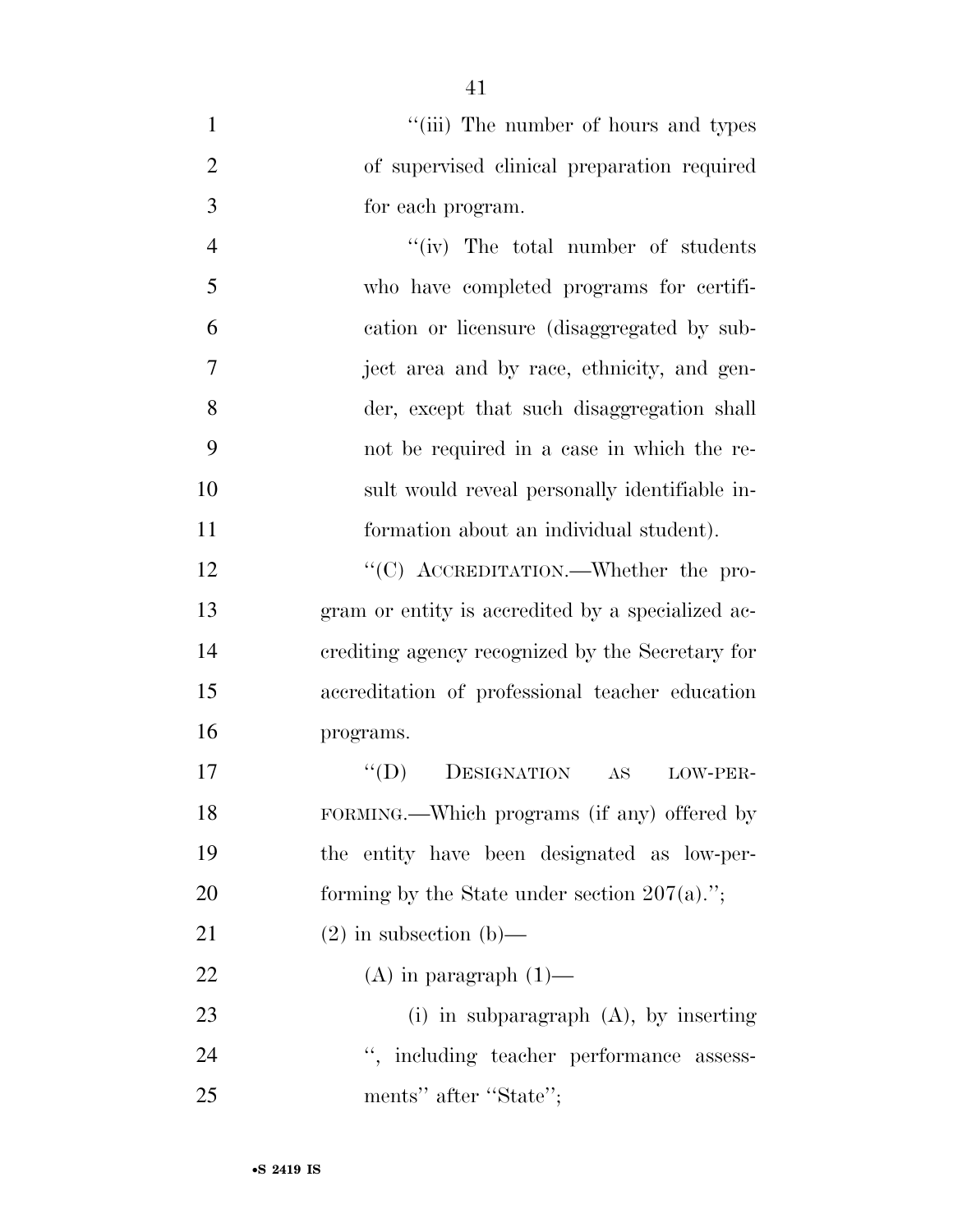| $\mathbf{1}$   | (ii) by striking subparagraph (D) and              |
|----------------|----------------------------------------------------|
| $\overline{2}$ | inserting the following:                           |
| 3              | $\lq\lq$ (D)(i) Except as provided in clause (ii), |
| $\overline{4}$ | for each of the assessments used by the State      |
| 5              | teacher certification or<br>for<br>licensure,      |
| 6              | disaggregated by subject area, race, ethnicity,    |
| 7              | and gender, except that such disaggregation        |
| 8              | shall not be required in a case in which the re-   |
| 9              | sult would reveal personally identifiable infor-   |
| 10             | mation about an individual student—                |
| 11             | "(I) for each entity located in the                |
| 12             | State, the percentage of students at such          |
| 13             | entities who have completed 100 percent of         |
| 14             | the nonclinical coursework and taken the           |
| 15             | assessment who pass such assessment;               |
| 16             | $\lq\lq$ (II) the percentage of all such stu-      |
| 17             | dents in all such programs and entities            |
| 18             | who have taken the assessment who pass             |
| 19             | such assessment;                                   |
| 20             | "(III) the percentage of students who              |
| 21             | have taken the assessment who enrolled in          |
| 22             | and completed a teacher preparation pro-           |
| 23             | gram; and                                          |
| 24             | "(IV) the average scaled score of indi-            |
| 25             | viduals participating in such a program, or        |

•**S 2419 IS**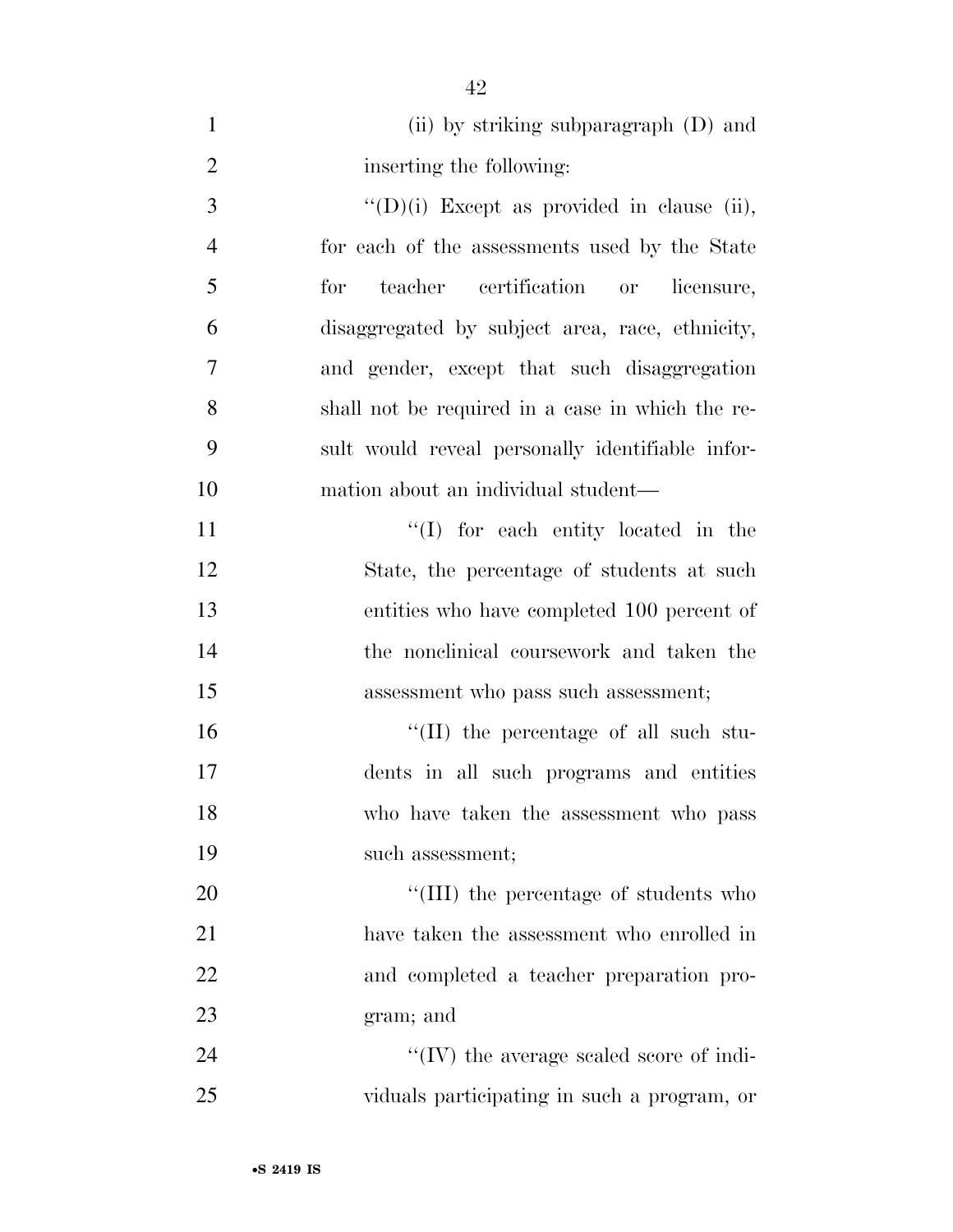| $\mathbf{1}$   | who have completed such a program dur-            |
|----------------|---------------------------------------------------|
| $\overline{2}$ | ing the 2-year period preceding the first         |
| $\mathfrak{Z}$ | year for which the annual State report            |
| $\overline{4}$ | card is provided, who took each such as-          |
| 5              | sessment.                                         |
| 6              | "(ii) In the case of a State that has imple-      |
| 7              | mented a valid and reliable teacher performance   |
| 8              | assessment, the State may submit in lieu of the   |
| 9              | information described in clause (i) the pass rate |
| 10             | and average score of students taking the teach-   |
| 11             | er performance assessment, disaggregated by       |
| 12             | subject area, race, ethnicity, and gender, except |
| 13             | that such disaggregation shall not be required    |
| 14             | in a case in which the result would reveal per-   |
| 15             | sonally identifiable information about an indi-   |
| 16             | vidual student.";                                 |
| 17             | (iii) by striking subparagraph $(G)$ and          |
| 18             | inserting the following:                          |
| 19             | $\lq\lq (G)$ For each teacher preparation pro-    |
| 20             | gram in the State the following:                  |
| 21             | "(i) The median grade point average               |
| 22             | and range of grade point averages for ad-         |
| 23             | mitted students.                                  |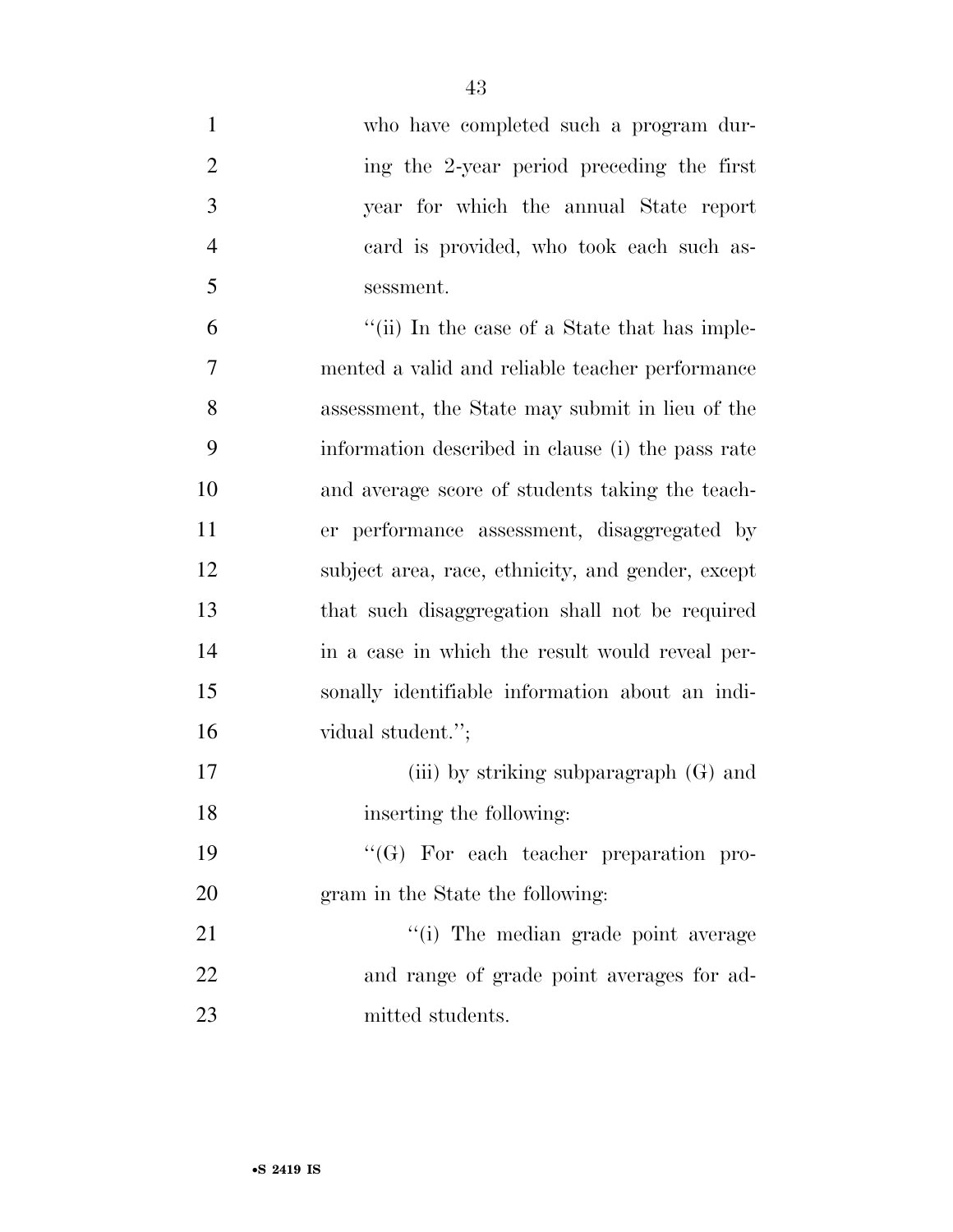| $\mathbf{1}$   | "(ii) The number of students in the            |
|----------------|------------------------------------------------|
| $\overline{2}$ | program (disaggregated by race, ethnicity,     |
| 3              | and gender).                                   |
| $\overline{4}$ | "(iii) The number of hours and types           |
| 5              | of supervised clinical preparation required.   |
| 6              | "(iv) Whether such program has been            |
| 7              | identified as low-performing.";                |
| 8              | (iv) by striking subparagraph (H) and          |
| 9              | inserting the following:                       |
| 10             | "(H) For the State as a whole, and for         |
| 11             | each teacher preparation entity in the State,  |
| 12             | the number of teachers prepared, in the aggre- |
| 13             | gate and reported separately by the following: |
| 14             | "(i) Area of certification or licensure.       |
| 15             | "(ii) Academic major.                          |
| 16             | "(iii) Subject area for which the              |
| 17             | teacher has been prepared to teach.            |
| 18             | "(iv) The relationship of the subject          |
| 19             | area and grade span of teachers graduated      |
| 20             | by the teacher preparation entity to the       |
| 21             | teacher workforce needs of the State.          |
| 22             | "(v) The percentage of teachers grad-          |
| 23             | uated teaching in high-need schools.           |
| 24             | " $(vi)$ Race, gender, and ethnicity.";        |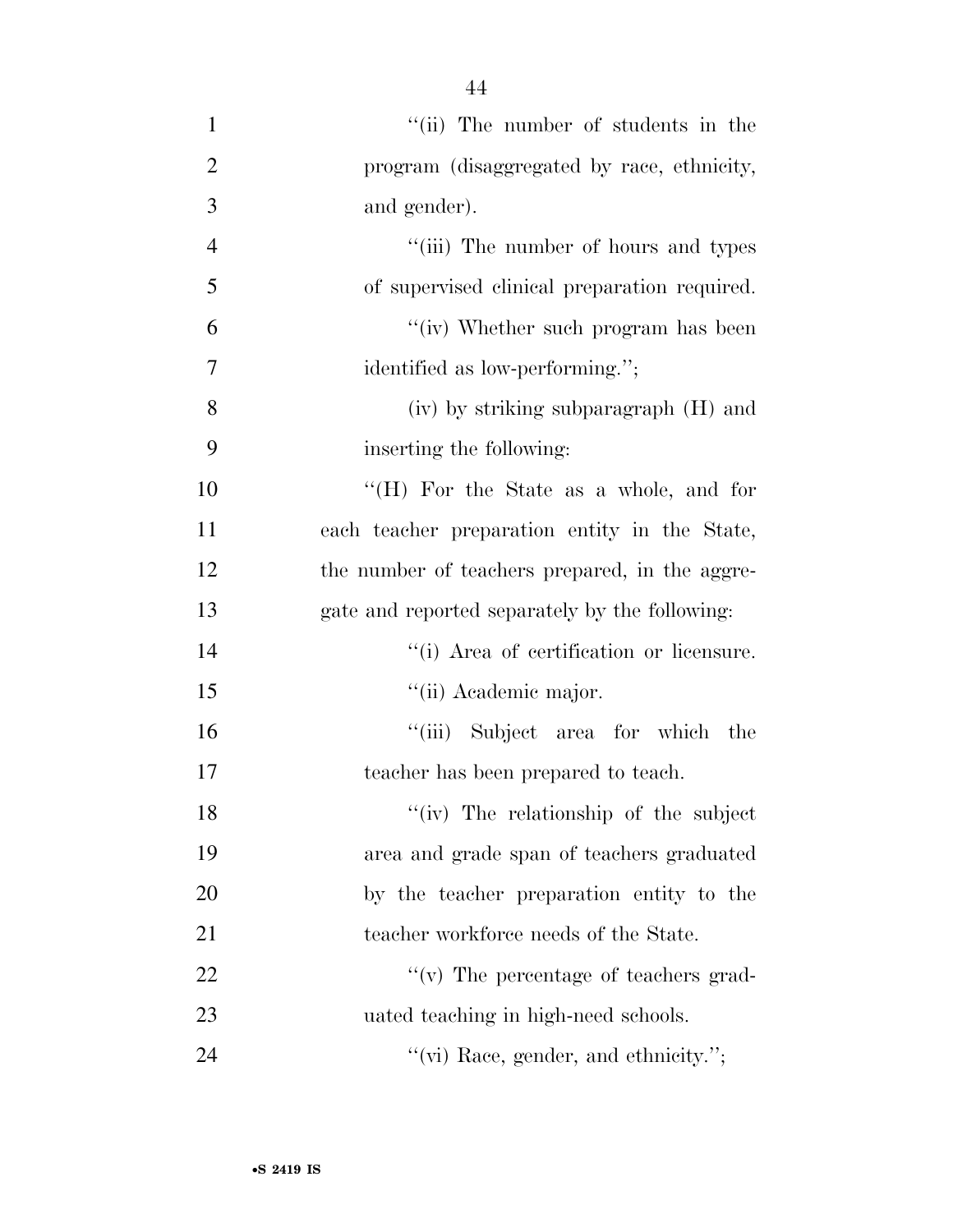| $\mathbf{1}$   | (v) by striking subparagraphs $(I)$ , $(J)$ ,     |
|----------------|---------------------------------------------------|
| $\overline{2}$ | $(K)$ , and $(L)$ ; and                           |
| 3              | (vi) by adding at the end the fol-                |
| $\overline{4}$ | lowing:                                           |
| 5              | "(I) The capacity of the statewide longitu-       |
| 6              | dinal data system to report valid and reliable    |
| 7              | outcome data on the graduates of teacher prep-    |
| 8              | aration entities in the State and where available |
| 9              | the results of such data on the following:        |
| 10             | "(i) Evidence of student learning, in-            |
| 11             | cluding information on the academic per-          |
| 12             | formance of students with disabilities and        |
| 13             | limited English proficient students taught        |
| 14             | by graduates of teacher preparation enti-         |
| 15             | ties in the State by subject area and grade.      |
| 16             | "(ii) Job placement of program                    |
| 17             | completers within 12 months of gradua-            |
| 18             | tion.                                             |
| 19             | "(iii) Retention of program completers            |
| 20             | in teaching after 3 years.                        |
| 21             | "(iv) Other outcome indicators, such              |
| 22             | average results from teacher evalua-<br>as        |
| 23             | tions."; and                                      |
| 24             | (B) by adding at the end the following:           |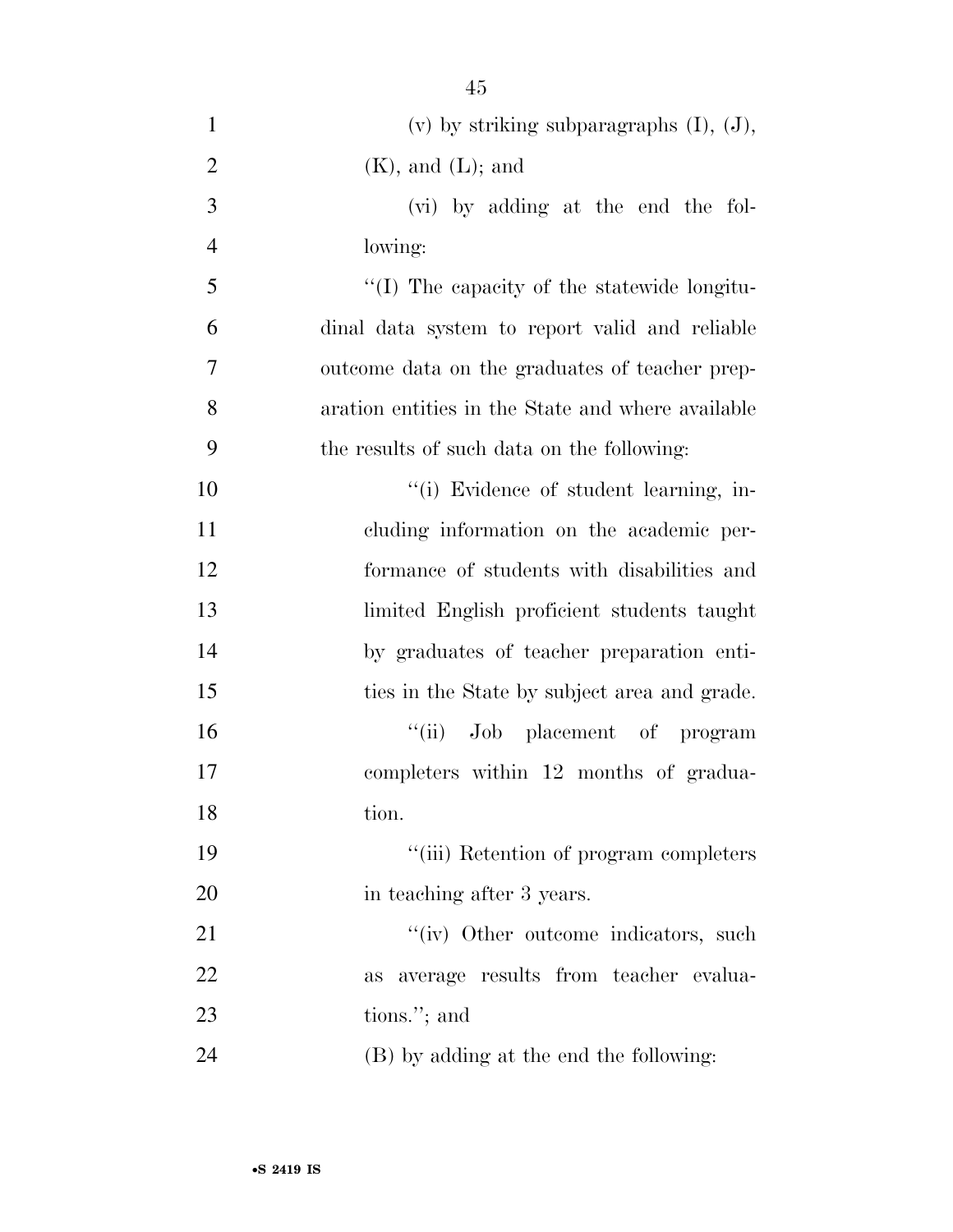| $\mathbf{1}$   | "(3) NO REQUIREMENT FOR REPORTING ON                   |
|----------------|--------------------------------------------------------|
| $\overline{2}$ | STUDENTS NOT RESIDING IN THE STATE.-Nothing            |
| 3              | in this section shall require a State to report data   |
| $\overline{4}$ | on program completers who do not reside in such        |
| 5              | State."; and                                           |
| 6              | $(3)$ in subsection $(d)$ —                            |
| 7              | (A) in paragraph $(1)$ , by striking " $(A)$           |
| 8              | through $(L)$ " and inserting " $(A)$ through $(H)$ "; |
| 9              | and                                                    |
| 10             | $(B)$ in paragraph $(2)$ , by adding at the end        |
| 11             | the following:                                         |
| 12             | "(D) The relationship of the subject area              |
| 13             | and grade span of teachers graduated by teach-         |
| 14             | er preparation entities across the States to           |
| 15             | identified teacher shortage areas.                     |
| 16             | $\lq\lq(E)$ The number and percentages of such         |
| 17             | graduates teaching in high-need schools.".             |
| 18             | SEC. 107. TEACHER DEVELOPMENT.                         |
| 19             | The Higher Education Act of 1965 (20 U.S.C.            |
| 20             | $1022e$ ) is amended by striking section 206.          |
| 21             | SEC. 108. STATE FUNCTIONS.                             |
| 22             | Section 207 of the Higher Education Act of 1965 (20)   |
| 23             | U.S.C. 1022f) is amended to read as follows:           |
| 24             | "SEC. 207. STATE FUNCTIONS.                            |
| 25             | $\cdot$ (a) STATE ASSESSMENT.—                         |
|                |                                                        |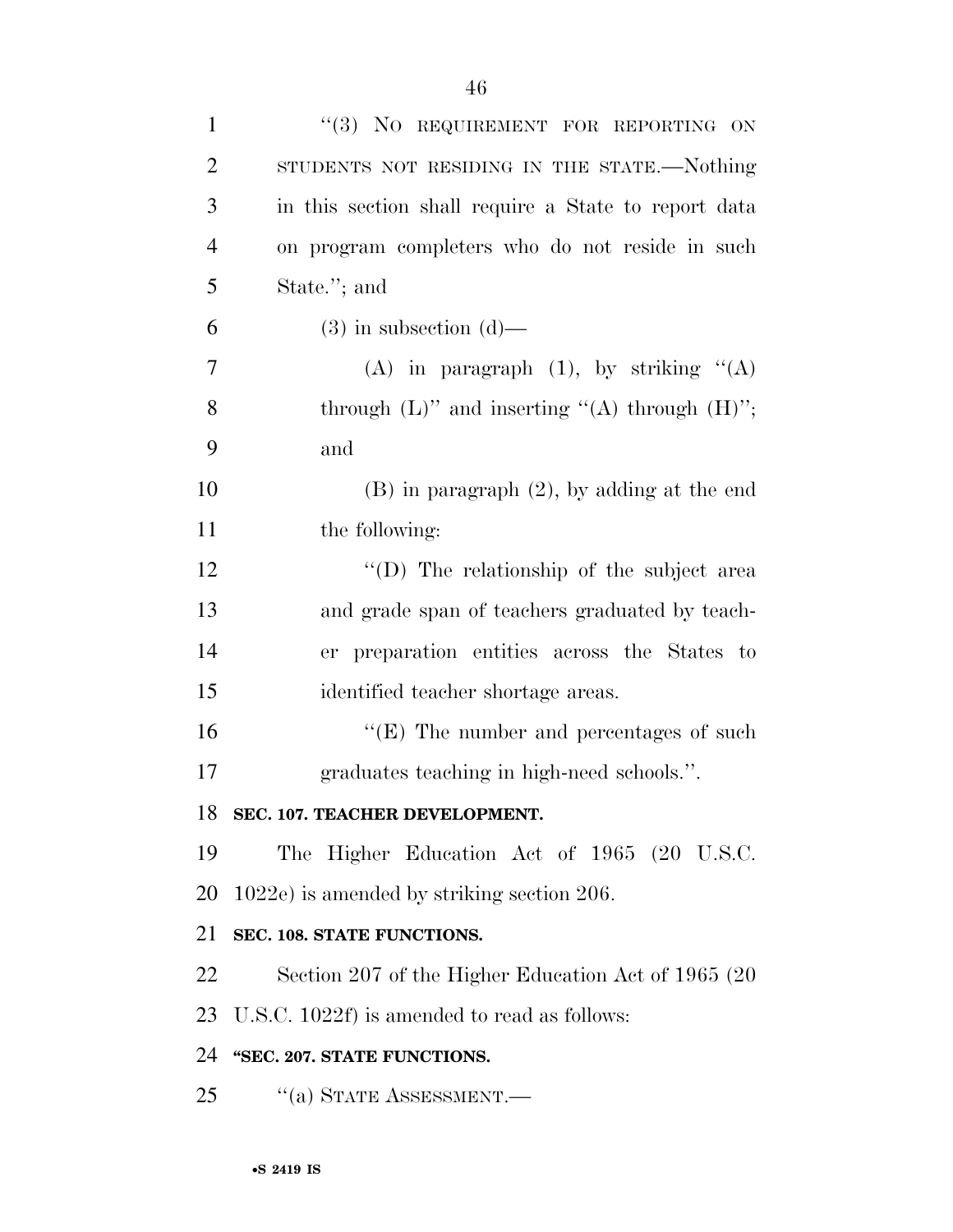| $\mathbf{1}$   | "(1) IN GENERAL.—In order to receive funds                      |
|----------------|-----------------------------------------------------------------|
| $\overline{2}$ | under this Act or under title II of the Elementary              |
| 3              | and Secondary Education Act of 1965, a State shall              |
| $\overline{4}$ | conduct an assessment to identify at-risk and low-              |
| 5              | performing teacher preparation programs in the                  |
| 6              | State and to assist such programs through the pro-              |
| 7              | vision of technical assistance.                                 |
| 8              | "(2) PROVISION OF LOW-PERFORMING LIST.                          |
| 9              | Each State described in paragraph (1) shall—                    |
| 10             | $\lq\lq$ provide the Secretary with an annual                   |
| 11             | list of low-performing teacher preparation pro-                 |
| 12             | grams and an identification of those programs                   |
| 13             | at risk of being placed on such list, as applica-               |
| 14             | ble;                                                            |
| 15             | "(B) report any teacher preparation pro-                        |
| 16             | gram that has been closed and the reasons for                   |
| 17             | such closure; and                                               |
| 18             | $\lq\lq$ <sup>c</sup> (C) describe the assessment, described in |
| 19             | paragraph $(1)$ , in the report under section                   |
| 20             | $205(b)$ .                                                      |
| 21             | "(3) DETERMINATION OF AT-RISK AND LOW-                          |
| 22             | PERFORMING PROGRAMS.—The levels of perform-                     |
| 23             | ance and the criteria for meeting those levels for              |
| 24             | purposes of the assessment under paragraph (1)                  |
| 25             | shall be determined by the State in consultation with           |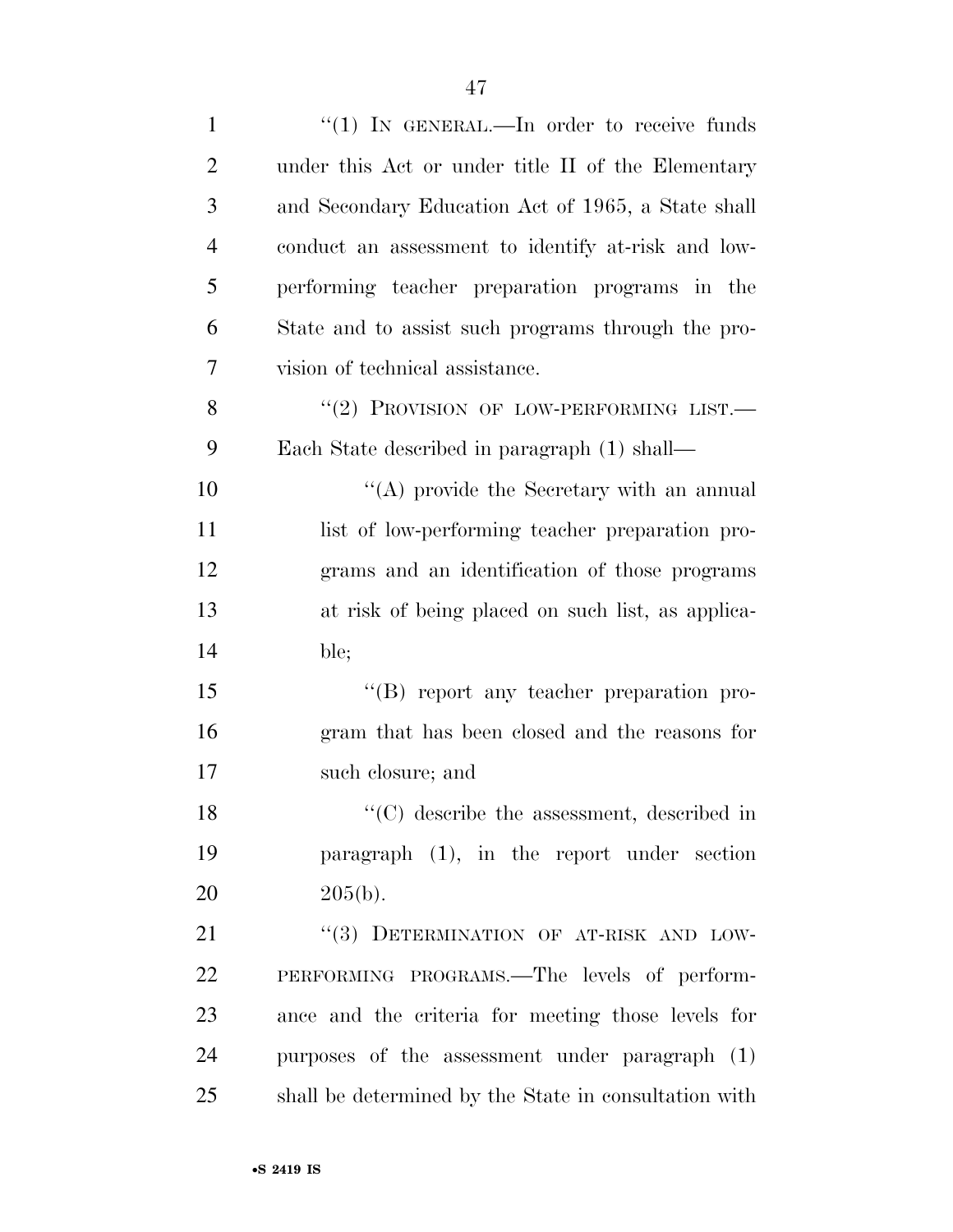a representative group of community stakeholders, including, at a minimum, representatives of leaders and faculty of traditional and alternative route teacher preparation programs, prekindergarten through 12th grade leaders and instructional staff, current teacher candidates participating in tradi- tional and alternative route teacher preparation pro- grams, the State's standards board or other appro- priate standards body, and other stakeholders identi- fied by the State. In making such determination, the State shall consider multiple measures and the infor- mation reported by teacher preparation entities under section 205.

 ''(b) REPORTING AND IMPROVEMENT.—In order to receive funds under this Act or under title II of the Ele- mentary and Secondary Education Act of 1965, a State shall—

18 ''(1) report any programs described in sub-section (a) to the Secretary;

20  $(2)$  establish a period of improvement and re- design (as established by the State) for programs 22 identified as at-risk under subsection (a);

23 ''(3) provide programs identified as at-risk under subsection (a) with technical assistance for a 25 period of not longer than 3 years;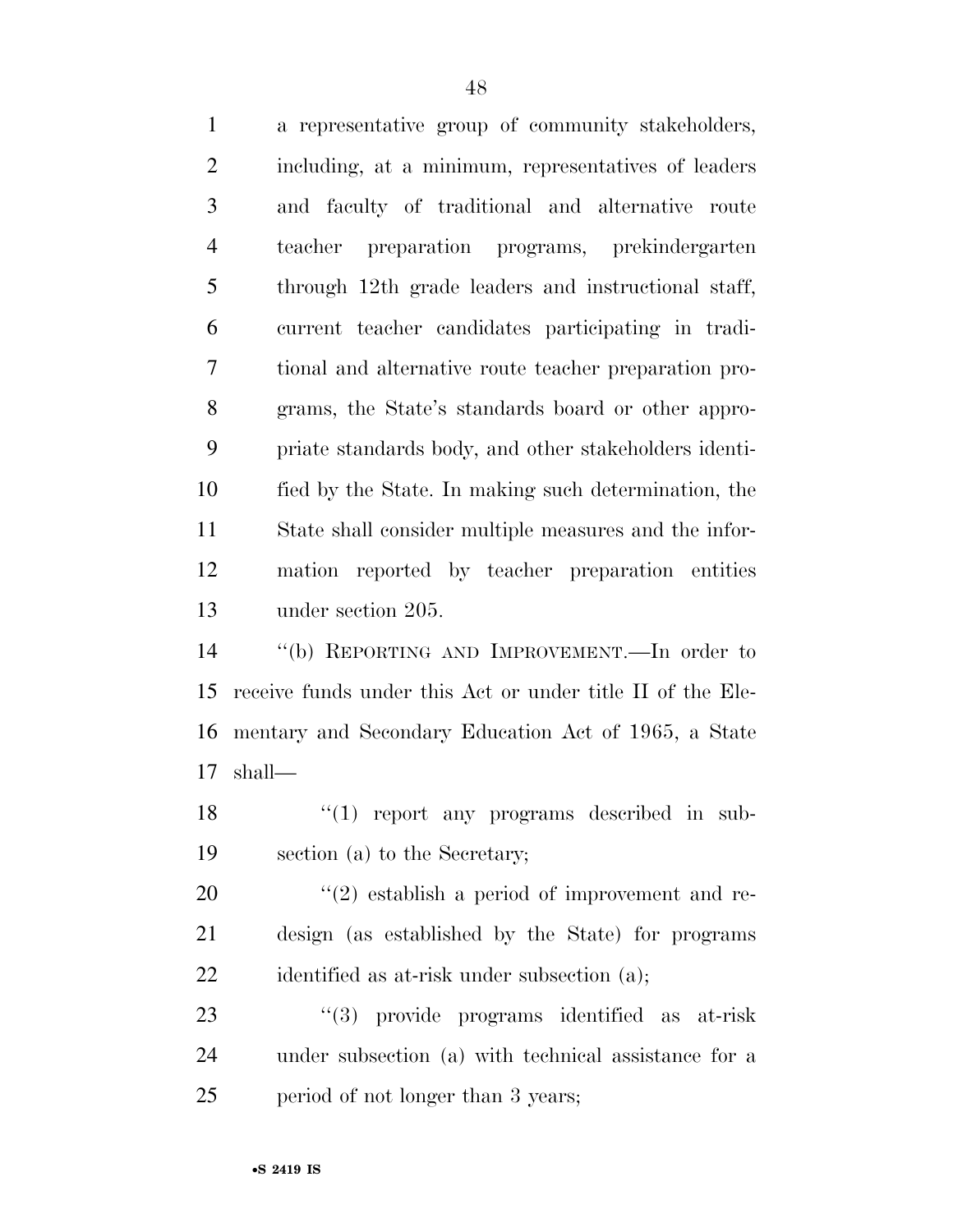1 ''(4) identify at-risk programs as low-per- forming if there is not sufficient improvement fol- lowing the period of technical assistance provided by the State; and

 ''(5) subject low-performing programs to the provisions described in subsection (c) (as determined by the State) not later than 1 year after the date of such identification as a low-performing program. ''(c) TERMINATION OF ELIGIBILITY.—Any teacher preparation program that is projected to close—

11  $\frac{1}{2}$  (1) shall be ineligible for any funding for pro- fessional development activities awarded by the De-partment;

 $(2)$  may not be permitted to provide new awards under subpart 9 of part A of title IV; and  $\frac{16}{3}$  shall provide transitional support, includ- ing remedial services if necessary, for students en- rolled in the program in the year prior to such clo-sure.

20 "(d) APPLICATION OF THE REQUIREMENTS.—The requirements of this section shall apply to both traditional teacher preparation programs and alternative routes to State certification and licensure programs.''.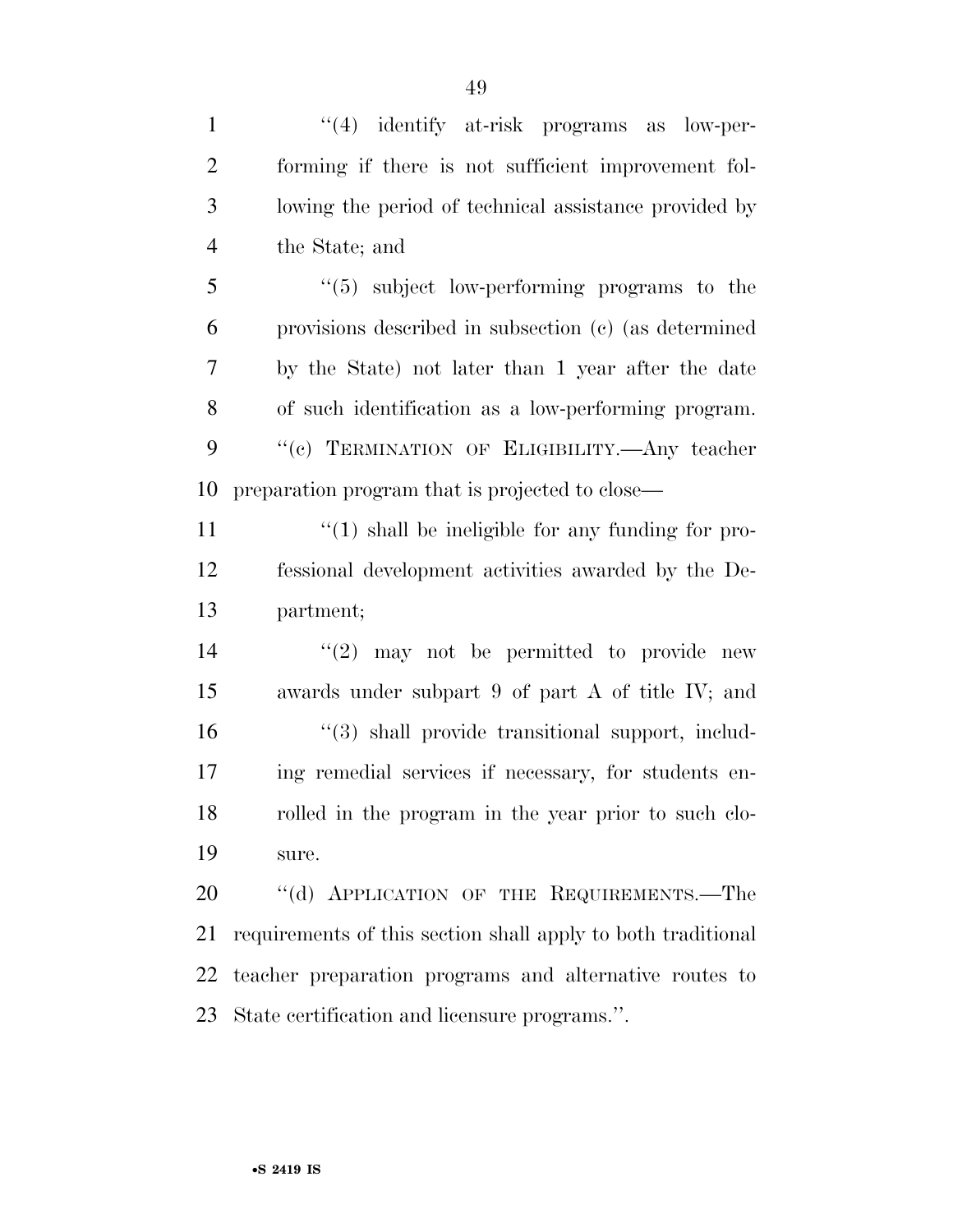**SEC. 109. GENERAL PROVISIONS.**  Section 208(a) of the Higher Education Act of 1965 3 (20 U.S.C.  $1022g(a)$ ) is amended by striking "sections" 205 and 206'' and inserting ''section 205''. **SEC. 110. AUTHORIZATION OF APPROPRIATIONS.**  Section 209 of the Higher Education Act of 1965 (20 U.S.C. 1022h) is amended— 8 (1) by striking "2009" and inserting "2016"; and 10 (2) by striking "two" and inserting "". **TITLE II—AMENDMENTS TO THE TEACH GRANTS SEC. 201. PROGRAM ESTABLISHED.**  Section 420M of the Higher Education Act of 1965 (20 U.S.C. 1070g–1) is amended by adding at the end the following: ''(e) PROGRAMS PROJECTED TO CLOSE.—An institu- tion of higher education that offers a teacher preparation program that is projected to close—  $\frac{1}{20}$  (1) may not provide new awards under this subpart; and  $\frac{1}{2}$   $\frac{1}{2}$  shall provide transitional support, includ- ing remedial services if necessary, for students en- rolled in the program in the year prior to such clo-sure.''.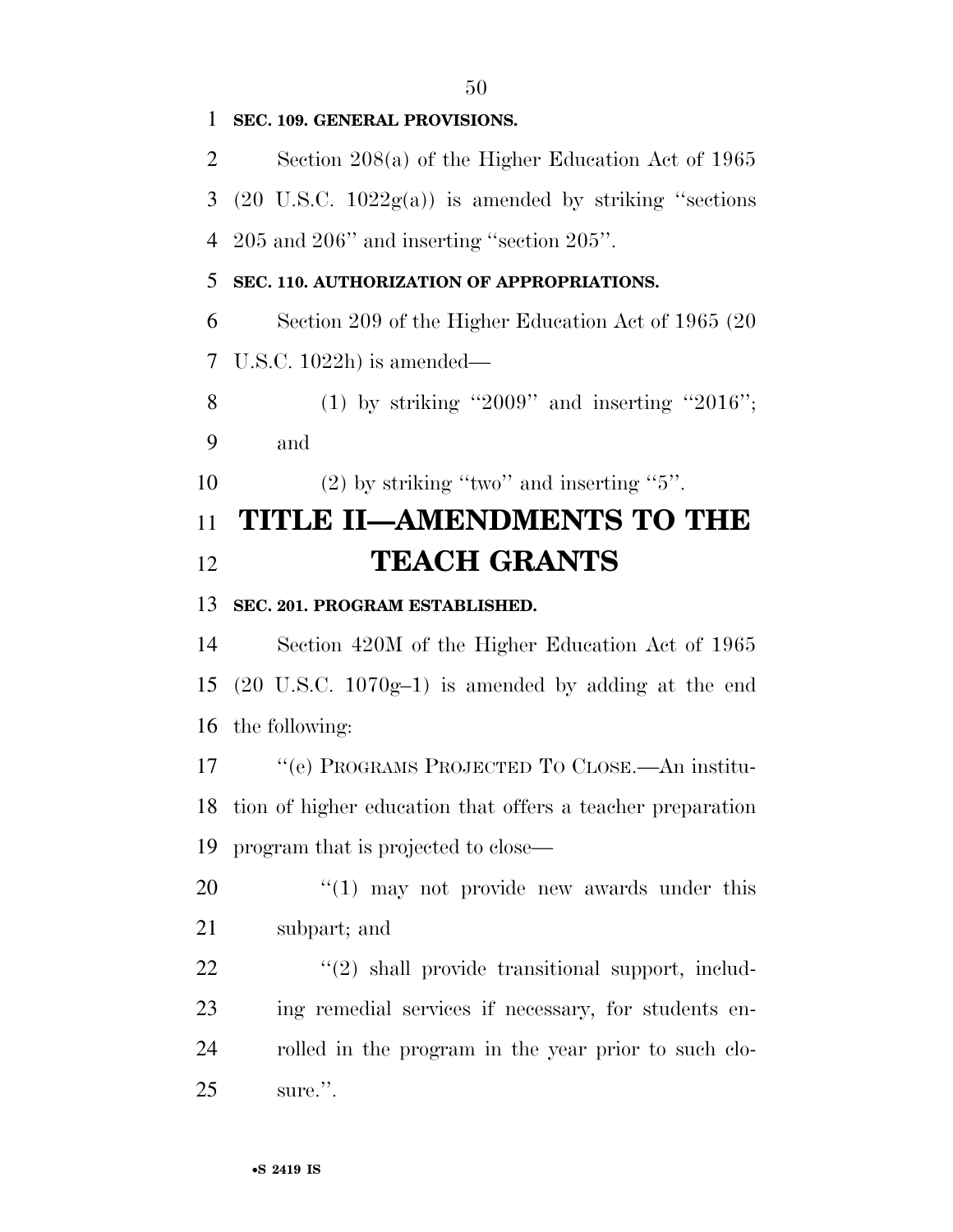| $\mathbf{1}$   | SEC. 202. APPLICATIONS; ELIGIBILITY.                 |
|----------------|------------------------------------------------------|
| $\overline{2}$ | Section 420N of the Higher Education Act of 1965     |
| 3              | $(20 \text{ U.S.C. } 1070 \text{g} - 2)$ is amended— |
| $\overline{4}$ | $(1)$ in subsection $(a)(2)$ —                       |
| 5              | $(A)$ in subparagraph $(A)$ , by striking            |
| 6              | clause (iii) and inserting the following:            |
| 7              | "(iii) the student is completing the                 |
| 8              | third, fourth, or fifth year of a program of         |
| 9              | undergraduate education or a program of              |
| 10             | postbaccalaureate education, necessary to            |
| 11             | begin a career in teaching; or"; and                 |
| 12             | (B) in subparagraph (B), by striking                 |
| 13             | clause (ii) and inserting the following:             |
| 14             | "(ii) the applicant is or was a teacher              |
| 15             | who is using alternative certification routes        |
| 16             | that have not been identified as low-per-            |
| 17             | forming or at-risk by the State."; and               |
| 18             | $(2)$ in subsection (b), by striking paragraph $(2)$ |
| 19             | and inserting the following:                         |
| 20             | $\lq(2)$ in the event that the applicant is deter-   |
| 21             | mined to have failed or refused to carry out such    |
| 22             | service obligation, the sum of the amounts of any    |
| 23             | TEACH Grants received by such applicant, pro-        |
| 24             | rated by the percentage of service obligation that   |
| 25             | has not been met, will be treated as a loan and col- |